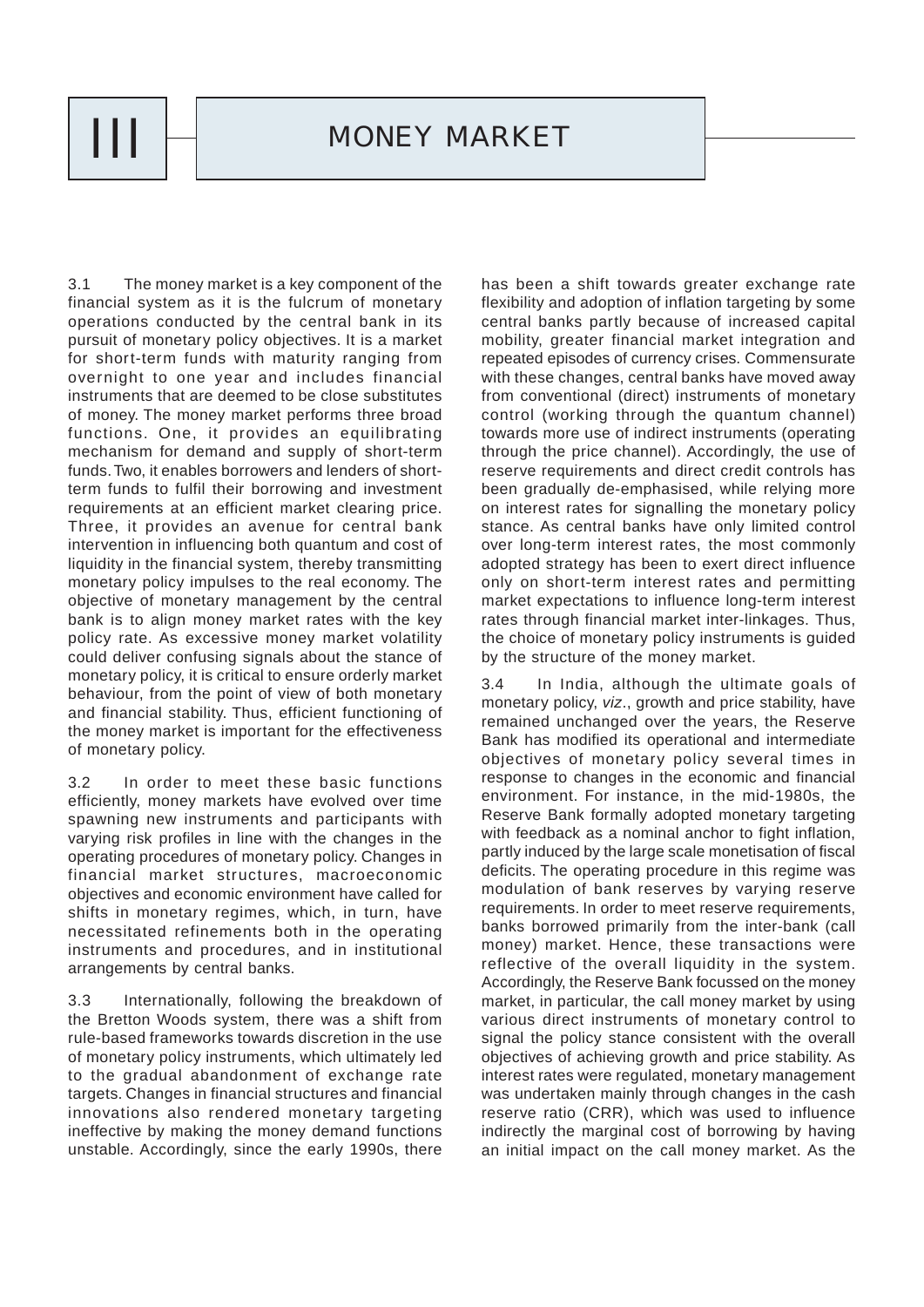success of this strategy was crucially dependent on the stability of the call money market and its interlinkages with other money market segments, reforms since the late 1980s, along with changes in the reserve maintenance procedures, have aimed at developing various money market segments through introduction of new instruments, increased participation and improved liquidity management in the system.

3.5 Financial sector reforms since the early 1990s have provided a strong impetus to the development of financial markets, which, along with interest rate deregulation, paved the way for introduction of market-based monetary policy instruments. With financial innovations, money demand was seen as less stable and the disequilibrium in money markets got reflected in short-term interest rates (Mohan, 2006). Accordingly, since the adoption of the multiple indicator approach in 1998, although monetary aggregates continue to be an important information variable, interest rates have emerged as the operational instrument of policy – initially the Bank Rate and then the repo/reverse repo rates under the liquidity adjustment facility (LAF) from June 2000. This shift in emphasis from money to interest rates has been spurred by increased financial liberalisation, greater trade openness and capital flows, and innovations in payment and transactions technologies. Such a shift was gradual and a logical outcome of measures implemented in the reform period since the early 1990s (Reddy, 2002). An array of new money market instruments such as commercial paper, certificates of deposit and repos has been introduced in order to broaden the money market. Furthermore, with increased sophistication of financial markets, the risk profiles of financial market participants also changed, necessitating introduction of derivative instruments as effective risk management tools.

3.6 The liberalisation of capital controls resulting in increased integration of the Indian economy with the global economy, however, posed new challenges and dilemmas for monetary and exchange rate management in the 1990s. These developments called for a greater emphasis on orderly conditions in financial markets for ensuring financial stability. In this phase, the focus of reforms was on introducing instruments of various maturities in different money market segments and imparting liquidity to these instruments by developing a secondary market, and streamlining the money market operations. This resulted in greater control over the liquidity in the system and created an efficient mechanism to transmit interest rate signals. Thus, changes in the monetary policy operating procedures necessitated refinements in money market microstructure through introduction of new instruments and widening of participation under a deregulated interest rate environment.

3.7 The need for developed and well-integrated money market also assumes critical importance as India progressively moves towards greater capital account convertibility, as envisaged by the Committee on Fuller Capital Account Convertibility (FCAC), which submitted its report to the Reserve Bank in July 2006. Better response to such financial flows by various market segments will depend upon the extent of integration as well as the development of necessary infrastructure. The greater integration of domestic and international markets also calls for flexible use of monetary policy instruments for modulating domestic liquidity conditions and correcting any serious misalignments between short-term and long-term interest rates.

3.8 Against the above backdrop, this chapter traces the evolution of monetary policy operating procedures in India as necessitated by the changes in the financial market structure, in particular, the money market, and the risks/challenges arising out of such market orientation of monetary policy. Section I spells out the theoretical underpinnings of money market for monetary policy making. International experience on money market operating procedures, the evolving practices in liquidity management operations and the structure of money market are set out in Section II. Section III presents a brief review of the money market in India in the pre-reform period. Section IV deals with the changes in the Reserve Bank's liquidity management operations commensurate with the shifts in operating procedures. Developments in various segments of the money market since the mid-1980s are covered in Section V. It also discusses the Reserve Bank's proactive role in mitigating various risks to the financial system. Section VI identifies the emerging issues in monetary and liquidity management in India and the need for addressing them in future for the smooth functioning of the money market and the efficient conduct of monetary policy. Section VII presents the concluding observations.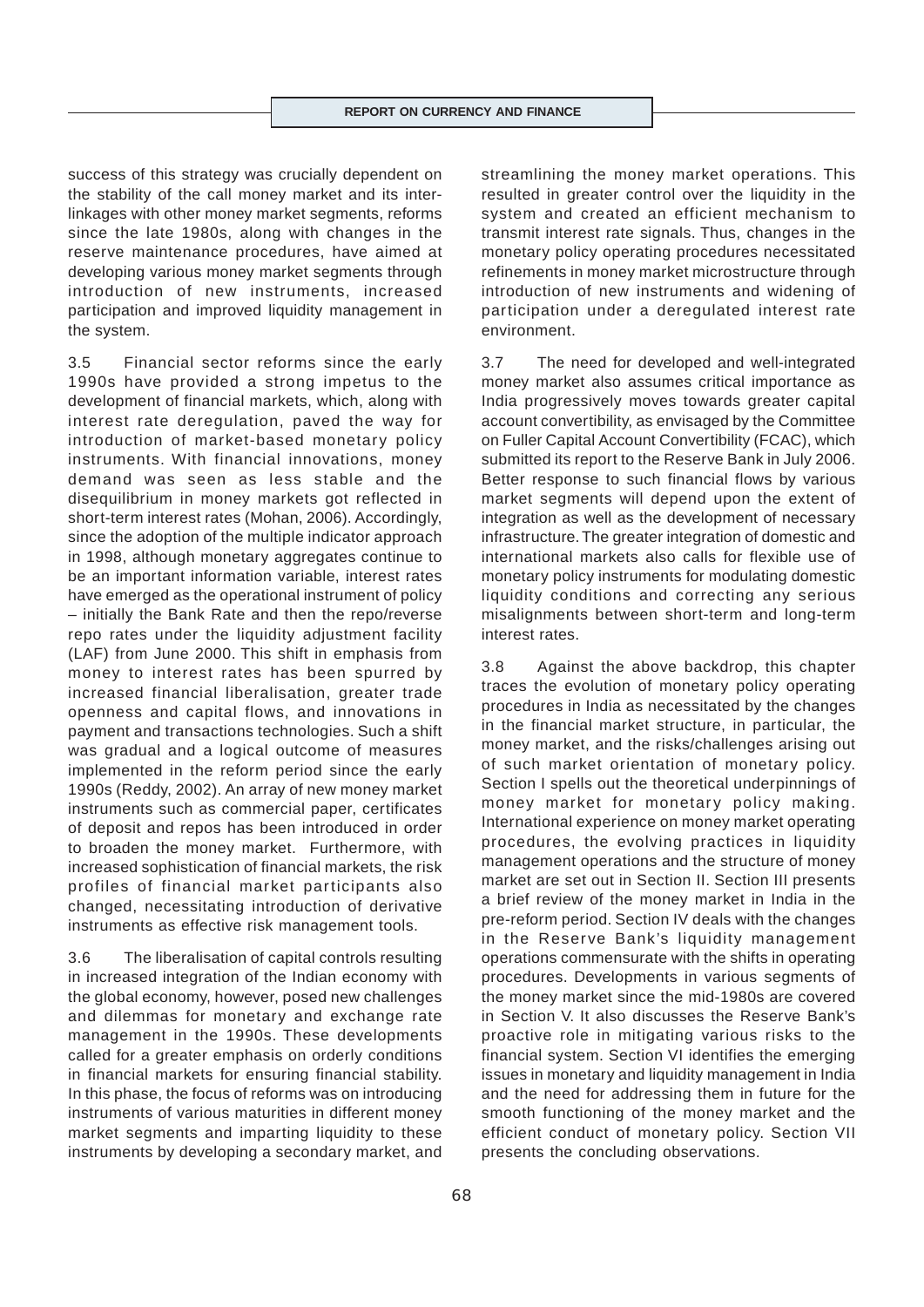## **I. ROLE OF THE MONEY MARKET - THEORETICAL UNDERPINNINGS**

3.9 There is a general consensus among academics and central bankers that monetary policy is best geared to achieve price stability. In some countries, central banks have additional mandates such as ensuring full employment, maximising growth and promoting financial stability. In order to meet these objectives, central banks intervene in financial markets to ensure that short-term interest rates (and exchange rates) and liquidity are maintained at appropriate levels, consistent with the objectives of monetary policy. Thus, monetary policy and financial markets are linked intrinsically. It is through the financial markets that monetary policy affects the real economy. Hence, financial markets are the connecting link in the transmission mechanism between monetary policy and the real economy.

3.10 The relationship between monetary policy and financial markets is of mutual inter-dependence. Central banks conduct monetary policy by directly and indirectly influencing financial market prices. Financial market prices reflect the expectations of market participants about future economic developments. These expectations, in turn, provide valuable information to central banks in setting the optimal course of monetary policy in the future.

3.11 Monetary policy affects financial markets through various financial price and quantity channels. The transmission process from monetary policy to financial markets and finally to the real economy is typically triggered through the use of monetary policy instruments (reserve requirements, open market operations, policy rates and refinance facilities) for controlling the operating targets (like reserve money and bank reserves) consistent with intermediate targets such as money supply, which enables attainment of final objectives of economic growth and price stability. Typically, the monetary policy instrument is a financial market price, which is directly set or closely controlled by the central bank. For most central banks with floating exchange rates, the monetary policy instrument is a short-term interest rate. Changes in the short-term policy rate provide signals to financial markets, whereby various segments of the financial system respond by adjusting their rates of return on various instruments, depending on their sensitivity and the efficacy of the transmission mechanism. Under fixed exchange rate regimes, a particular exchange rate serves as the instrument. Similarly, under the monetary targeting regime, the operating target is the quantity of central bank money in the banking system, which is determined by the supply of bank reserves. If all factors having an impact on output and inflation were completely known in advance, it would make no difference whether the central bank conducts policy by fixing the supply of reserves or by setting an interest rate (Friedman, 2000b). In fact, these alternative operating strategies would be similar in impact. However, since many factors that impact the central bank's policy priorities are unpredictable, the choice of the operating instrument matters for the effectiveness of monetary policy.

3.12 The theoretical justification for the conduct of monetary policy through interest rates is derived from "the appropriate choice of instrument problem" (Poole, 1970). It was demonstrated that if aggregate demand shocks in the economy originate from the goods market (the IS curve), then the optimum policy is to target monetary aggregates for minimising output fluctuations. On the other hand, if demand shocks originate in the money market (the LM curve), from the perspective of monetary policy, targeting interest rates is the appropriate approach. The implication being that as financial markets develop with increasing financial innovations, the demand for money becomes unstable, rendering monetary targeting redundant. In other words, with the gradual financial sophistication of the economy, the speculative demand for money dominates the transaction motive. Hence, most developed countries operate through an interest rate target.

3.13 The interest rate channel is the primary mechanism of monetary policy transmission in conventional macroeconomic models where an increase in nominal interest rates, given some degree of price stickiness, translates into an increase in the real rate of interest and the user cost of capital (Exhibit III.1) . These changes, in turn, lead to a postponement in consumption or a reduction in investment spending thereby affecting the working of the real sector, *viz.*, changing aggregate demand and supply, and eventually growth and inflation in the economy (Kuttner and Mosser, 2002). This is the mechanism embodied in conventional specifications of the "IS" curve, both of the "Old Keynesian" variety (Samuelson and Solow, 1960) and the "New Keynesian" models developed during the 1990s (Rotemberg and Woodford, 1997; Clarida, Gali, and Gertler, 1999). However, the macroeconomic response to policyinduced interest rate changes is considerably larger than that implied by conventional estimates of the interest elasticities of consumption and investment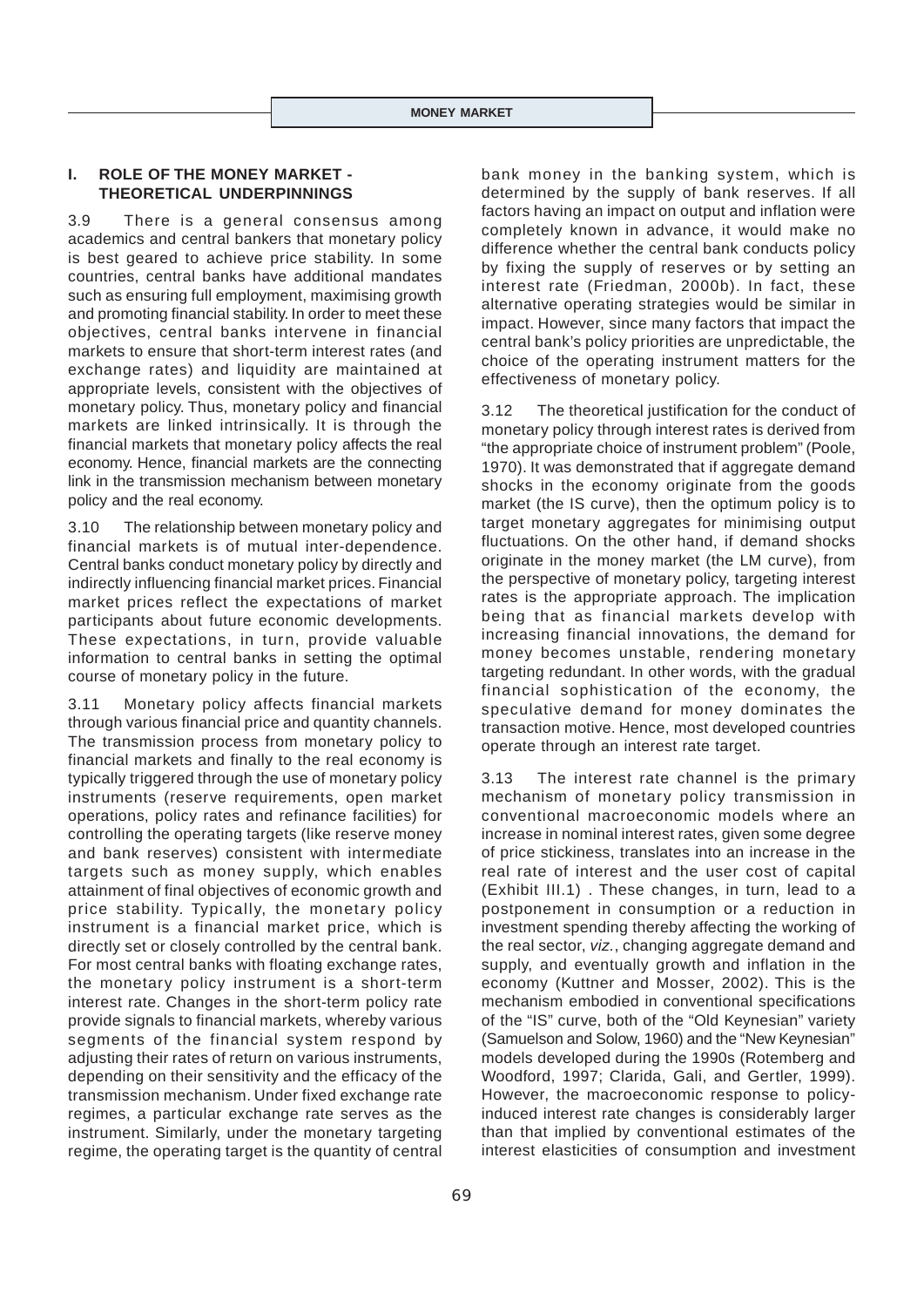

(Bernanke and Gertler, 1995). This suggests that mechanisms, other than the interest rate channel, may also be at work in the transmission of monetary policy<sup>1</sup>.

3.14 Interest rates can influence the monetary policymaking process in three distinct ways (Friedman, 2000a). The first role of interest rates is as an instrument variable that the central bank sets in order to implement its chosen policy. A second potential role for interest rates in the monetary policy process is again as an instrument variable, but as an instrument that the central bank varies not for influencing output and inflation directly but rather for targeting the money stock. Finally, most central banks use short-term interest rate as their monetary policy instrument variable based on long-term interest rate movements, which are taken as more of an information variable about potential future developments. Implicit in this framework, however, is a regular term structure of interest rates whereby policy initiatives at the short end are transmitted efficiently to the longer end of the maturity spectrum. This relationship fares better under the assumption of adaptive expectations (Chow, 1989), while recent empirical evidence suggests that long-term rates are poor (and biased) predictors of future short-term rates, particularly when expectations are rational (Blinder, 2006).

3.15 Short-term interest rates alone have only limited direct effects on the economy. Long-term interest rates have a stronger impact as they determine savings and investment decisions in the economy. In order to impact the economy, monetary policy impulses must, therefore, be transmitted from the money market to the capital market by influencing asset prices such as loan rates, bond rates, exchange rates and stock market valuations. The money market and the capital market are linked by expectations. Neglecting transaction costs and risk premiums, the expectations theory of the term structure views the long-term interest rate as an average of the shortterm interest rates expected to prevail till the maturity of the respective instrument. Although current shortterm interest rates have some effect on longer-term bond yields, the expectations theory of the term structure indicates that it is primarily expected future short-term interest rates which determine bond yields. In practice, owing to uncertainty about the future evolution of short-term interest rates and the timevarying risk premiums, the longer the maturity, the weaker the link between current short-term rates and long-term rates. Therefore, in practice, central banks sometimes find it difficult to guide longer-term interest rates to a level commensurate with what they consider to be the optimal monetary policy stance.

<sup>1</sup> The changes in the policy rate, by inducing international interest rate differentials, also have a bearing on exchange rate movements through the uncovered interest rate parity condition.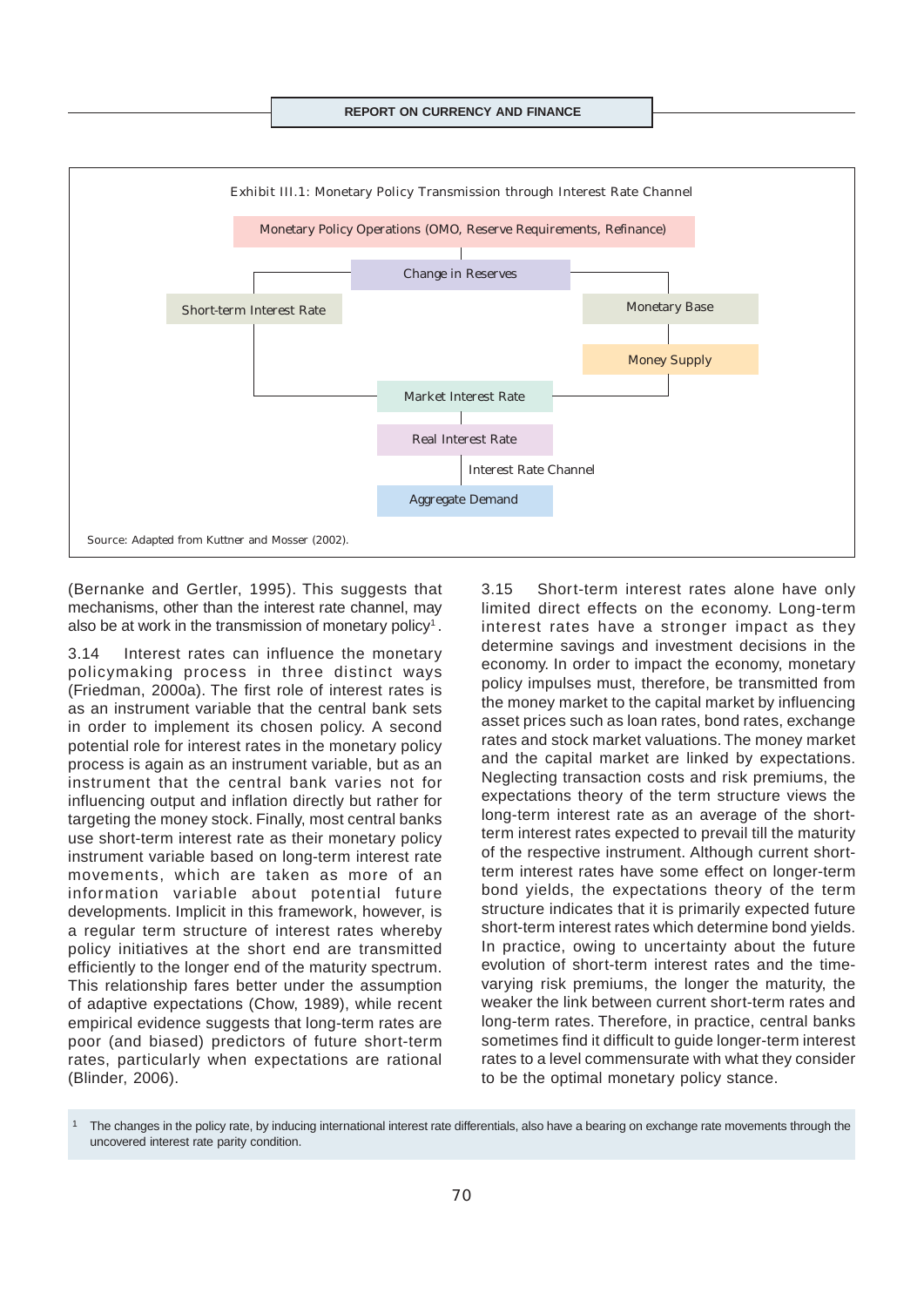3.16 Central banks, nevertheless, operate on short-term policy rates, which under a regular termstructure and a smooth market continuum would be able to influence long-term interest rates. In order to efficiently transmit monetary policy signals to longterm rates, central banks foster development of the money market. The money market, thus, serves as the corner-stone of a competitive and efficient system of market-based intervention by the central bank. It stimulates an active secondary bond market by reducing the liquidity risk of bonds and other shortterm financial instruments and assists financial intermediaries in managing their liquidity risk. It also serves as the medium for Government cash management and provides the first link in the implementation of monetary policy. There are three conditions which are required to be fulfilled for developing a well-functioning money market. These are: (i) banks and other financial institutions must be commercially motivated to respond to incentives, actively manage risk and maximise profit; (ii) the central bank must shift from direct to indirect methods of implementing monetary policy; and (iii) the Government must have a good mechanism of cash management, thereby giving the central bank greater freedom in setting its operating procedures.

3.17 The central bank's operating procedures greatly influence the stability of the money market as well as banks' incentives to actively use the money market to manage risk. In this regard, operating procedures need to be designed appropriately to promote market liquidity, stability and encourage active risk management. The operating procedures that particularly influence banks' risk management incentives are the reserve maintenance period, the definition of liabilities on which reserves are levied, accommodation policy and the accuracy of operations designed to affect market liquidity - that is, the accuracy with which the central bank can control the demand for excess reserves in the system.

3.18 Development of liquidity in the inter-bank market - the market for short-term lending/borrowing amongst banks - provides the basis for growth and increased liquidity in the broader money market, including secondary market for Treasury Bills and private sector money market instruments. While the central bank's liquidity management operations encompass discretionary injections or withdrawals of primary money from the financial system at its own initiative, its accommodation policy comprises operations to meet the demand for liquidity from market participants. Market liquidity management

refers to actions taken by the central bank to manage the overall level of high-powered money and, through this, to regulate money market conditions (Box III.1). The regulation of money market conditions focusses on offsetting the demand for excess reserves in order to avoid large fluctuations in bank reserves causing volatility in short-term interest rates. Successful market liquidity management requires that the daily level of excess reserves in the banking system be close to the level demanded by banks.

3.19 Theoretically, the speed of transmission of policy signals to financial asset prices improves with derivatives trading as it enables risk sharing across the market as well as reflects the inter-temporal adjustments of financial asset prices to monetary policy signals. A financial derivative contract derives the future price for the underlying asset on the basis of its current price and interest rates. Accordingly, the efficient pricing of derivatives is contingent upon an active and liquid market for the underlying asset. As the informational content of the market is reflected in prices of derivatives, there is a case for using derivatives as monetary policy instruments. It is, however, noted that central banks do not use derivative instruments actively for monetary policy purposes as they are normally considered to be risky and uncertain. Furthermore, the impact of derivatives trading on the real economy remains ambiguous (Gray and Place, 2001). Derivatives, however, are increasingly becoming a useful tool for risk management in financial markets.

3.20 To sum up, the interest rate channel has emerged as a key channel of monetary policy transmission mechanism. Although the central bank can directly influence mainly short-term rates, effective transmission of policy signals requires a proper term structure of interest rates, which is dependent on market participants' expectations about the future movements in policy rates. A wellfunctioning money market is, therefore, essential for conducting indirect, market-based monetary policy operations and for providing the liquidity necessary for the market in government securities and private sector bonds. By careful management of liquidity conditions, the central bank can realise its monetary policy objectives and encourage money market transactions while ensuring stable market conditions. A vital element for conducting effective monetary policy is knowledge of Government cash flows, which, like central bank's open market operations, also affect bank's reserve balances.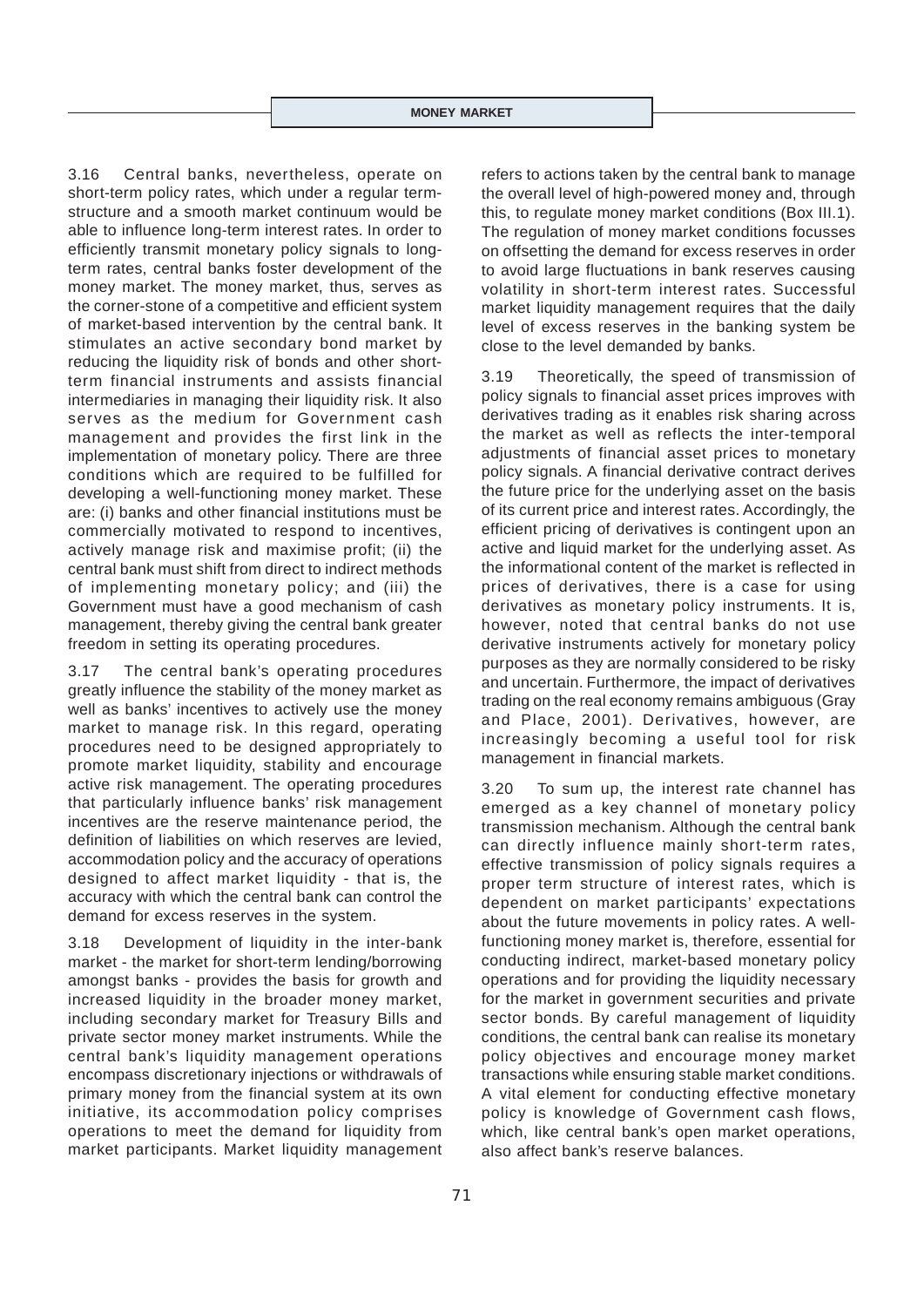#### **Box III.1**

#### **Role of the Money Market in the Monetary Transmission Mechanism**

The money market forms the first and foremost link in the transmission of monetary policy impulses to the real economy. Policy interventions by the central bank along with its market operations influence the decisions of households and firms through the monetary policy transmission mechanism. The key to this mechanism is the total claim of the economy on the central bank, commonly known as the monetary base or high-powered money in the economy. Among the constituents of the monetary base, the most important constituent is bank reserves, *i.e*., the claims that banks hold in the form of deposits with the central bank. The banks' need for these reserves depends on the overall level of economic activity. This is governed by several factors: (i) banks hold such reserves in proportion to the volume of deposits in many countries, known as reserve requirements, which influence their ability to extend credit and create deposits, thereby limiting the volume of transactions to be handled by the bank; (ii) bank's ability to make loans (asset of the bank) depends on its ability to mobilise deposits (liability of the bank) as total assets and liabilities of the bank need to match and expand/contract together; and (iii) banks' need to hold balances at the central bank for settlement of claims within the banking system as these transactions are settled through the accounts of banks maintained with the central bank. Therefore, the daily functioning of a modern economy and its financial system creates a demand for central bank reserves which increases along with an expansion in overall economic activity (Friedman, 2000b).

The central bank's power to conduct monetary policy stems from its role as a monopolist, as the sole supplier of bank reserves, in the market for bank reserves. The most common procedure by which central banks influence the outstanding supply of bank reserves is through "open market operations" – that is, by buying or selling government securities in the market. When a central bank buys (sells) securities, it credits (debits) the reserve account of the seller (buyer) bank. This increases (decreases) the total volume of reserves that the banking system collectively holds. Expansion (contraction) of the total volume of reserves in this way matters because banks can exchange reserves for other remunerative assets. Since reserves earn low interest, and in many countries remain unremunerated, banks typically would exchange them for some interest bearing asset such as Treasury Bill or other short-term debt instruments. If the banking system has excess (inadequate) reserves, banks would seek to buy (sell) such instruments. If there is a general increase (decrease) in demand for securities, it would result in increase (decline) in security prices and decline (increase) in interest rates. The resulting lower (higher) interest rates on short-term debt instruments mean a reduced (enhanced) opportunity cost of holding low interest reserves. Only when market interest rates fall

(rise) to the level at which banks collectively are willing to hold all of the reserves that the central bank has supplied will the financial system reach equilibrium. Hence, an "expansionary" (contractionary) open market operation creates downward (upward) pressure on short-term interest rates not only because the central bank itself is a buyer (seller), but also because it leads banks to buy (sell) securities. In this way, the central bank can easily influence interest rates on short-term debt instruments. In the presence of a regular term structure of interest rates and without market segmentation, such policy impulses get transmitted to the longer end of the maturity spectrum, thereby influencing long-term interest rates, which have a bearing on household's consumption and savings decisions and hence on aggregate demand.

There are alternative mechanisms of achieving the same objective through the imposition of reserve requirements and central bank lending to banks in the form of refinance facilities. Lowering (increasing) the reserve requirement, and, therefore, reducing (increasing) the demand for reserves has roughly the same impact as an expansionary (contractionary) open market operation, which increases (decreases) the supply of reserves creating downward (upward) pressure on interest rates. Similarly, another way in which central banks can influence the supply of reserves is through direct lending of reserves to banks. Central banks lend funds to banks at a policy rate, which usually acts as the ceiling in the short-term market. Similarly, central banks absorb liquidity at a rate which acts as the floor for short-term market interest rates. This is important, since injecting liquidity at the ceiling rate would ensure that banks do not have access to these funds for arbitrage opportunities whereby they borrow from the central bank and deploy these funds in the market to earn higher interest rates. Similarly, liquidity absorption by the central bank has to be at the floor rate since deployment of funds with the central bank is free of credit and other risks. Typically, the objective of the central bank is to modulate liquidity conditions by pegging short-term interest rates within this corridor.

While the above mechanism outlines how central banks can influence short-term interest rates by adjusting the quantity of bank reserves, the same objective can be achieved by picking on a particular short-term interest rate and then adjusting the supply of reserves commensurate with that rate. In many countries, this is achieved by targeting the overnight inter-bank lending rate and adjusting the level of reserves which would keep the interbank lending rate at the desired level. Thus, by influencing short-term interest rates, central banks can influence output and inflation in the economy, the ultimate objectives of monetary policy.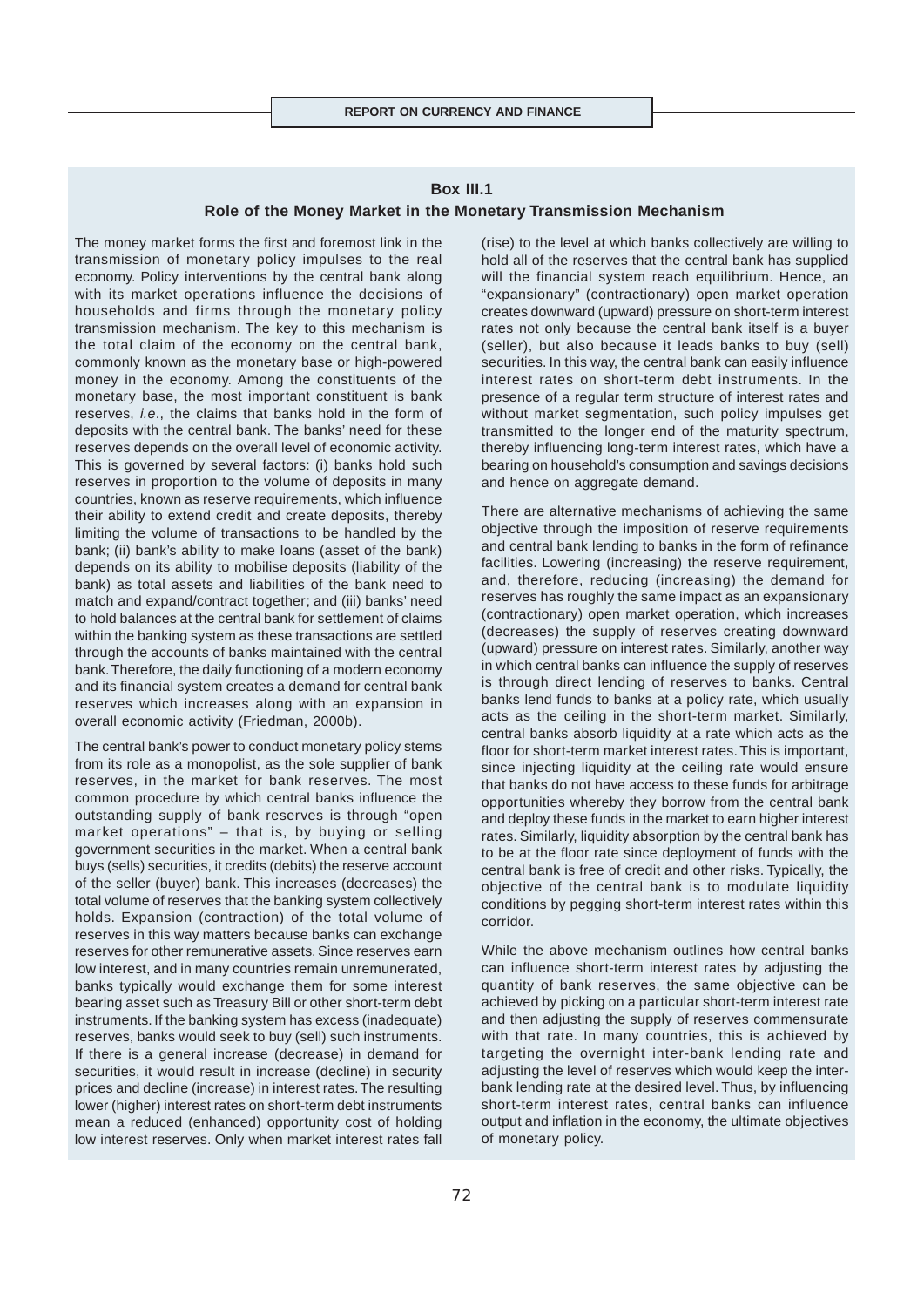# **II. OPERATING PROCEDURES AND MONEY MARKET - INTERNATIONAL EXPERIENCE**

3.21 The objectives, targets and operating procedures of monetary policy worldwide have witnessed considerable shifts in tune with the evolution of monetary theory, central banking regimes and the changing macroeconomic conditions over time. By the 1970s, most central banks came to accept price stability as a key objective of monetary policy a departure from the earlier prominence given to growth and employment objectives. In recent years, beyond the traditional growth-inflation trade-off, financial stability has emerged as another key objective in the wake of growing financial market integration and associated uncertainty and volatility arising out of contagion. Although a number of central banks in developed countries such as the Reserve Bank of New Zealand, Reserve Bank of Australia and the Bank of England have adopted price stability as their sole objective by adopting an inflation targeting framework, several other countries, *viz.,* the US and Japan continue to pursue dual objectives of price stability and growth. Similarly, while some emerging market economies (EMEs) such as South Africa, Thailand, Korea and Mexico have emphasised solely price stability by adopting an inflation targeting framework, some others tend to follow multiple objectives.

# **Monetary Policy Frameworks**

# *Intermediate Targets*

3.22 As central banks could not always directly target the ultimate objective, monetary policy focussed on intermediate targets that bear close relationship with the final objective. The selection of intermediate targets is conditional on the channels of monetary policy transmission that operate in the economy. The process of rapid disintermediation sparked off by a spate of financial innovations during the 1980s began to impact the monetary targeting framework (Solans, 2003). Accordingly, with money demand becoming unstable, central banks began to modulate aggregate demand by targeting interest rates. As a result, central banks in the US (1992) and Japan (1994-2001)<sup>2</sup>, among others, adopted inter-bank rates as intermediate targets. Financial liberalisation, however, has reduced the importance of explicit intermediate

targets in several countries, thereby prompting many central banks to adopt a multiple indicator approach. Under this approach, many central banks such as the US Federal Reserve, the European Central Bank and the Bank of Japan regularly monitor a number of macroeconomic indicators such as prices, output gaps, and developments in asset, credit and other financial markets, which have a bearing on price stability.

3.23 Some EMEs such as Russia and China continue to specify intermediate targets in the form of monetary aggregates. Some other countries such as Indonesia, however, use indicative monetary targets more as an important information variable, supplementing it with other indicators of developments in financial markets and the real economy. Furthermore, along with the adoption of inflation targeting by many EME central banks, there has been an increasing focus on the interest rate channel of the monetary transmission process.

# *Operating Targets*

3.24 The process of monetary policy implementation is guided mainly by the choice of operating targets. Notwithstanding the policy objectives, the critical issue facing the monetary authorities is to strike a balance in the short-run between instruments and targets. In recent years, a certain degree of consensus has emerged both in the industrialised countries and EMEs to use marketoriented instruments, driven mainly by the rapid development and deepening of various financial market segments, the diversification of financial institutions and the globalisation of financial intermediation (Van't dack,1999).

3.25 With the gradual development and sophistication of money markets in a deregulated regime, there has been a shift from Keynesian growthand full-employment-oriented monetary policy operating on monetary aggregates to an inflationoriented monetary policy operating on interest rates. With the growing sophistication of markets, the traditional *dirigiste*, direct control approach to monetary policy has become obsolete, while indirect market oriented approach has gained greater acceptance (Forssbaeck and Oxelheim, 2003).

<sup>2</sup> The Bank of Japan shifted to quantitative easing policy since March 2001 but again decided on March 9, 2006 to change the operating target from the outstanding balances of current accounts at the Bank to the uncollateralised overnight call rate.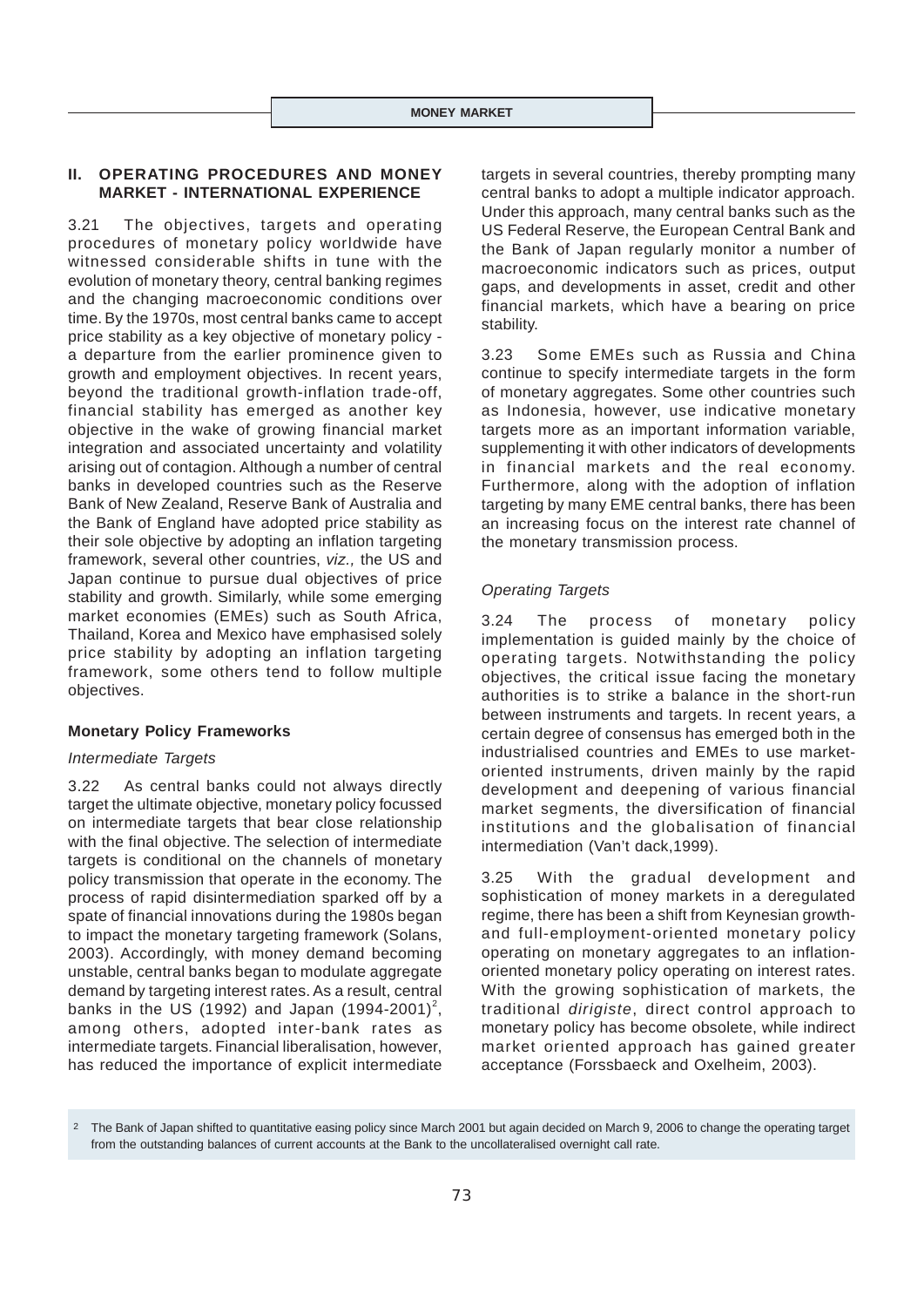3.26 Among the two operating procedures, *viz.,* through bank reserves and interest rates, the focus has increasingly shifted towards the latter since the early 1990s due to the broader changes that took place in the economic environment (Borio, 1997). The trend reflects the growing role played by interest rates in the transmission mechanism as markets develop in a deregulated environment. The sharper focus on interest rates as the operating target has gone hand in hand with a tendency to move towards targeting short-term interest rates. As a corollary, the overnight rate has emerged as the most commonly pursued operating target in the conduct of monetary policy. Hence, the focus has been concentrated on money markets for transmitting monetary policy signals. The targeting of short-term interest rates is fully consistent with a market oriented approach whereby information about the expectations of future movements in interest rates is extracted from the prevailing market rates.

3.27 Although countries differ in terms of the choice of instruments, they could be broadly classified on the basis of their key operating targets (interest rates) (Annex III.1). In the first category are countries such as the US, Japan, Canada and Australia, where the key operating target is the overnight inter-bank rate although the signalling strategies differ. In the case of other developed countries such as the ECB, the key policy rate is the tender rate that is applicable to regular operations, mainly, the refinancing operations. Some central banks, however, in countries such as the UK, select overnight market interest rates as their operating target consistent with the official Bank Rate decided by the MPC. In general, the maturity of such interest rates varies from 1 to 2 weeks but could range between 1 or 2 days to 1-month.

3.28 The operating target in the case of several EMEs also is the overnight rate - determined in the inter-bank market for settlement balances (Korea and Malaysia) (Annex III.2). In order to promote financial stability, central banks, being the monopolistic suppliers of primary liquidity, have endeavoured to smoothen the movements in the overnight rate with a high degree of precision through calibrated modulation of bank reserves. Central banks have generally refrained from strict control of interest rates as it deters the development of money markets. Allowing the volatility in the overnight rate to absorb temporary pressure could enable central banks to preserve stability in other money market segments.

3.29 Central banks have used several techniques in order to contain the interest rate volatility - the averaging of reserve requirements and use of standing facilities to define an interest rate corridor. Most of these countries steer the overnight rates within a corridor - lower bound (floor) set by the deposit facility and upper bound (ceiling) represented by the lending facility. These corridors are normally considerably wide, allowing for the significant flexibility in the movement of both policy and overnight rates (Borio, *op.cit*). With regard to the frequency of interest rate adjustments, most central banks prefer a policy of small and gradual changes.

# *Operating Procedures*

3.30 The operating procedures of liquidity management have also changed in response to the changes in the policy environment amidst financial liberalisation. The literature and the central banks' own accounts attribute five main reasons for reform in their operating procedures in the industrial countries during the 1980s and the 1990s (Mehran *et al.*, 1996 and Forssbaeck and Oxelheim, *op cit*). First, monetary policy instruments were changed to adapt to the new operational frameworks of the respective monetary authorities. Second, with financial deepening occurring more or less entirely outside the central banks' balance sheets, the share of the financial system over which monetary authorities had direct control was reduced, warranting indirect (priceoriented as opposed to quantity-oriented instruments) ways to control the non-monetary components of liquidity in the financial system. Third, in the wake of expansion, diversification and integration of financial markets all over the world, greater interest rate flexibility and narrowing of differentials between rates of return in different currencies warranted instruments that can impart flexibility to liquidity management in terms of the timing, magnitude and accuracy. Fourth, the growing importance of expectations in financial markets favoured the adoption of instruments that are better suited for signalling the stance of monetary policy. Finally, there was a growing urge on the part of central banks to stimulate money market activity and improve monetary policy transmission while emphasising the separation of monetary and Government debt management objectives.

3.31 As a result of the changes in the policy environment, the following trends could be observed at the international level, particularly during the 1990s (Borio, *op.cit* and Van't dack, *op.cit*). First*,* there has been a continuous reduction in reserve requirements. The marked international trend towards reduction in reserve requirements over the last decade reflects the conscious policy effort to reduce the tax on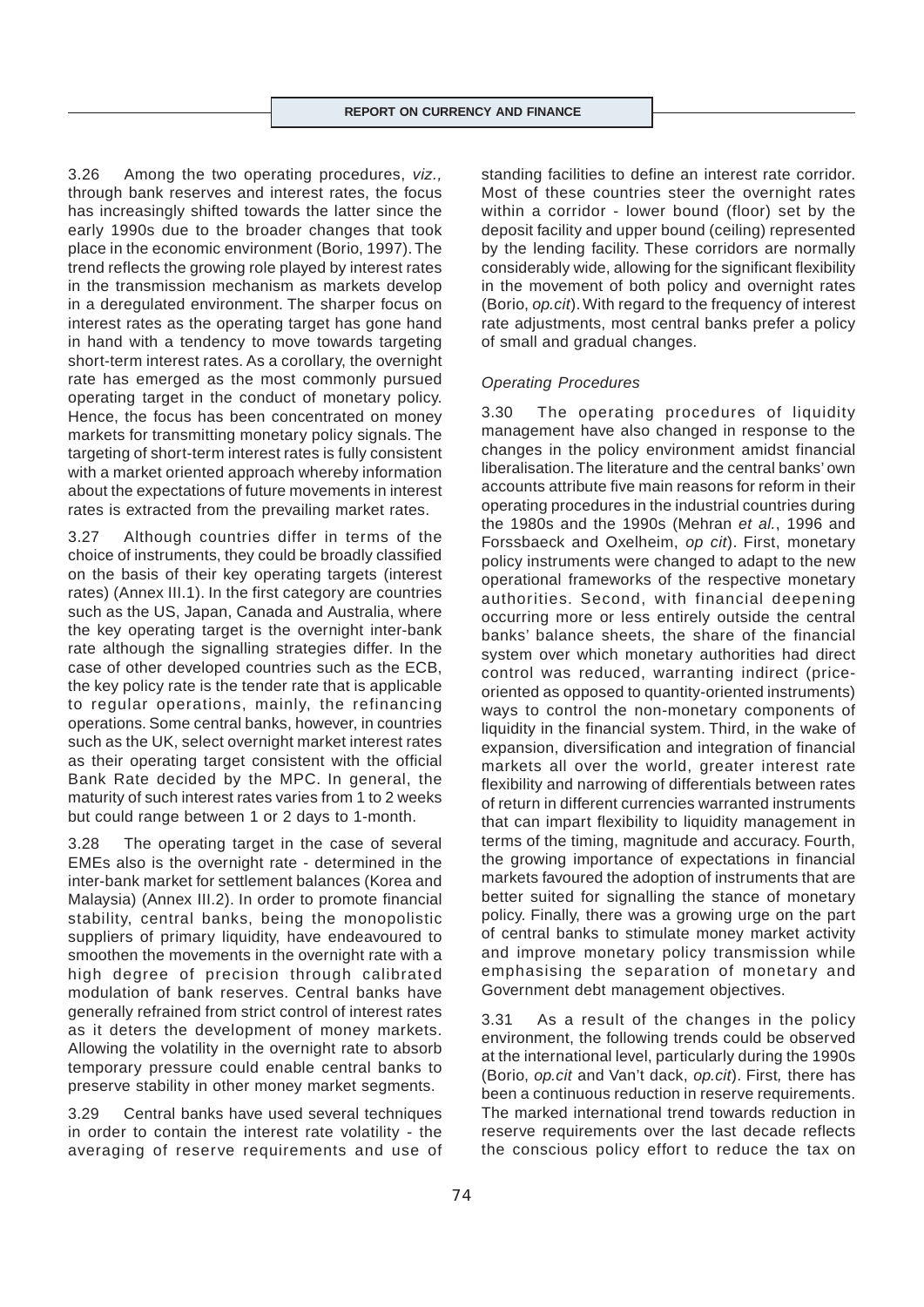intermediation with a view to reducing the burden of institutions and generate a level playing field, both between different types of domestic institutions and increasingly those across national borders. Although the fluctuations in liquidity levels engendered by autonomous factors could be modulated through the buffer stock property of reserve requirements and through active liquidity management by means of discretionary operations<sup>3</sup>, internationally, the general downward trend in reserve ratios has been shifting the balance towards liquidity activism. This has also been made possible by the increase in excess maintenance of reserves whereby banks circumvent the impact of changes in reserve requirements.

3.32 Central banks in EMEs tend to use reserve requirements to offset autonomous influences on bank liquidity more frequently than in developed countries. While reserve requirements play a different role in EMEs than in developed countries, there has been a convergence towards lower levels while deemphasising their role as active instruments of monetary control. Thus, in recent years, reserve requirements have been giving way to a more market oriented approach of impounding liquidity, including through the issue of central bank paper.

3.33 Second*,* there has been a growing emphasis on active liquidity management driven partly by the pressures of increasingly mobile international capital and decline in reserve requirements. With a view to developing money markets by reducing the reliance on accommodation from the central bank and in order to impart greater flexibility in interest rate adjustments, liquidity management has largely been implemented through discretionary operations at the expense of standing facilities, particularly since the early 1980s. As a corollary, central banks have widened the range of instruments used in their market operations, shortened the maturity of transactions, increased their frequency and complemented regular basic refinancing operations with other fine-tuning operations.

3.34 The reliance on market operations rather than standing facilities for balancing the market for bank reserves was also necessitated by the need to develop more flexible and less intrusive implementation procedures. Hence, the main instruments for liquidity management by central banks are discretionary market operations. Conversely, standing facilities have

become 'safety valves' rather than the key mechanisms for setting the interest rate. They are operated at the margin in order to bridge temporary mismatches in liquidity. In the case of EMEs also, there has been a movement away from standing facilities. With the development and integration of new financial markets, bank intermediation became less dominant as households parked a part of their savings outside the banking sector. As a result, enterprises increasingly started tapping non-bank sources of funding. Consequently, aggregate spending became sensitive to more than just bank-determined interest rates as policy induced changes in interest rates also influenced demand through the wealth effect of asset prices. Accordingly, the asset channel of monetary transmission, which focusses on developing new instruments and procedures for influencing financial market expectations and behaviour, has gained added importance.

3.35 Third*,* among the wide array of monetary policy instruments, repos have almost become the main policy tool, which could be considered a major milestone in the development of money markets. Countries (including EMEs) have preferred repos more than the outright open market operations because they do not require an underlying market for securities and they tend to break the link between the maturity of the paper and that of the transaction. The emergence and subsequent rapid growth of private repo markets in recent years, often encouraged by the central banks themselves, have spurred the usage of these instruments.

3.36 Most EMEs have assigned repos a major role in the day-to-day management of bank reserves. An active market for repos and reverse repos has been developed in Korea, Mexico and Thailand. The underlying eligible assets are mainly government fixed income securities. In the case of thin markets, central banks have responded by widening the range of eligible securities. The central banks of the US, the ECB, the UK, Singapore and Mexico also conduct repo operations involving corporate bonds as collaterals.

3.37 Besides the rapid growth of domestic repo markets in recent years, repurchase transactions are now easily carried out across national borders also. This has been facilitated by the International Securities Market Association  $(ISMA)^4$ , which plays

Discretionary operations include purchase/ sale of securities or more often reverse transactions in domestic or foreign currency.

Since July 2005, ISMA merged with Primary Market Association to become the International Capital Market Association.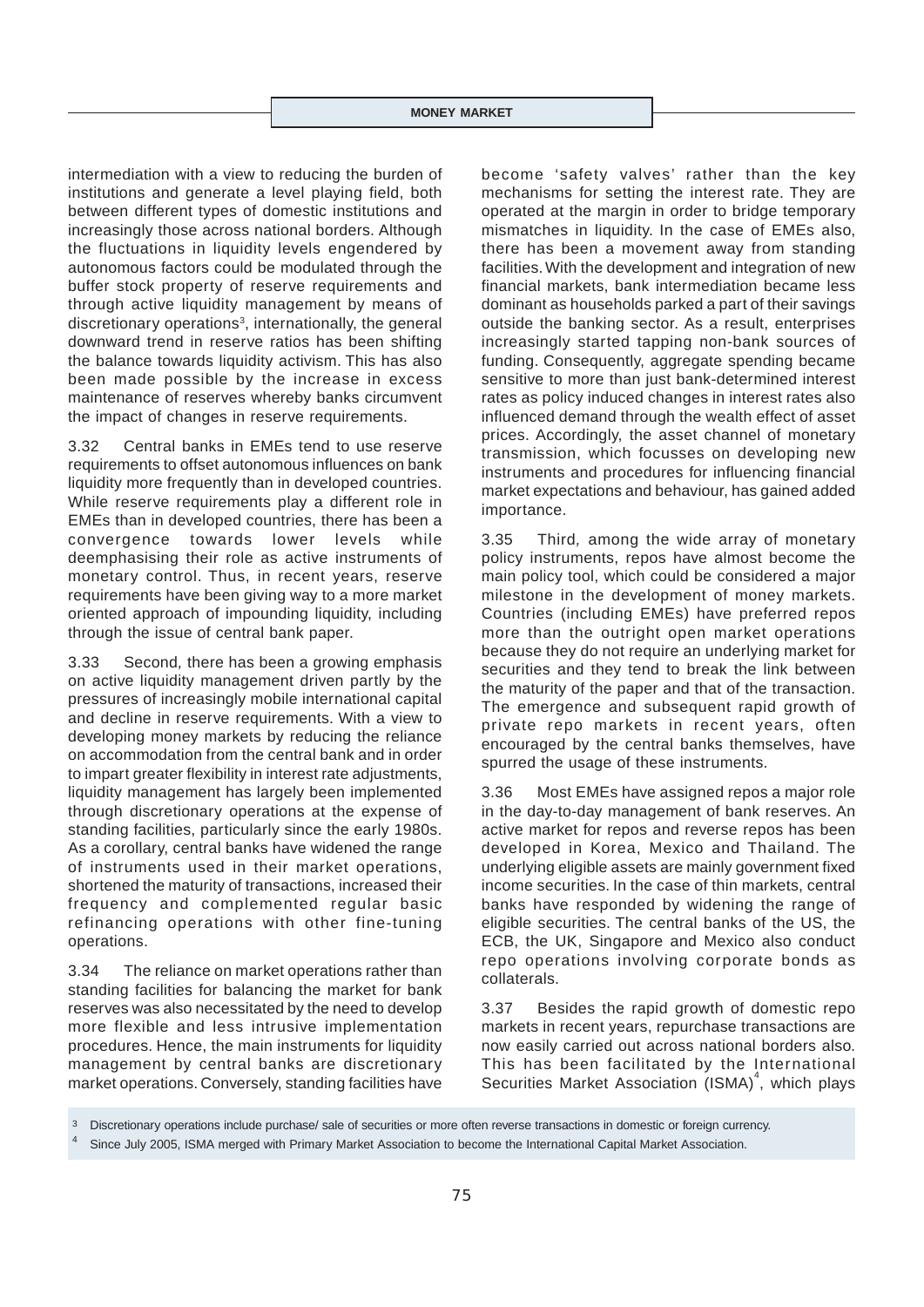an important role by establishing uniform trading procedures in the international bond markets. This has helped large banks/other financial institutions to cover short-term liquidity mismatches. Accordingly, the international financial system has experienced an increase in global integration. It is widely believed that the growth of the collateralised repo market has played an important role in enhancing the overall stability of the financial system by removing counterparty risks through funded credit protection against risky transactions in unsecured wholesale financial markets (Joshi, 2005).

3.38 Fourth*,* greater flexibility in liquidity management has been accompanied by a greater transparency in the policy signals relating to desired interest rate levels, driven by the broader changes in the economic and political environment, including the decline in inflation to relatively low levels, growing emphasis on inflation targeting, greater autonomy and accountability of central banks and growing influence of market forces and expectations in the formation of interest rates. The main structural factors shaping policy implementation are also induced by the changes in payment and settlement systems, particularly, the broad-based introduction of real time gross settlement system.

#### *Central Bank Operations*

3.39 With regard to market operations, most central banks conduct at least one transaction at a regular interval in order to meet the basic liquidity needs of the system. The other complementary operations that take place are calibrated responses to day-to-day market conditions, fine-tuning operations providing liquidity over longer horizons (the US and Japan) and mopping up of excess liquidity with a view to inducing *ex ante* liquidity shortage (the UK). The maturity of these operations is usually relatively short for key operations, shorter for day-today calibration and longer for other operations.

3.40 In some countries, outright transactions also play a role. For instance, in the US, periodic purchases and sales of government securities are used as permanent additions/withdrawals of reserves. In Japan, the central bank regularly purchases government bonds to supply the base money. In the case of EMEs, outright transactions in the secondary markets remain important instruments, particularly to offset structural liquidity surpluses/shortages. In recent years, however, there has been an increasing trend towards allowing greater leeway to market forces in determining the interest rates. Hence, there is

reluctance to conduct outright transactions in the government securities market.

3.41 Although country practices vary, the operating procedures of monetary policy of most central banks are beginning to converge to one of the variants of the three-closely related paradigms. The first set of central banks, including the US Federal Reserve, estimate the demand for bank reserves and then carry out open market operations to target short-term interest rates, especially if their financial markets are deep enough to transmit changes at the short end to the longer end of the term structure. A second set of central banks such as in Russia and Mexico estimate market liquidity and carry out open market operations to target bank reserves, while allowing interest rates to adjust, especially if their credit channels are strong. In the **t**hird category, a growing number of central banks including the European Central Bank (ECB) and a large number of inflation targeters modulate monetary conditions in terms of both the quantum and price of liquidity through a mix of open market operations (OMOs), standing facilities and minimum reserve requirements and changes in the policy rate but do not announce pre-set money or interest rate targets.

3.42 These developments together with the growing integration of markets have warranted accurate forecasts of liquidity, particularly the autonomous supply of bank reserves and its demand by the banking system. The operations of central banks have become critically contingent on these forecasts. The features of the forecasting process vary significantly across the countries, reflecting their operating frameworks of monetary policy. Several EMEs also conduct forecasts on a regular basis with planning horizons ranging from one day to several months.

3.43 Regarding the number of instruments, country practices differ widely. Central banks in countries such as Canada conduct one or two type of operations at the most, which are sufficient for liquidity management, whereas central banks in Japan and the UK rely on a broad range of operations. The range of underlying securities traded and collateral accepted is broad in Japan and several European countries, including various types of public and private claims. Conversely, in the US, New Zealand and Australia, central banks operate on the basis of public sector assets.

3.44 The choice of counterparties varies substantially across the countries. For instance, in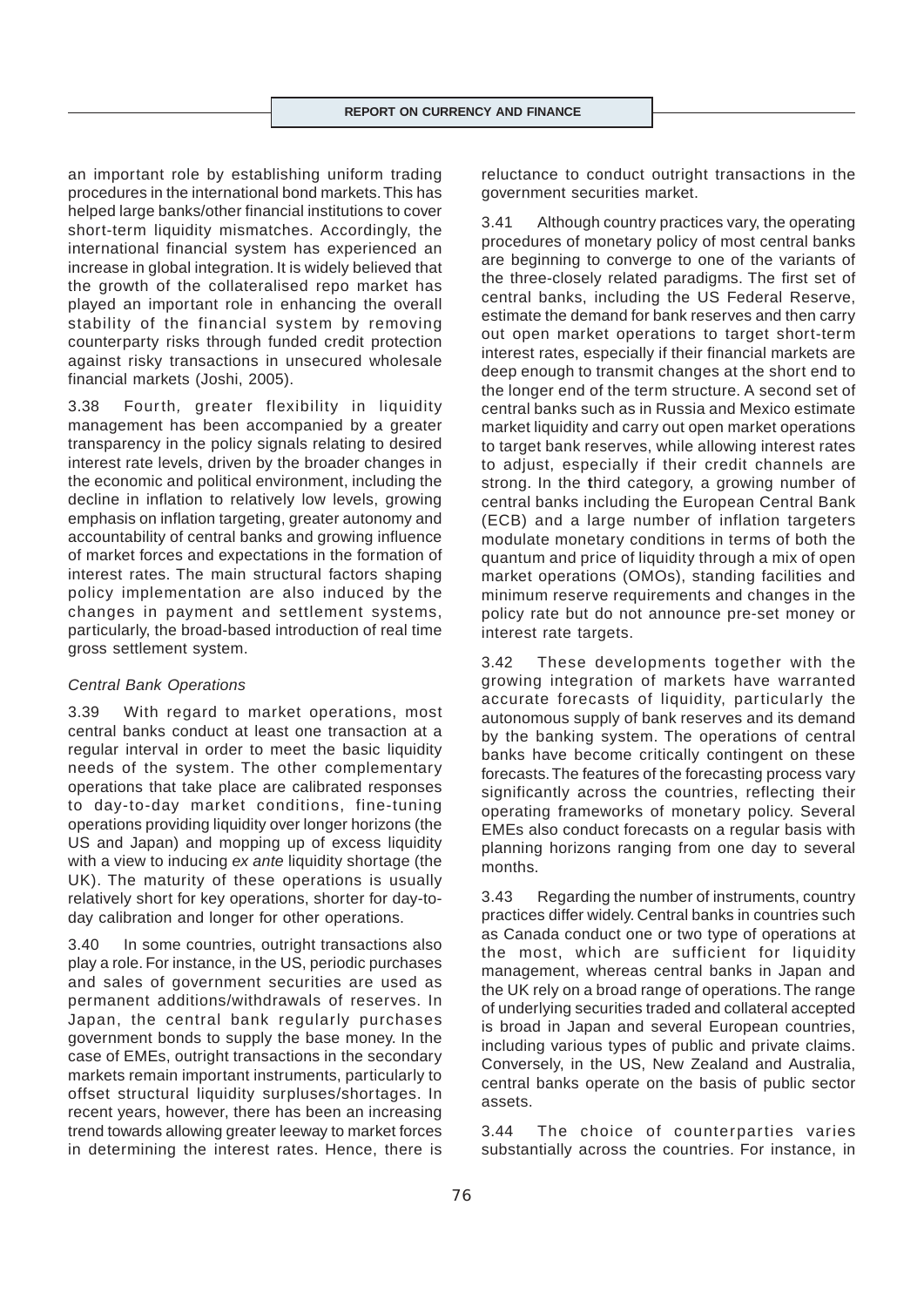the US, the Fed deals only with a restricted group of primary dealers. In the UK, each market operation and standing facility has a specific set of counterparties. There is a wide range of counterparties in different countries. For instance, only banks act as counterparties in Mexico, while in Korea apart from banks, merchant banks, investment/trust companies and securities companies also act as counterparties. While level playing field considerations may favour many counterparties, efficiency considerations may call for a system of primary dealers. If the domestic securities markets are not deep, central banks engage in foreign exchange swaps for liquidity management purposes (South Africa and Thailand).

3.45 Most central banks, thus, prefer open market operations (OMO) as a tool of monetary policy, which allow them to adjust market liquidity and influence the interest rate structure across tenors through an auction mechanism in which market participants are able to bid their preferences. The particular form of operations such as outright transactions in eligible securities, repos and sometimes standing deposit/ lending facility, often depend on the specific macroeconomic conditions and the existing legal framework of the country.

### *Government's Surplus Cash Balances*

3.46 Government's large surplus cash balances held with the central bank can have a significant impact on liquidity in the banking system (and thereby could have a bearing on short-term interest rates) necessitating active management of such surplus balances. Accordingly, arrangements which facilitate transfer of surplus funds from Government's account to deficit participants in the system could help in better management of liquidity. Such arrangements not only enable the Governments to earn better returns on the cash balances, but also mitigate volatility in short-term interest rates and keep overnight money market rates stable. The cross-country practices on such arrangements vary widely. For instance, while the cash balances of the Central Government are auctioned (competitively) on a daily basis in Canada, all government balances are maintained with their respective central banks in Japan and Italy. In the US and France, a significant working balance is maintained with their central banks while amounts beyond the targeted balance are invested in the market. Such surplus balances have also been effectively used as an instrument of sterilisation by many central banks. The Government of Singapore, for instance, issues government securities in excess of the fiscal requirements and parks the surplus funds with the Monetary Authority of Singapore (MAS) as deposits, thus, supplementing its draining operations. Countries such as Malaysia, Thailand and Indonesia have modulated excess liquidity in the financial system by diverting government/ public sector deposits from the commercial banking system to the central bank.

3.47 To sum up, some lessons emerge from the international experience on liquidity management of both developed and emerging market economies. First*,* with the deepening of financial markets and the growth of non-bank intermediaries, central banks need to increase the market orientation of their instruments. A large proportion of reserves is supplied through open market operations with standing facilities being limited to providing marginal accommodation or emergency finance. Furthermore, high reserve requirements tend to inhibit inter-bank activity. Similarly, easy and cheap access to central bank standing facilities impedes proactive liquidity management by banks.

3.48 Second*,* in view of growing complexities of monetary management, monetary policy formulation has been guided by a number of macroeconomic indicators rather than a single intermediate nominal anchor.

3.49 Third*,* the growing importance and the flexibility of financial market price and its transmission mechanism in a deregulated environment necessitated central banks to focus increasingly on interest rates rather than bank reserves in liquidity management. Central banks need to ensure smooth trend in interest rates for several reasons. For instance, volatile interest rates can obscure policy signals, while more orderly market conditions promote a rapid and predictable transmission of monetary policy impulses. Less volatile interest rates may also help financial institutions to better assess and manage their market risks. Market participants benefit from stable rates through stabilisation of expectations, which, in turn, promote the development of a term structure in the money market.

3.50 Fourth*,* with reduced market segmentation and the greater ease and speed with which interest rate changes are transmitted across the entire term structure, central banks need to focus on the very short end of the yield curve, where their actions tend to have the maximum impact.

3.51 Fifth*,* the greater market orientation of the central banks' policy instruments has been associated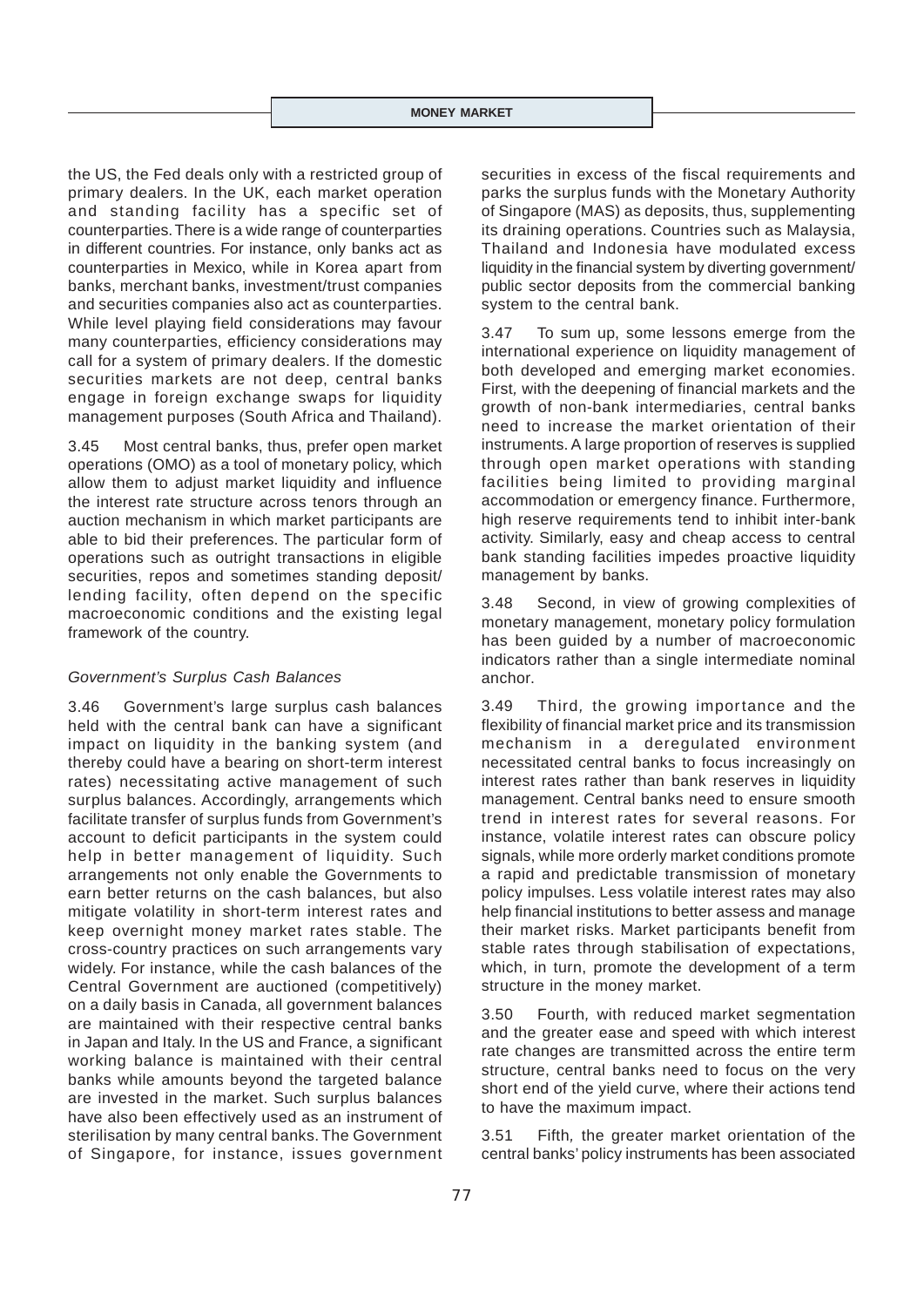with a preference for flexible instruments. In volatile financial conditions, most notably in the EMEs, the flexibility in the design of policy instruments has emerged as a key consideration.

3.52 Finally*,* the growing awareness of the importance of market psychology and expectations has warranted greater transparency in the conduct of monetary policy with special emphasis on communication policy for conveying the stance and rationale of policy decisions.

#### **Structure of the Money Market**

#### *Instruments*

3.53 In view of the rapid changes on account of financial deregulation and global financial markets integration, central banks in several countries have striven to develop and deepen the money markets by enlarging the ambit of instruments<sup>5</sup> and participants so as to improve the transmission channels of monetary policy. The structure of money markets determines the type of instruments that are feasible for the conduct of monetary management. Evidence and experience indicate that preference for marketoriented instruments by the monetary authorities helps to promote broader market development (Forssbaeck and Oxelheim, *op cit*).

3.54 The diminishing role of quantitative controls and search for alternatives gave rise to three major market-oriented instruments, *viz.,* short-term securities, repurchase operations and swaps. These instruments prompted the central banks to create, stimulate and support the development of markets particularly, inter-bank deposit market and short-term securities market. In the absence of an efficient interbank market, there was a pressing need for the central banks to create adequate instruments to absorb liquidity and stimulate the formation of markets for alternative short-term assets. The emergence of the short-term securities market added a new dimension to liquidity management by central banks. In the absence of outright transactions in the securities market, the existence of a liquid securities segment in the money market is often believed to facilitate the central bank's operations by providing collateral to repurchase agreements and similar collateralised transactions.

3.55 Among developed countries, the money market in the US encompasses a large group of shortterm credit instruments, futures market instruments and the Federal Reserve's discount window (Annex III.3). These are generally characterised by a high degree of safety of principal and are most commonly issued in units of US \$1 million or more. Treasury Bills issued by the US Treasury and the securities issued by the State and Local Governments have the largest volume outstanding and constitute the most active secondary market amongst all money market instruments (MMIs) in the US. A key feature of most State and local securities is that the interest income is generally exempt from federal income taxes, which makes them particularly attractive to investors in high income tax brackets. Non-financial and non-bank financial businesses raise funds in the money market primarily by issuing commercial paper (CP) - a shortterm unsecured promissory note. In recent years, an increasing number of firms have gained access to this market, and issue of CPs has grown at a rapid pace. The outstanding CPs is expected to increase to US \$ 2.17 trillion in 2007. Besides conventional instruments, money market futures and options have also become popular in the US money market in the recent period.

3.56 Similarly in the UK, the money market has emerged as a mechanism for short-term funding through the issuance of money market instruments or an active fixed-term cash deposit market. It is principally sterling-based but also covers a wide range of other currencies. The Government, the banking sector and industry are among those who raise resources from the money market through the issuance of Treasury Bills, certificates of deposit (CDs) and bills of exchange (BE)/CPs, respectively. Besides, Acceptances and Local Authority Bills also act as MMIs. Commercial bills include bank acceptance and trade paper. Both overseas and inland trade is financed by bank acceptances. Much of the lending in the market takes place overnight. The bulk (90 per cent) of the MMIs held are CDs and the rest are BEs, Treasury Bills and CPs.

3.57 In the Euro system, during the course of the 1990s, repurchase transactions were adopted as a main liquidity management instrument in Denmark (1992), Sweden (1994), Austria (1995), Finland (mid-1990s), Switzerland (1998) and then in the whole Euro system since its inception (1999). Several countries such as Austria, the Netherlands and Denmark, in the absence of adequate liquid short-term markets, came to rely on foreign exchange operations

<sup>5</sup> Money market instruments facilitate transfer of large sums of money quickly and at a low cost from one economic unit (business, government, banks, non-banks and others) to another for relatively short periods of time.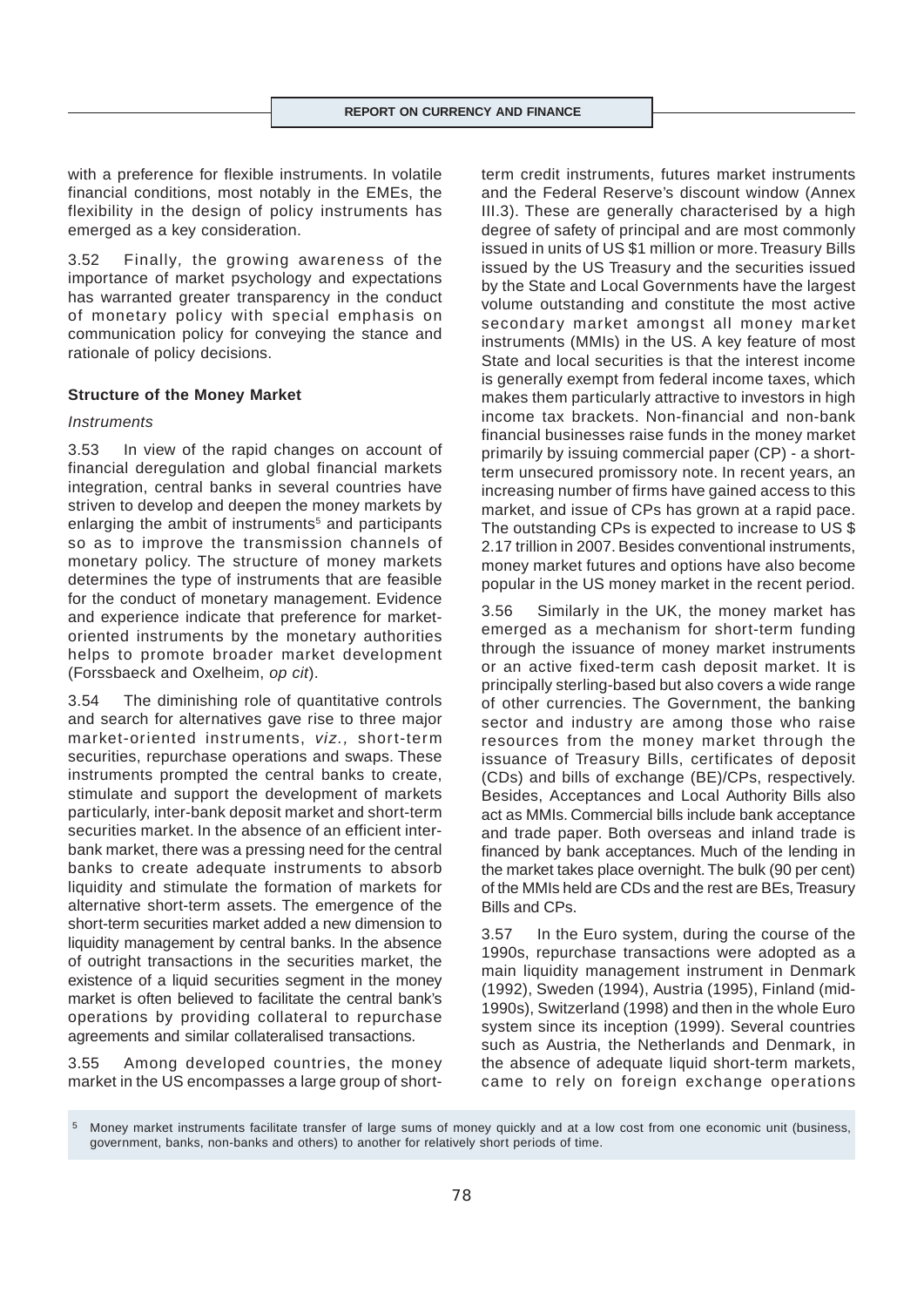(particularly swaps) for liquidity management. In addition to marketable debt instruments, non-marketable debt instruments and even some equities are eligible for repos. These are of two types, *viz.,* Tier-1 fulfilling uniform euro area-wide eligibility criteria of ECB and Tier-2, subject to the eligible criteria specified by the national central banks and the ECB.

3.58 In Japan, the most active money market segment involves very short-term transactions, which include the borrowing and lending of funds in the call market with or without collateral; the sale and purchase of short-term securities such as CPs, CDs and short-term government bills such as Treasury Bills; and repo transactions with government and/ municipal securities, government guaranteed bonds, corporate bonds and foreign government bonds as eligible collaterals. Purchases of short-term government bills are used most frequently.

3.59 In Australia, the list of securities eligible under the Intra-day Repurchase Agreement Facility (introduced in 1998) has been broadened to cover several other instruments. These include commonwealth government securities (CGS), domestic debt securities and discount instruments issued by the central borrowing authorities of State and Territory Governments (permitted in 1997), and bank bills and CDs issued by select banks and select debt securities of approved supranational institutions and foreign Governments. At the other end of the spectrum, Canadian MMIs comprise short-term papers of maturity up to 18 months that are issued by the Government, banks and corporations and are available in the US and Canadian dollars. MMIs mainly comprise Treasury Bills and money market strips issued and guaranteed by the Government of Canada. There are also Government guaranteed CPs, which are short-term promissory notes issued by the Crown Corporations such as Canadian Wheat Board and the Federal Business Development Bank. The other MMIs include Treasury Bills and promissory notes issued by the Provincial Governments, bankers' acceptances issued by corporations with an unconditional guarantee of a major Canadian chartered bank and CPs issued by the major corporations.

3.60 In several other EMEs such as Russia, South Africa, China, Malaysia and Korea, the main money market instruments are government Treasury Bills, repurchase agreements, bankers' acceptances, CPs and CDs. In countries such as Thailand and Indonesia, central banks have aimed to expand the range of instruments by issuing their own bonds/certificates, *viz.,* Bank of Thailand Bonds and Bank of Indonesia

Certificates. Moreover, in Thailand, other bonds such as Financial Institution Development Fund Bonds and Government Guaranteed State Enterprise Bonds are used for repo operations. Foreign exchange swap is another instrument that the Bank of Thailand uses to influence liquidity conditions in the money market.

## *Tenor*

3.61 In the US, although maturities of MMIs range from one day to one year, the maturity of most common instruments is three months or less. In the UK, the main items in "period money" are borrowed for 1 and 3 months, but banks may also borrow for a week or for almost any time up to 12 months. The CDs issued by the building societies and actively traded by banks and discount houses have an original maturity of less than one year (although some CDs have a maturity of over a year). They are all shortterm bearer negotiable debt instruments that are either issued at a discount or bear a coupon. In the case of ECB, the maturity of refinancing operations ranges from 1-week to 3-months and for debt securities up to 12- months. Japan's tenor for its repo is in the range of 1 week to 6-months. In Canada, the maturity of Treasury Bills ranges from 1-month to 1 year and that of money market STRIPS up to 18 months and Government guaranteed CPs from 1 month to 1-year.

3.62 In other countries also, money market instruments are mostly short-term in nature – with tenor being generally less than a year. In most countries, call money transactions and the repurchase agreements serve as the shorter duration segment of money markets. The tenor of Treasury Bills is of normally 91-day, 182-day and 364-day. Market Stabilisation Bonds in Korea even have 546-day maturity period. In the case of certain instruments such as negotiable certificates of deposit (NCDs), tenor may be as long as five years also.

#### *Participants*

3.63 The major participants in the US money market are commercial banks, Governments, corporations, Government-sponsored enterprises, money market mutual funds, futures market exchanges, brokers and dealers and the Fed. Commercial banks are the major participants in the market for federal funds, which are very short-term, mainly overnight. Banks act as dealers in the money market for over-the-counter interest rate derivatives, which has grown rapidly in recent years. The Federal Reserve is also a key participant in the US money market.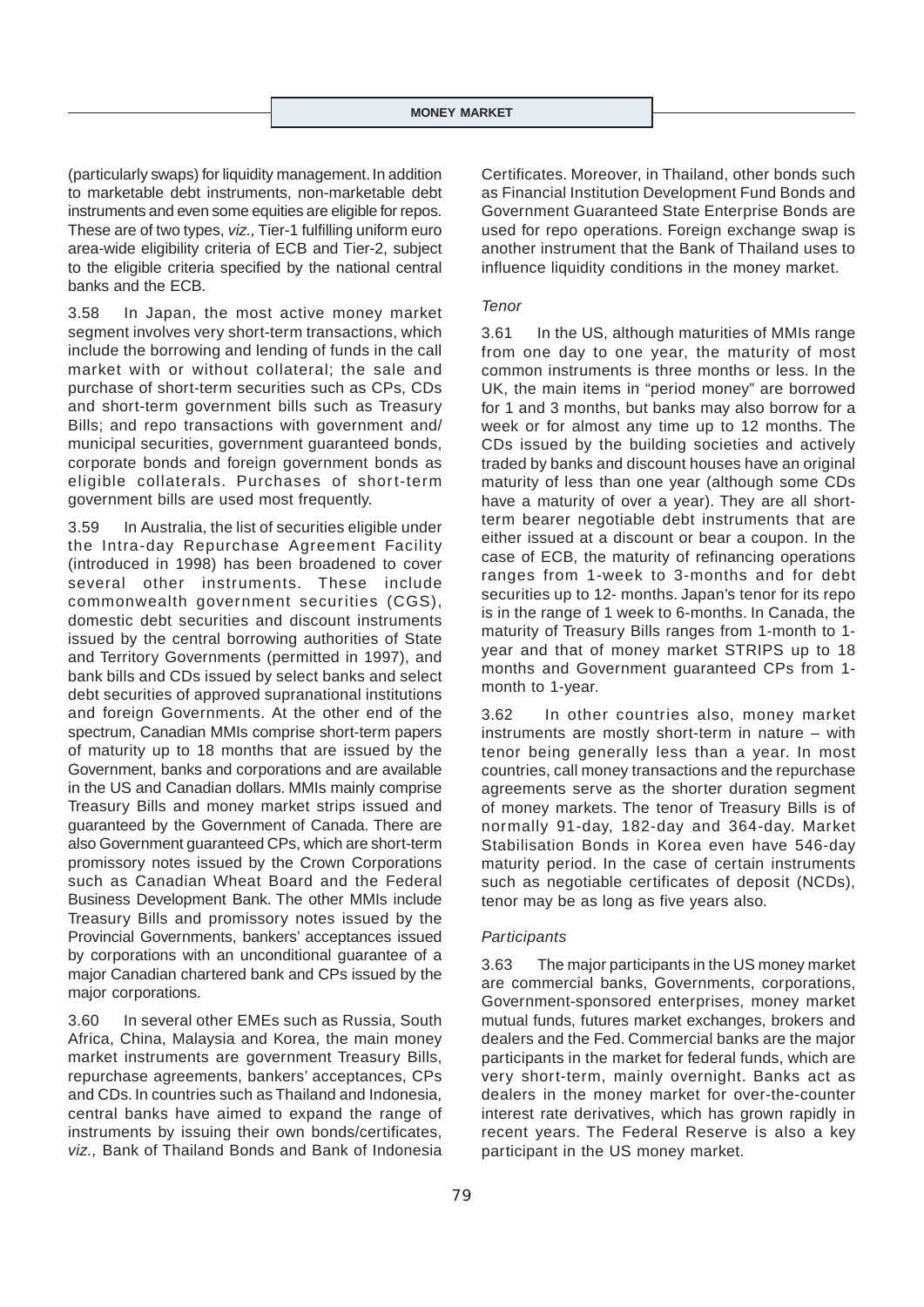3.64 Another important group of participants in the US money markets include money market mutual funds and local Government investment pools. These pools, which were virtually non-existent before the mid-1970s, have grown to be one of the largest financial intermediaries in the US. A distinct feature of the US money market is that there are groups of privately owned financial intermediaries sponsored by the Government who raise the funds and channel them to farming and housing sectors of the economy.

3.65 In the UK, trading in the money market takes place on an over-the-counter (OTC) basis for the same day settlement. The money market attracts a wide range of participants such as the Government, banking sector, industry and financial institutions such as pension funds. The Bank of England and the UK Debt Management Office also make use of the money market on a daily basis to fulfil their official obligations. Participants in the UK inter-bank market comprise the whole of the banking community (including the discount houses) and non-bank institutions (such as building societies) and the market is served by a number of money market brokers.

3.66 In the Euro system, the ECB, national central banks, the Governments and the eligible credit institutions participate in the money market. Similarly, in Australia, the Central Government, State and Territorial Governments, the Reserve Bank of Australia, banks, Government agencies, other Governments of the Commonwealth and supranational institutions are the major participants. In the case of Canada, the participants include both Federal and Provincial Governments, banks, major Crown Corporations such as Canadian Wheat Board and Federal Business Development Bank.

3.67 In Japan, business units of Japanese and non-Japanese banks located in Japan participate in the uncollateralised money market to raise funds. The major participants in the uncollateralised overnight call money market are the city banks which have the largest share as borrowers, while regional banks act as major lenders. The other participants include institutional investors such as investment trusts, trust banks, regional banks, life insurance companies, specialised money market brokers and Keito<sup>6</sup>. The counterparties of the Bank of Japan include banks, securities companies, security finance companies and money market brokers (Tanshi companies).

3.68 In most other countries, commercial banks, central banks, regional banks, specialised banks, investment and finance companies, merchant banking corporations, investment trust companies, insurance companies, securities finance corporations, credit insurance funds and business enterprises are the major participants in the money market.

# **III. MONEY MARKET IN INDIA – UP TO THE MID-1980s**

3.69 The Indian money market prior to the 1980s was characterised by paucity of instruments, lack of depth and dichotomy in the market structure. The money market consisted of the inter-bank call market, Treasury Bills, commercial bills and participation certificates. Historically, the call money market has constituted the core of the money market structure in India due to lack of other instruments and strict regulations on interest rates and participation.

3.70 In the call/notice money market, overnight money and money at short notice (up to a period of 14 days) are lent and borrowed without collateral. This market enables banks to bridge their short-term liquidity mismatches arising out of their day-to-day operations. The call money market in India was purely an inter-bank market until 1971 when the erstwhile Unit Trust of India (UTI) and Life Insurance Corporation (LIC) of India were allowed to participate as lenders. The interest rate in the call money market was freely determined by the market till December 1973. However, as call money rates increased sharply to touch 25-30 per cent, the Indian Banks' Association (IBA) instituted an administered system of interest rates by imposing a ceiling interest rate of 15 per cent in December 1973 so as to maintain systemic stability and quell any abnormal rise in the call rates. The ceiling was subject to several revisions but there were several instances of violation of the ceiling rates through other means (like buy-back arrangements) during phases of tight liquidity.

3.71 Treasury Bills constituted the main instrument of short-term borrowing by the Government and served as a convenient gilt-edged security for the money market. The characteristics of high liquidity, absence of default risk and negligible capital depreciation of Treasury Bills made them another attractive instrument for short-term investment by banks and other financial institutions.

Keito is a central financing organisation for financial co-operatives such as small and medium sized businesses, agriculture, forestry, and fishery co-operatives.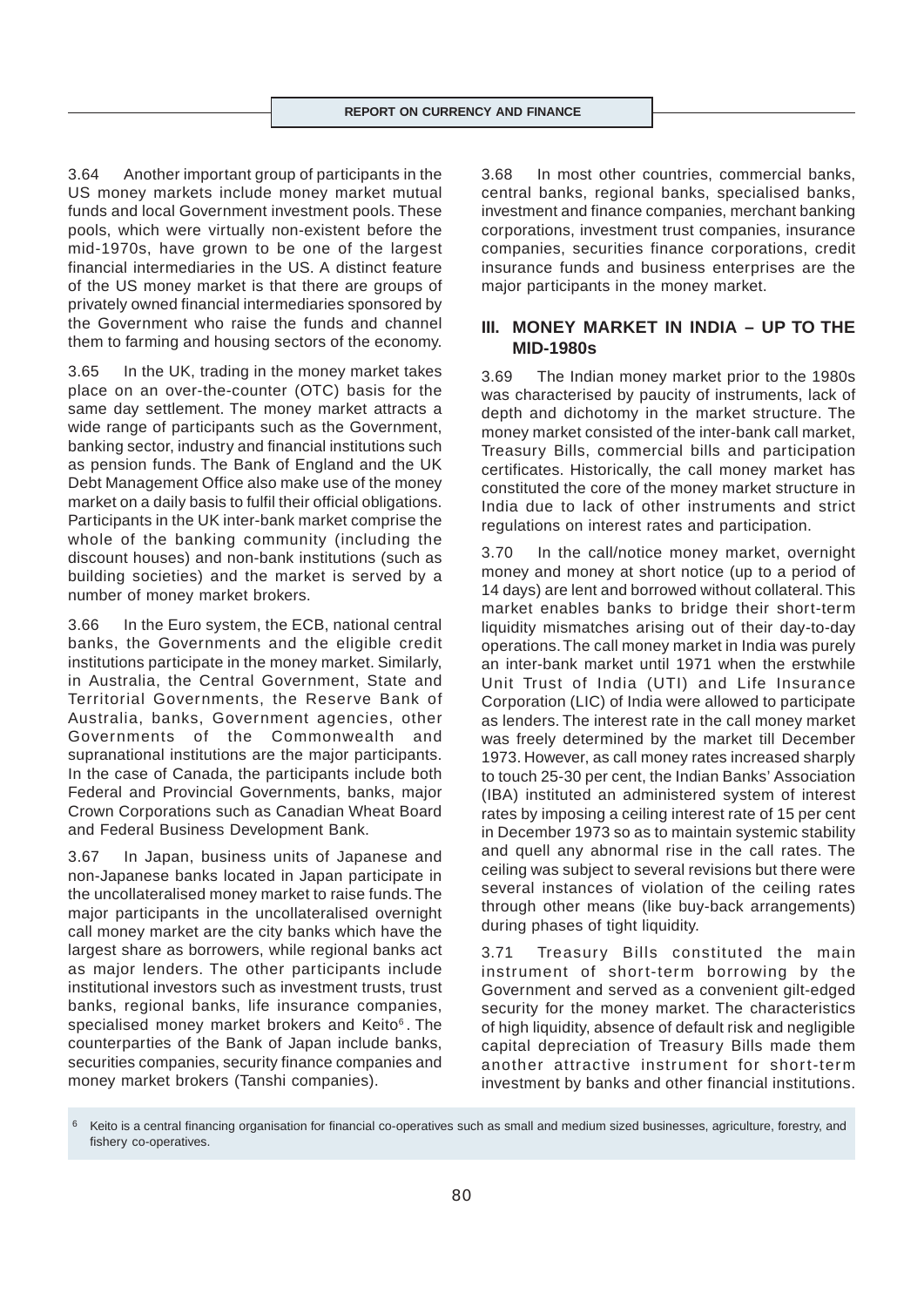The Reserve Bank, being the banker to the Government, issued Treasury Bills at a discount. The issuance system of Treasury Bills migrated from an auction to tap basis in July 1965 with the rate of discount administratively fixed at 3.5 per cent per annum, which was raised to 4.6 per cent by July 1974 and remained at that level in respect of 91-day Treasury Bills till 1991. There was also a system of *ad hoc* Treasury Bills from 1955, which were created by the Central Government in favour of the Reserve Bank to automatically restore its cash balances to the minimum stipulated level, whenever there was excess drawdown of cash.

3.72 Participation certificates (PCs) and commercial bills (under bills rediscounting scheme) were introduced in the money market in 1970. PCs were utilised mostly by financial institutions to park their funds for longer maturities and could not be developed for meeting liquidity mismatches between financial institutions and/or banks. Under the bills rediscounting scheme, the Reserve Bank rediscounted genuine trade bills at the Bank Rate or at a rate specified by it. The underlying purpose of developing the bill market was to enable banks and other financial institutions to invest their surplus funds profitably by selecting appropriate maturities. Over the years, the rediscounting facility became restrictive and was made available on a discretionary basis. The main factors inhibiting the development of bill finance were lack of a bill culture, non-availability of stamp papers of required denominations, absence of specialised credit information agencies and an active secondary market. Both these instruments (participation certificates and commercial bills), however, did not develop and activity in these instruments remained insignificant.

3.73 As a result of inadequate depth and liquidity in the organised money market, the sectoral financing gaps (*i.e.,* the requirements of unsatisfied borrowers in the organised financial system) were met by the unorganised market. The interest rate in this segment was generally higher than that in the organised market reflective of the actual market conditions. As bank credit (both aggregate and sectoral) was the principal focus of monetary policy making under the credit planning approach adopted in 1967-68, this dichotomous nature of the money market served the requirement of monetary management.

3.74 To sum up, the money market during this period could not provide an equilibrating market mechanism for meeting short-term liquidity needs for banks. The prevalence of administered structure in the money market did not permit interest rates to reflect the actual extent of scarcity of funds. Owing to limited participation, money market liquidity was highly skewed, characterised by a few dominant lenders and a large number of chronic borrowers. Faced with these impediments, together with limited Reserve Bank's refinance, banks often faced either short-term liquidity problems for meeting the statutory reserve requirements or remained saddled with excess liquidity. Banks parked surplus funds, in the absence of alternative instruments, in Treasury Bills before rediscounting them with the Reserve Bank so as to meet the cash reserve requirements on an average basis during the reporting period. This led to significant fluctuations in banks' investments in Treasury Bills and also their cash balances with the Reserve Bank, thereby complicating the task of monetary management. Furthermore, in addition to the rediscounted regular Treasury Bills, the Reserve Bank also had to hold the *ad hoc* Treasury Bills (issued by the Government of India with a fixed 4.6 per cent interest rate since July 1974) under the system of automatic monetisation, thereby constraining the emergence of Treasury Bills as a money market instrument. Moreover, the government securities market was also characterised by administered interest rates and captive investor base, which made open market operations an ineffective instrument of monetary control thereby constraining, to a large extent, the regular management of short-term liquidity by the Reserve Bank.

# **IV. EVOLUTION OF RESERVE BANK'S LIQUIDITY MANAGEMENT**

3.75 The nascent state of development of the money market in India and the administered interest rate structure inhibited active liquidity management operations of the Reserve Bank. The Reserve Bank regulated market liquidity by essentially operating through direct instruments such as CRR and sectorspecific refinance. As monetary policy was largely contingent on the fiscal stance, monetary operations were undertaken to neutralise the fiscal impact. Consequently, with the dominance of the quantum channel in the transmission mechanism, there was little scope of signalling monetary policy changes through indirect instruments. Therefore, the money market increasingly reflected the spillover impact of monetary policy operations through direct instruments. The increasingly unsustainable fiscal conditions, as reflected in macroeconomic imbalances, necessitated structural reforms from the early 1990s. Consequently,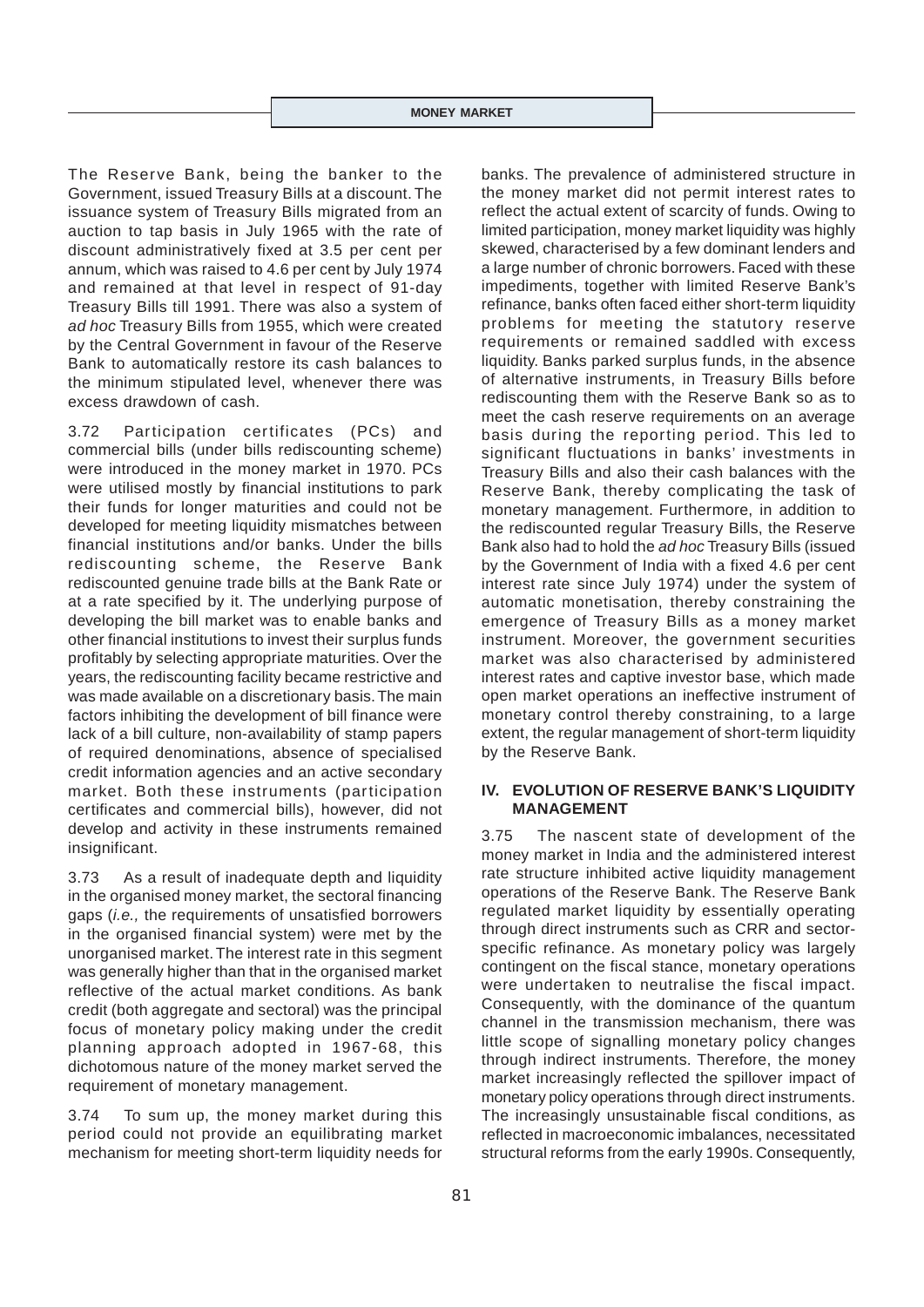the emphasis on the market paradigm gathered momentum, warranting greater use of indirect instruments for the conduct of monetary policy. Concomitantly, the Reserve Bank refined its operating procedures of liquidity management in tandem with the changing financial landscape. Major developments in the liquidity management operations of the Reserve Bank and developments of money market have taken place since the mid-1980s. However, in order to place these developments in proper perspective, it may be useful to understand the broad contours of liquidity management by the Reserve Bank since the late 1960s.

3.76 Monetary policy up to the mid-1980s was predominantly conducted through direct instruments with credit budgets for the banks being framed in sync with monetary budgeting (Mohan, *op. cit*). This period was marked by administered interest rates, credit ceilings, directed lending, automatic monetisation of deficits and fixed exchange rates. The Indian economy functioned essentially as a closed and controlled economy with the role of market being virtually nonexistent due to the existing structural rigidities in the system. In the absence of a formal intermediate target, bank credit - aggregate as well as sectoral – came to serve as a proximate target of monetary policy after the adoption of credit planning in 1967-68 (Jalan, 2002). The money market was essentially represented by the inter-bank call market, where activity was mainly driven by the banks' demand for reserves for meeting their statutory commitments. Furthermore, strong seasonality in demand for money and credit during agricultural seasons also influenced market activity. In the presence of skewed distribution of liquidity, these factors made the call money rates highly volatile, necessitating imposition of interest rate ceilings. In the absence of stability in the money market, and with planned allocation of credit under an administered structure of interest rates, the Reserve Bank had little choice but to conduct its liquidity management operations through a standard mix of OMOs and changes in the Bank Rate. The OMOs were conducted through outright transactions in government securities.

3.77 Although credit planning guided monetary policy, the concerns about rising inflation during the 1970s and the 1980s attracted a good deal of policy attention. Apart from supply shocks (oil prices and crop failures), inflation was increasingly believed to be caused by excessive monetary expansion generated by large scale monetisation of fiscal deficits during the 1980s. Accordingly, the Reserve Bank

began to pay greater attention to the movements in monetary aggregates. Against this backdrop, the Committee to Review the Working of the Monetary System (Chairman: Sukhamoy Chakravarty, 1985) recommended a framework of monetary targeting with feedback. In pursuance of the recommendations of this Committee, the Reserve Bank began to target a desirable growth in money supply consistent with a tolerable level of inflation and expected output growth (RBI, 1985). Thus, broad money emerged as an intermediate target of monetary policy and the Reserve Bank began to formally announce monetary targets as nominal anchor for inflation.

3.78 The adoption of monetary targeting necessitated considerable changes in the operating procedures of monetary policy. Over the years, the Reserve Bank, through its refinancing and open market operations, had already succeeded, to a large extent, in reducing the level of interest rates in general and the call money rate in particular; *albeit* by varying the ceiling rate (it reached 8.5 per cent by March 1978 although it was again raised to 10.0 per cent in April 1980). However, the fiscal dominance since the late 1970s made the traditional instruments of Bank Rate and OMO less effective. The scope for OMO was limited as yields were governed by an administered interest rate regime, including sale of Treasury Bills on tap at a coupon of 4.6 per cent fixed since 1974 (Mohan, *op. cit*). In this scenario, the Reserve Bank began to use reserve requirements and credit planning for modulating monetary and liquidity conditions. As a result, the CRR reached the ceiling of 15 per cent of net demand and time liabilities (NDTL) in July 1989 and the SLR reached the peak of 38.5 per cent in September 1990. The increase in SLR was, however, unable to fully meet the financing requirements of the Government, thereby leading to monetary accommodation by the Reserve Bank (RBI, 2004a). As monetary financing of fiscal deficits is inflationary beyond a point, an increase in the Reserve Bank's support to the Government was accompanied by an increase in CRR to rein in monetary expansion. Despite these measures, however, money supply growth remained high and contributed to inflation. This underscored the need for monetary-fiscal coordination in achieving price stability.

3.79 In tandem with the shifts in operating procedures, the proper development of the money market was also emphasised, partly due to the success in lowering the call money rates, *albeit*, through reductions in interest rate ceilings. The Chakravarty Committee (1985) was the first to make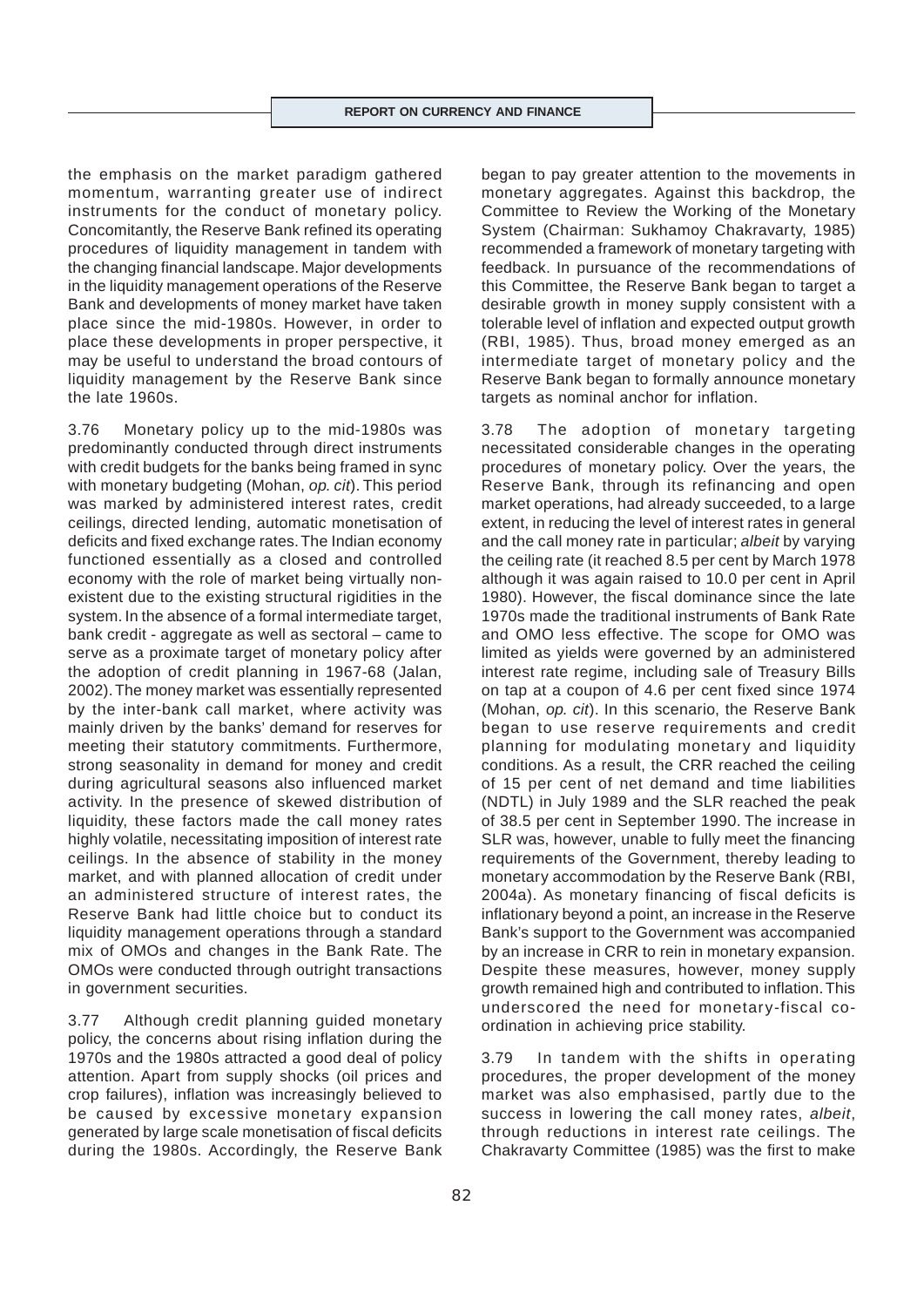comprehensive recommendations for the development of the Indian money market. Furthermore, the Reserve Bank set up a Working Group on the Money Market (Chairman: Shri N. Vaghul, 1987) to specifically examine various aspects for widening and deepening the money market. Following the recommendations of these two committees, several new initiatives were undertaken by the Reserve Bank. These included (i) setting up of the Discount and Finance House of India (DFHI) in 1988 to impart liquidity to money market instruments and help the development of secondary markets in such instruments; (ii) introduction of instruments such as CDs (1989) and CPs (1990) and inter-bank participation certificates (with and without risk) (1988) to increase the range of instruments; (iii) freeing of call money rates by May 1989 to enable price discovery; and (iv) introduction of auctions of 182-day Treasury Bills (November 1986) with a view to moving towards a system of marketdetermined yields. Although these measures created the ground for the development of a proper money market, the efficient functioning of the market was hindered by a number of other structural rigidities in the system such as skewed distribution of liquidity and the prevalence of administered deposit and lending rates.

3.80 The process of financial liberalisation introduced in the early 1990s, as part of the overall economic reforms programme, led to a structural shift in the financing paradigm for the Government and the commercial sectors. The role of the financial system was reassessed and the emphasis shifted from a mere channelisation to efficient allocation of resources to sustain the higher growth. With a view to improving the resource allocation process and facilitating efficient price discovery in the financial markets, the Reserve Bank initiated a multi-pronged strategy of institutional reforms. The measures introduced by the Reserve Bank were aimed at widening, deepening and integrating various segments of the financial market, especially the money market, and smoothening the process of transmission of policy impulses across market segments. Major reforms introduced in the financial markets were liberalisation of exchange rates in March 1993, deregulation of interest rates, abolition of credit ceilings (although directed lending continued), introduction of auctions in Treasury Bills (364-day Treasury Bills in April 1992 and 91-day Treasury Bills

in January 1993), market borrowing of the Government through the auction route since 1992-93 (gilt yields became market determined through rising coupon rates) and phasing out of automatic monetisation of fiscal deficits (following the signing of the Supplemental Accord in 1997). All these measures paved the way for increased financial innovations and market sophistication which, along with large swings in capital flows, induced a degree of instability in the money demand function, thereby limiting the role of money as an intermediate target.

3.81 Various changes in financial market structure necessitated a major shift in monetary policy operating framework in India from monetary targeting to a 'multiple indicator approach' in 1998. As part of this approach, the Reserve Bank started using the information content in interest rates and rates of return in different markets along with currency, credit, fiscal position, trade, capital flows, inflation rate, exchange rate, refinancing and transactions in foreign exchange, by juxtaposing it with output data for drawing policy perspectives. The success of this approach required greater monetary policy flexibility, especially in view of market orientation of policy. Therefore, the emphasis was placed on the money market as the focal point for the conduct of monetary policy and fostering its integration with other financial markets as detailed in the subsequent sections.

3.82 In the changed scenario, monetary policy, which largely operated in a closed economy framework till the early 1990s, had to contend with the dynamics of an open economy. The transition of economic policies in general, and financial sector policies in particular, from a control oriented regime to a liberalised but regulated regime was reflected in changes in the approach of monetary management (Mohan, 2004). Accordingly, in line with the increasing market orientation of the economy and shift in the operating framework, the third phase of liquidity management operations began from the second half of the 1990s with the Reserve Bank moving away from direct instruments of monetary control to indirect instruments. The CRR was brought down from 15 per cent of NDTL (during July 1989-April 1993) to 9.5 per cent by November 1997 (it reached a low of 4.5 per cent in June 2003)<sup>7</sup>. The SLR was reduced to the statutory minimum of 25 per cent by October 1997. Under this system, while reserve requirement was the

In the light of developments in current macroeconomic, monetary and anticipated liquidity conditions, the Reserve Bank, on March 30, 2007, announced to raise CRR by 50 basis points to 6.50 per cent in April 2007.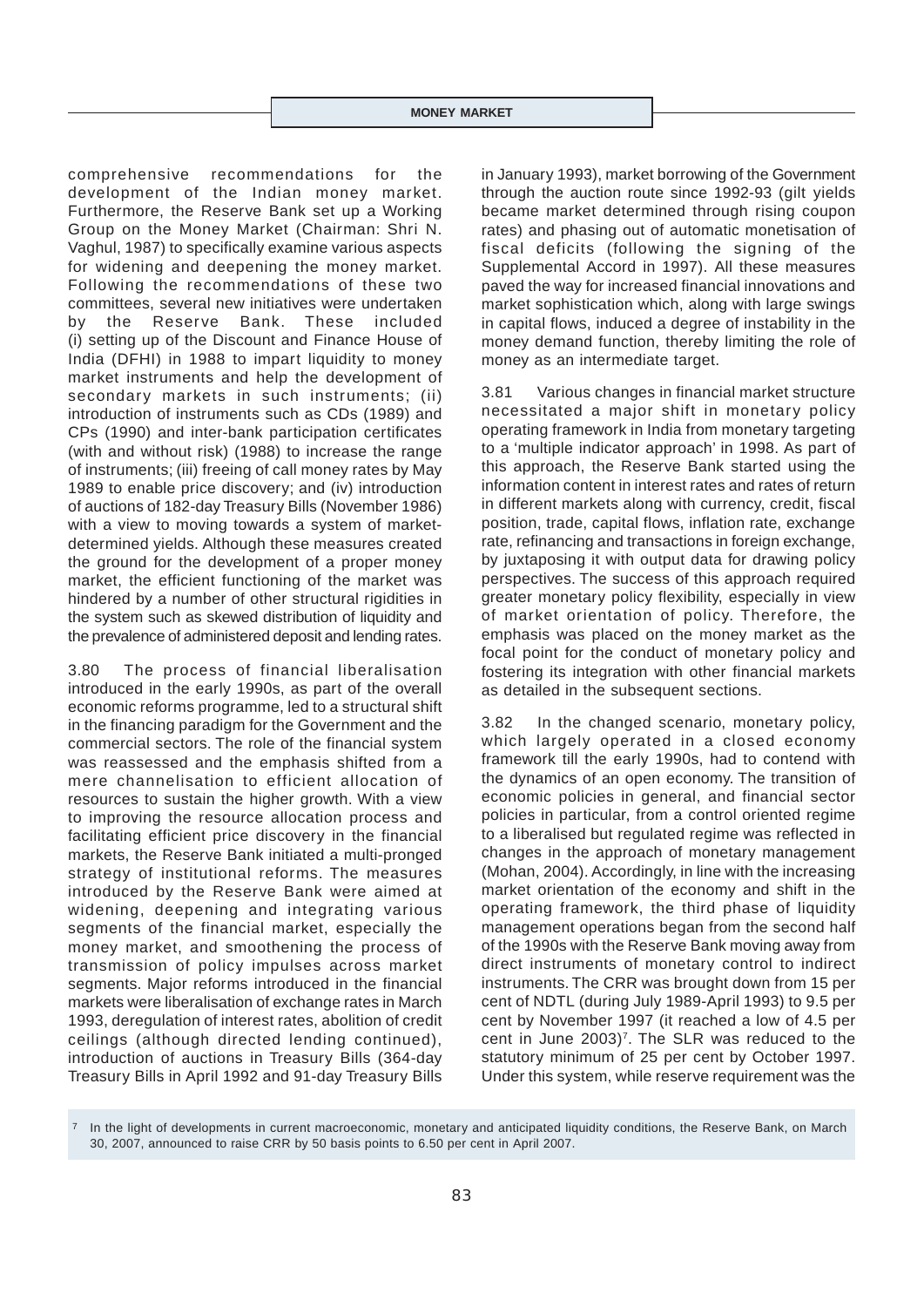principal medium of modulating liquidity on a systemic basis, banks took recourse to Reserve Bank's refinance facilities to meet their short-term funding requirements. Introduction of reverse repos<sup>8</sup> (then called repos) in 1992 provided an instrument for absorption of liquidity from banks having surplus funds. This, in conjunction with government market borrowing through auctions since 1992-93, raised the yields on government securities (from 6.5 per cent in 1985-86 to 11.5 per cent in 1997-98) and led to the shortening of maturity of the Government debt. This marked the beginning of development of a secondary market in government securities and the market determination of interest rates. With the objective of managing short-term liquidity and smoothening interest rates in the call/notice money market, the Reserve Bank began absorbing excess liquidity through auctions of reverse repos. Furthermore, with exchange rate liberalisation (the rupee became fully convertible on the current account in 1994) and opening up of the economy, the exchange rate began to play an important role in monetary management. In the process, the exchange rate became endogenous to money, income, prices and interest rates and, with financial innovations, the disequilibrium in money markets begun to be reflected in short-term interest rates (Mohan, *op cit*). In view of these changes, the call money market became the focal point of market intervention by the Reserve Bank.

3.83 The volatility in call rates, however, continued, necessitating some instruments for managing liquidity. Against this backdrop, the Committee on Banking Sector Reforms (Narasimham Committee II, 1998) stressed that interest rate movements in the inter-bank call money market should be orderly and this could only be achieved if the Reserve Bank has a presence in the market through short-term reverse repos (as per current terminology). Following the committee's recommendations, the reverse repos, which were in operation from 1992, got integrated with the interim liquidity adjustment facility (ILAF) introduced in April 1999. The absorption of liquidity continued to be at fixed rate reverse repos. Although absorption of liquidity was done through a single reverse repo rate, the system of injecting liquidity through various ways, including refinance, continued at interest rates linked to the Bank Rate, which was reactivated in April 1997.

Under the ILAF, the general refinance facility was replaced by a collateralised lending facility (CLF) and additional collateralised lending facility (ACLF) linked to the Bank Rate. Similarly, export credit refinance and liquidity support to PDs were also linked to the Bank Rate. Thus, the reverse repo rate (as floor) and the Bank Rate (as the ceiling) provided an informal corridor in the money market.

3.84 In the light of the experience gained in the operation of ILAF, an Internal Group set up by the Reserve Bank recommended gradual implementation of a full-fledged LAF as suggested by the Narasimham Committee (1998). Accordingly, the system of ILAF migrated to a system of Liquidity Adjustment Facility (LAF) in stages beginning June 2000 (Box III.2). The fixed rate reverse repo was replaced by variable reverse repo auctions, while ACLF and level II liquidity support to PDs was replaced by variable repos auctions, conducted on a daily basis. Consequently, the repo rate replaced the earlier Bank Rate as the ceiling of the corridor, thereby enabling injection of liquidity at a single rate (*i.e*., repo rate), while the floor continued to be the reverse repo rate. This signified a major change in the operating procedure and liquidity management operations by the Reserve Bank as it facilitated the transition from direct instruments to indirect (market-based) instruments of monetary management. Furthermore, it has also provided the necessary flexibility to the Reserve Bank in modulating liquidity (both supply of and demand for funds) on a daily basis through policy rate changes. This has ensured stability in the call money rates, which have generally remained within the corridor (Chart III.1) $^9$ . This, in turn, has promoted the stability of short-term interest rates in the money market.

3.85 Considering the importance of guiding monetary policy operations on a sound basis, the Annual Policy Statement of April 1999 underlined the need for developing a short-term operational model which takes into account the behavioural relationships among different segments of the financial system. Under the guidance of a group of eminent academic experts, a model was developed and made operational in 2002 for forecasting short-term liquidity conditions to facilitate daily liquidity management operations of the Reserve Bank.

With effect from October 29, 2004, the nomenclature of repo and reverse repo has been interchanged as per international usages. Accordingly, repos now signify injection while reverse repos signify absorption of liquidity.

<sup>9</sup> Call rate hardened during the second half of March 2007 as liquidity conditions tightened due to advance tax outflows, year-end considerations, sustained credit demand and asymmetric distribution of government securities holdings across banks.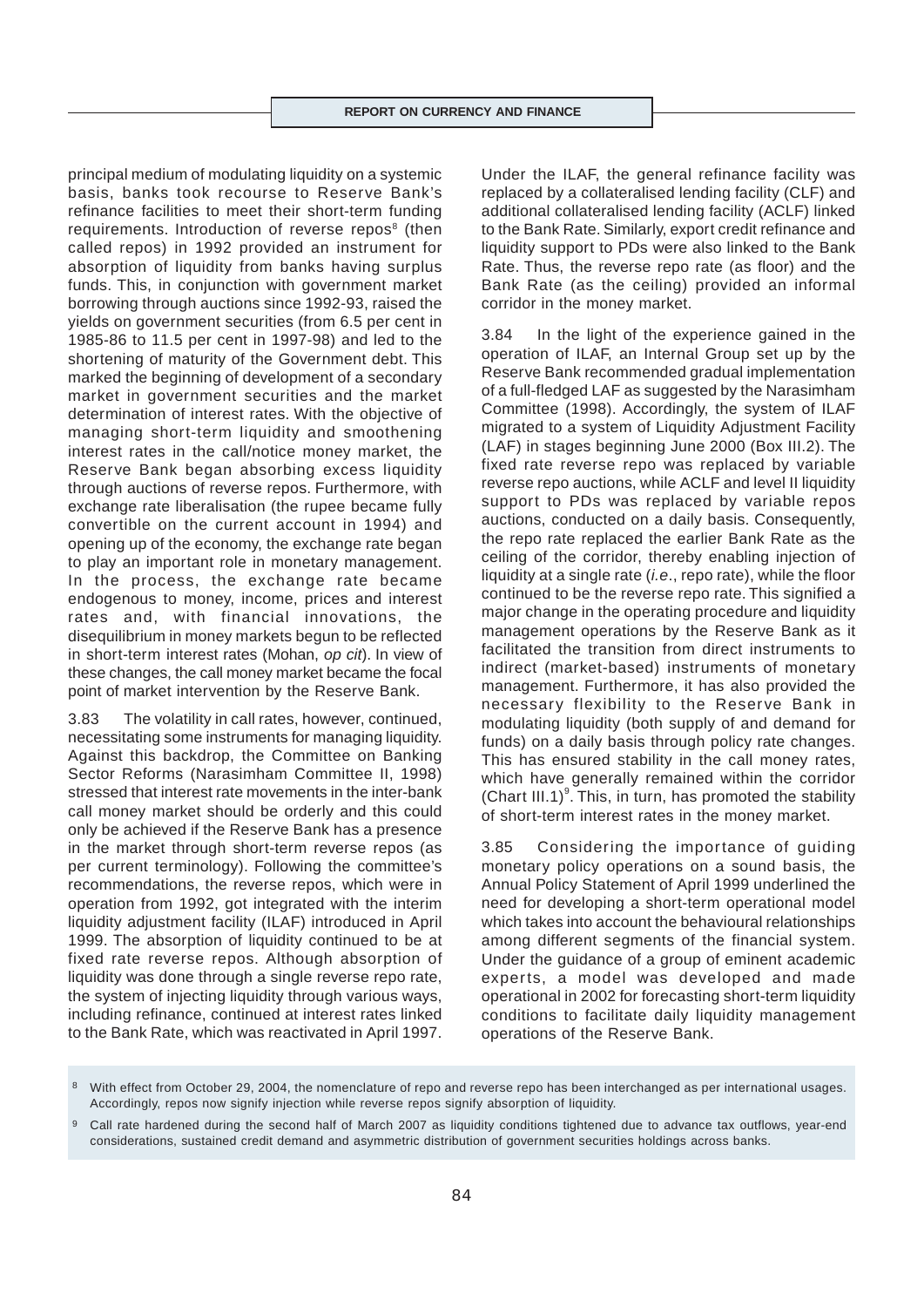# **Box III.2 Liquidity Adjustment Facility**

 As part of financial sector reforms initiated in the early 1990s, India began to move away from direct instruments of monetary control to indirect ones, which, in turn, warranted a mechanism that can accord greater flexibility and effective liquidity management so as to maintain orderly conditions in the financial markets, particularly in the wake of surging volatile capital flows. As a corollary, pursuant to the recommendations of the Narasimham Committee (1998), the LAF was introduced in stages commensurate with the specific features of the Indian financial system, the level of market development and technological advances in the payment and settlement systems. In the process, the critical issue facing the Reserve Bank was to channelise the various sources of its liquidity through a single comprehensive window at a common price. Consequently, an interim liquidity adjustment facility (ILAF) was introduced in April 1999 which enabled the Reserve Bank to modulate market liquidity on a daily basis and also transmit interest rate signals to the market.

With the introduction of ILAF, the general refinance facility was replaced by a collateralised lending facility (CLF) up to 0.25 per cent of the fortnightly average of outstanding aggregate deposits in 1997-98 for two weeks at the Bank Rate and an additional collateralised lending facility (ACLF) for an equivalent amount of CLF at the Bank Rate *plus* 2 per cent. A penal rate of 2 per cent was stipulated for an additional two week period. However, export credit refinance for scheduled commercial banks was retained and continued to be provided at the Bank Rate. Simultaneously, a provision for liquidity support to PDs against collateral of government securities was also made available. The ILAF was intended to ensure that interest rates move within a reasonable range and promote stability in the money market. The transition from ILAF to a fullfledged LAF commenced in June 2000 and progressed gradually in three stages. The first stage began from June 5, 2000 when LAF was formally introduced with the replacement of ACLF and level II support to PDs by variable rate repo auctions with same day settlement.

The second stage commenced from May 2001, when CLF and level I liquidity support for banks and PDs was also replaced by variable rate repo auctions. However, some minimum liquidity support to PDs was retained but at an interest rate linked to variable rate in the daily repos auctions as determined by the Reserve Bank from time to time. Furthermore during April 2003, the multiplicity of rates at which liquidity was being injected was rationalised with the back-stop interest rate being fixed at the reverse repo cut-off rate of the regular LAF auctions on that day.

Concomitantly, a back-stop rate was fixed at 2.0 percentage points above the repo cut-off rate in the event of no reverse repo in the LAF auctions. On days when no reverse repo/repo bids are received/accepted, back-stop rate was decided by the Reserve Bank on an *ad hoc* basis. Subsequently from March 29, 2004 the reverse repo rate was scaled down to 6.0 per cent and aligned with the Bank Rate under the revised LAF scheme. A single facility available at a single rate was introduced by merging normal facility and back stop facility together. Moreover in April 2004, fixed rate auctions were re-introduced. With effect from October 29, 2004, the nomenclature of repo and reverse repo was interchanged as per international usage. The repo now indicates injection of liquidity, while reverse repo stands for absorption of liquidity.

 The full computerisation of Public Debt Office (PDO) of the Reserve Bank set the third stage of full-fledged LAF and onset of RTGS marked a major leap forward in this phase. Repo operations today are mainly through electronic transfers and the LAF can be operated at different times of the same day. Consequently, the Second LAF (SLAF) was introduced from November 28, 2005 providing the market participants a second window to finetune their management of liquidity. Unlike the past LAF operations, which were conducted in the forenoon between 9.30 am and 10.30 am, the SLAF is conducted by receiving bids between 3.00 pm and 3.45 pm. Although the salient features of SLAF and LAF are same, their settlements are conducted separately on a gross basis. Thus, the introduction of LAF has been a process and the Indian experience shows that phased rather than a big bang approach is required for reforms in the financial sector and in monetary management (Mohan, *op. cit*).

LAF has now emerged as the principal operating instrument of monetary policy. It has helped in stabilising the regular liquidity cycles and, subsequently, the volatility of call money rates by allowing banks to fine-tune their liquidity needs as per the averaging requirements of CRR over the reporting period. This smoothened the liquidity positions at the beginning and end of the month. Besides, it helped to modulate sudden liquidity shocks engendered by temporary mismatches induced by outflows/inflows on account of Government auctions/redemptions and advance tax payments. More importantly, the LAF has emerged as an effective instrument for maintaining orderly conditions in the financial markets in the face of volatile capital flows. Thus, the LAF has imparted a muchneeded flexibility to the Reserve Bank in modulating the liquidity in the system and steering the desired trajectory of interest rates in response to evolving market conditions.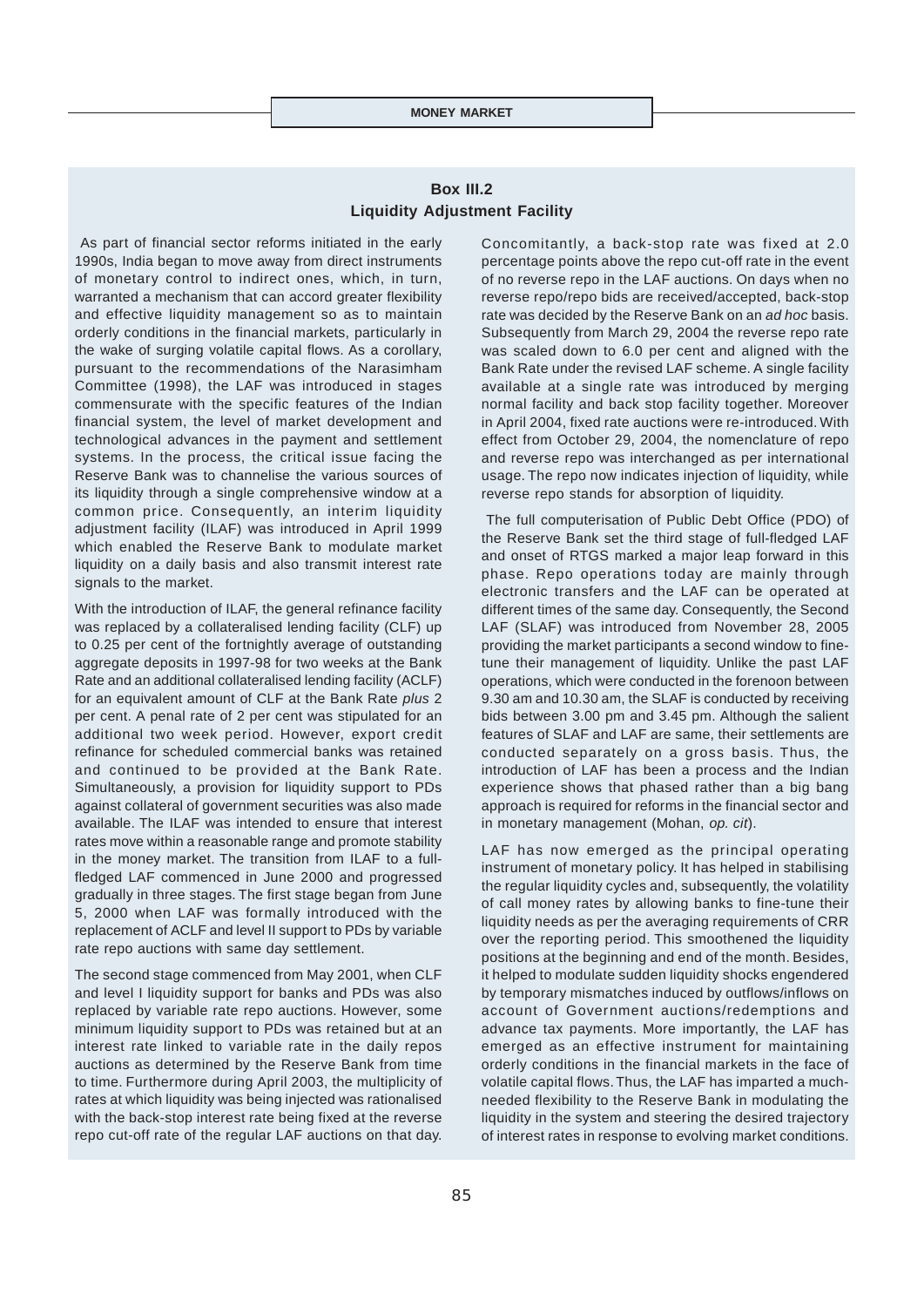

3.86 The issue of managing large and persistent capital flows and synchronicity in monetary policy cycles across the globe has added another dimension to the issue of liquidity management in the Indian context in recent years. The period since mid-2002 has generally been characterised by surplus liquidity in the system in the wake of large capital inflows and current account surplus (till 2003-04). An enduring challenge to monetary policy has been to manage such surplus liquidity so as to keep the call money rates stable for overall stability in the market. Accordingly, in order to sterilise the impact of capital flows, the Reserve Bank had to operate simultaneously through the LAF and OMOs (outright transactions of dated securities and Treasury Bills).

3.87 The OMOs have been effectively used by the Reserve Bank since the mid-1990s for sterilising the monetary impact of capital flows by offloading the stock of government securities to the market (Chart III.2). The net open market sales increased from Rs.10,464 crore in 1996-97 to Rs.53,781 crore in 2002-03. However, repeated recourse to OMOs for sterilisation purposes during this period depleted the stock of government securities held by the Reserve Bank from Rs.52,546 crore at end-March 2003 to Rs.40,750 crore at end-March 2004, despite the conversion of the available stock of non-marketable special securities (of Rs.61,818 crore), created out of past *ad hoc* and Tap Treasury Bills, into tradable securities during the year. Accordingly, the burden of sterilisation shifted to the LAF, which was essentially designed as a tool of adjusting marginal liquidity. As



a result, the open market sales by the Reserve Bank as a proportion of the accretion of securities to its gilt portfolio dropped to about 50 per cent during 2003-04 from an average of 90 per cent in the preceding five years following a switch to LAF operations (RBI, 2004b).

3.88 Given the finite stock of government securities in its portfolio and the legal restrictions on issuing its own paper, the Reserve Bank felt that instruments other than LAF were needed to fulfil the objective of absorbing liquidity of a more enduring nature. This resulted in the introduction of the market stabilisation scheme (MSS) in April 2004 as a special arrangement, following the recommendations of the Working Group on Instruments of Sterilisation, 2003 (Chairperson: Smt. Usha Thorat). Under this arrangement, the Government issued Treasury Bills and/or dated securities in addition to the normal borrowing requirements for absorbing excess liquidity from the system. The ceiling amount, which was initially fixed at Rs.60,000 crore was raised to Rs.80,000 crore on October 14, 2004 but reduced to Rs.70,000 crore on March 24, 2006 and again raised to Rs.80,000 crore for 2007-08. The MSS proceeds are held in a separate identifiable cash account by the Government (reflected as equivalent cash balances held by the Government with the Reserve Bank) and are appropriated only for the purpose of redemption and/or buyback of the Treasury Bills and/ or dated securities issued under the MSS. Thus, while it provided another tool for liquidity management, it was designed in such a manner that it did not have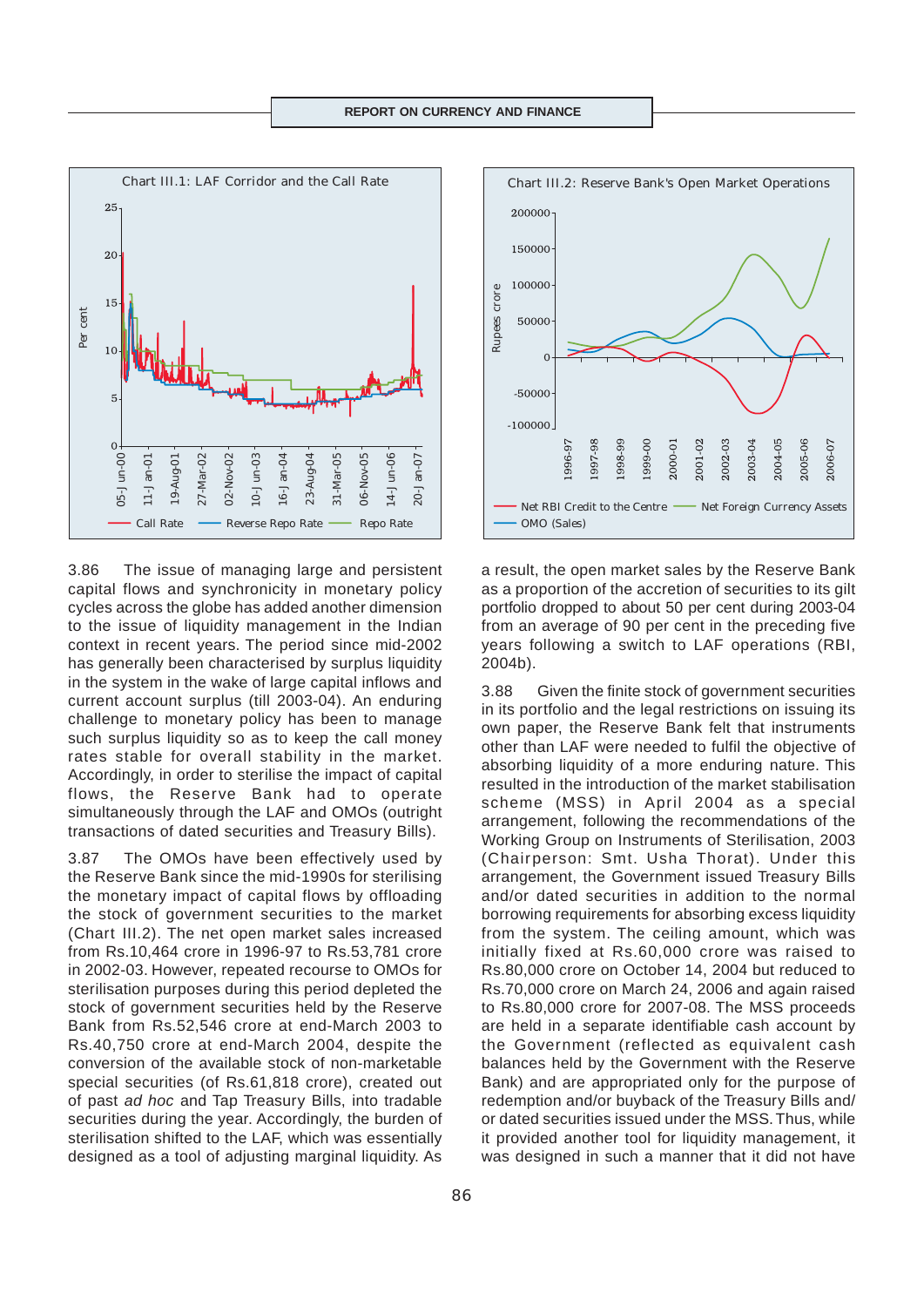any fiscal impact except to the extent of interest payment on the outstanding amount under the MSS. The amount absorbed under the MSS, which had reached Rs.78,906 crore on September 2, 2005, declined to about Rs.32,000 crore in February 2006 due to unwinding of nearly Rs.47,000 crore in view of overall marginal liquidity which has transited from the surplus to the deficit mode. As part of unwinding, fresh issuances under the MSS were suspended between November 2005 and April 2006. In several subsequent auctions during 2006-07, only partial amounts were accepted under the MSS. Subsequently, the amount absorbed under the MSS increased again to Rs.62,974 crore in March 2007. The MSS has, thus, provided the Reserve Bank the necessary flexibility to not only absorb liquidity but also to ease liquidity through its unwinding, if necessary. With the introduction of the MSS, the pressure of sterilisation on LAF has declined considerably and LAF operations have been able to fine-tune liquidity on a daily basis more effectively (Table 3.1). Thus, the MSS empowered the Reserve Bank to undertake liquidity absorptions on a more enduring but still temporary basis and succeeded in restoring LAF to its intended function of daily liquidity management (Mohan, *op cit*).

3.89 Furthermore, the build up and volatility in Government's cash balances with the Reserve Bank in recent years have significantly impacted the liquidity conditions. The Working Group on Instruments of Sterilisation favoured revisiting the 1997 agreement so that Government's surpluses with the Reserve Bank are not automatically invested and can remain as interest free balances, thereby releasing government securities for further sterilisation operations. Accordingly, the arrangement of allowing the Central Government to invest the surplus funds in its own paper since 1997 (to give a notional return on such balances) was discontinued temporarily from April 8, 2004. However, following the introduction of the MSS, it was partially restored with a ceiling of Rs.10,000 crore in June 2004, which was further raised to Rs.20,000 crore in October 2004. While the Government's surplus cash balances may have enabled the Reserve Bank to sterilise the monetary impact of excess liquidity, at times, it has also resulted in sudden transition in liquidity conditions. The build up of large and unanticipated cash surpluses of the Government with the Reserve Bank and its depletion over a short period poses fresh challenges for liquidity management and maintenance of stable conditions in the money market.

3.90 The dynamics of surplus liquidity in the recent period shows that the total surplus liquidity

|                                              |                |            |                                       | (Rupees crore)    |
|----------------------------------------------|----------------|------------|---------------------------------------|-------------------|
| Outstanding<br>as on Last Friday<br>of month | LAF            | <b>MSS</b> | Centre's<br>Surplus with<br>the RBI @ | Total<br>(2 to 4) |
| 1                                            | $\overline{2}$ | 3          | 4                                     | 5                 |
| 2004                                         |                |            |                                       |                   |
| April                                        | 73,075         | 22,851     | 0                                     | 95,926            |
| May                                          | 72,845         | 30,701     | $\Omega$                              | 1,03,546          |
| June                                         | 61,365         | 37,812     | 0                                     | 99,177            |
| July                                         | 53,280         | 46,206     | $\Omega$                              | 99,486            |
| August                                       | 40,640         | 51,635     | 7,943                                 | 1,00,218          |
| September                                    | 19,245         | 52,255     | 21,896                                | 93,396            |
| October                                      | 7,455          | 55,087     | 18,381                                | 80,923            |
| November                                     | 5,825          | 51,872     | 26,518                                | 84,215            |
| December                                     | 2,420          | 52,608     | 26,517                                | 81,545            |
| 2005                                         |                |            |                                       |                   |
| January                                      | 14,760         | 54,499     | 17,274                                | 86,533            |
| February                                     | 26,575         | 60,835     | 15,357                                | 1,02,767          |
| March*                                       | 19,330         | 64,211     | 26,102                                | 1,09,643          |
| April                                        | 27,650         | 67,087     | 6,449                                 | 1,01,186          |
| May                                          | 33,120         | 69,016     | 7,974                                 | 1,10,110          |
| June                                         | 9,670          | 71,681     | 21,745                                | 1,03,096          |
| July                                         | 18,895         | 68,765     | 16,093                                | 1,03,753          |
| August                                       | 25,435         | 76,936     | 23,562                                | 1,25,933          |
| September                                    | 24,505         | 67,328     | 34,073                                | 1,25,906          |
| October                                      | 20,840         | 69,752     | 21,498                                | 1,12,090          |
| November                                     | 3,685          | 64,332     | 33,302                                | 1,01,319          |
| December                                     | $-27,755$      | 46,112     | 45,855                                | 64,212#           |
| 2006                                         |                |            |                                       |                   |
| January                                      | $-20,555$      | 37,280     | 39,080                                | 55,805            |
| February                                     | $-12,715$      | 31,958     | 37,013                                | 56,256            |
| March*                                       | 7,250          | 29,062     | 48,828                                | 85,140            |
| April                                        | 47,805         | 24,276     | 5,611                                 | 77,692            |
| May                                          | 57,245         | 27,817     | 0                                     | 85,062            |
| June                                         | 42,565         | 33,295     | 8,621                                 | 84,481            |
| July                                         | 44,155         | 38,995     | 8,770                                 | 91,920            |
| August                                       | 23,985         | 42,364     | 26,791                                | 93,140            |
| September                                    | 1,915          | 42,064     | 34,821                                | 78,800            |
| October                                      | 12,270         | 40,091     | 25,868                                | 78,229            |
| November                                     | 15,995         | 37,917     | 31,305                                | 85,217            |
| December                                     | $-31,685$      | 37,314     | 65,581                                | 71,311            |
| 2007                                         |                |            |                                       |                   |
| January                                      | $-11,445$      | 39,375     | 42,494                                | 70,424            |
| February                                     | 6,940          | 42,807     | 53,115                                | 1,02,862          |
| March                                        | $-29,185$      | 62,974     | 49,992                                | 83,781            |
|                                              |                |            |                                       |                   |

@ : Excludes minimum cash balances with the Reserve Bank.

\* : Data pertain to March 31**.** # Reflects IMD redemption of about Rs.32,000 crore.

**Note :** Negative sign in column 2 indicates injection of liquidity through LAF repo.

(comprising MSS, LAF and Government surplus) in the system increased to over Rs.1,25,000 crore in August 2005. Reflecting such surplus conditions in the banking system, the call money rate hovered generally around the lower bound of the corridor (*i.e*., the reverse repo rate), which (along with the repo rate) has emerged as the main instrument of policy in the short-run (see Chart III.1). The Bank Rate now serves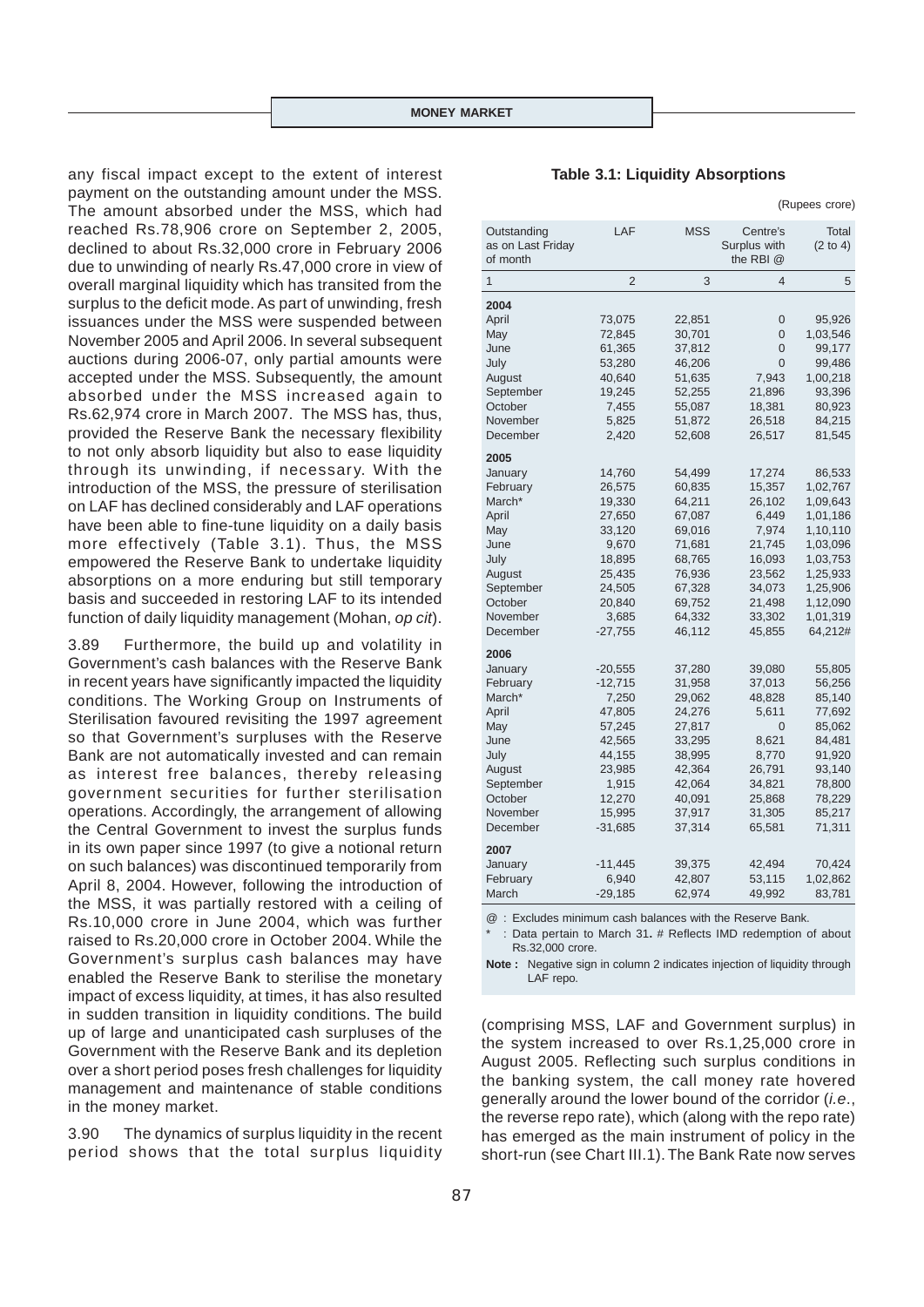the role of a signalling instrument for the mediumterm. Commensurate with these changes, the LAF has been further refined. Facilitated by the introduction of real time gross settlement (RTGS) system, it has now been possible to operate LAF at different times of the same day (Second LAF was introduced from November 28, 2005) providing market participants a second window to fine-tune the management of liquidity. The evidence so far suggests active transaction through the Second LAF during periods of easy liquidity (Table 3.2).

3.91 The surplus liquidity conditions, however, eased to about Rs.55,000 crore by January 2006 following the pressures from redemption of India Millennium Deposits (IMDs) (US \$ 7.1 billion or about Rs.32,000 crore on December 28-29, 2005). The sustained pick-up in nonfood credit (around 30 per cent witnessed since mid-2004), brought the liquidity position from the surplus mode to the deficit mode, leading to injections of liquidity through LAF repos during December 2005-February 2006 (Chart III.3). To meet their liquidity requirements, banks have been unwinding their excess SLR holdings (from about 13 per cent of NDTL at end-March 2005 to about 3 per cent by end-March 2007) above the prescribed minimum of 25 per cent. The depletion of SLR investments by banks has resulted in call rates firming up to the ceiling of the LAF corridor and beyond, even when reverse repo bids have been received under the LAF and funds have been absorbed from the system. This indicates that some banks overdrew both collateral and cash, thereby necessitating rollovers at the short-end of the market



spectrum leading to pressures on liquidity and interest rates. In this regard, the Government's decision in the Union Budget 2006-07 to convert the entire outstanding recapitalisation bonds/special securities issued to nationalised banks, amounting to Rs. 20,809 crore, into tradable, SLR eligible securities could reduce the pressure on banks seeking appropriate collaterals.

3.92 In the current phase of monetary tightening, the Reserve Bank has raised the reverse repo rates

(Amount in Rupees crore)

| Period           | Average daily<br>LAF Operations (net) | Average daily First<br>LAF Operations (net) | Average daily Second<br>LAF Operations (net) | Share of First LAF in<br>Total LAF (per cent) | Share of Second LAF in<br>Total LAF (per cent) |
|------------------|---------------------------------------|---------------------------------------------|----------------------------------------------|-----------------------------------------------|------------------------------------------------|
|                  | $\overline{2}$                        | 3                                           | $\overline{4}$                               | 5                                             | 6                                              |
| December 2005    | $-1,452$                              | 654                                         | $-2,106$                                     | 64.6                                          | 35.4                                           |
| January 2006     | 15,386                                | 12,938                                      | 2,447                                        | 72.9                                          | 27.1                                           |
| February 2006    | 13,532                                | 10,850                                      | 2,682                                        | 74.9                                          | 25.1                                           |
| March 2006@      | 6,319                                 | 5,520                                       | 799                                          | 54.1                                          | 45.9                                           |
| April 2006       | $-46,088$                             | $-18,480$                                   | $-27,608$                                    | 41.1                                          | 58.9                                           |
| May 2006         | $-59,505$                             | $-29,600$                                   | $-29,905$                                    | 49.7                                          | 50.3                                           |
| <b>June 2006</b> | $-48,611$                             | $-25,647$                                   | $-22,964$                                    | 52.8                                          | 47.2                                           |
| <b>July 2006</b> | $-48,027$                             | $-26,486$                                   | $-21,541$                                    | 55.2                                          | 44.8                                           |
| August 2006      | $-36,326$                             | $-21,677$                                   | $-14,649$                                    | 59.7                                          | 40.3                                           |
| September 2006   | $-25,862$                             | $-12,544$                                   | $-13.318$                                    | 47.8                                          | 52.2                                           |
| October 2006     | $-12,262$                             | $-5,435$                                    | $-6,827$                                     | 44.4                                          | 55.6                                           |
| November 2006    | $-9,937$                              | $-1,315$                                    | $-8,622$                                     | 13.2                                          | 86.8                                           |
| December 2006    | 1,713                                 | 6,548                                       | $-4,836$                                     | 41.6                                          | 58.4                                           |
| January 2007     | 10,738                                | 7,170                                       | 3,569                                        | 46.8                                          | 53.2                                           |
| February 2007    | $-648$                                | 3,211                                       | $-3,859$                                     | 36.4                                          | 63.6                                           |
| March 2007       | 11,858                                | 9,701                                       | 2,157                                        | 55.5                                          | 44.5                                           |
|                  |                                       |                                             |                                              |                                               |                                                |

# **Table 3.2: First and Second LAF**

@ : Additional LAF conducted on March 31, 2006 has been shown under second LAF.

**Note:** (+) indicates injection of liquidity through LAF repos while (-) indicates absorption of liquidity through LAF reverse repos.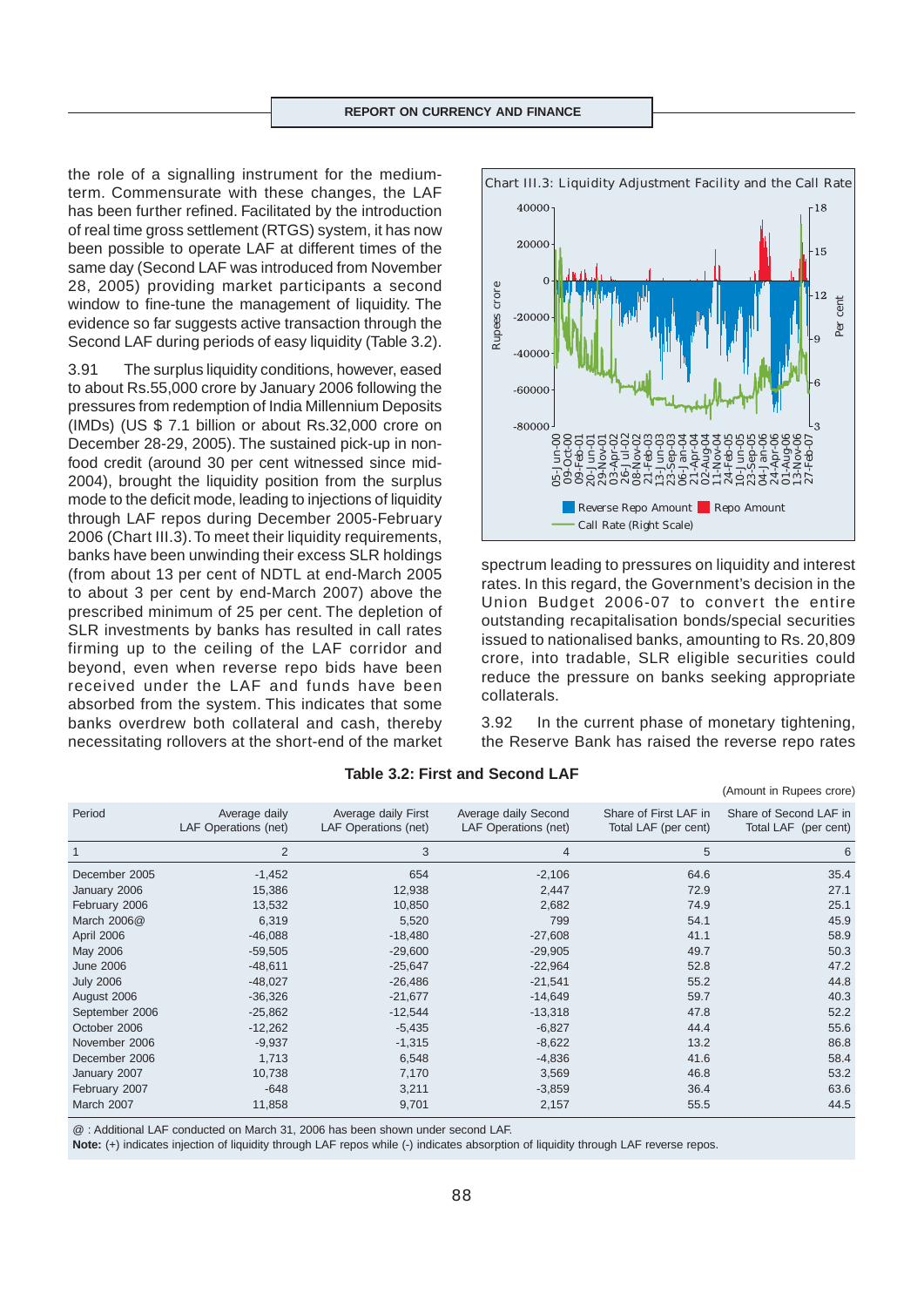six times of 25 basis points each since October 2004, which along with the corresponding adjustments in the repo rate had narrowed down the corridor to 100 basis points by April 2005 (which subsequently increased to 175 basis points with the increase in repo rate by 25 basis points each on October 31, 2006, January 31, 2007 and March 30, 2007). The Reserve Bank has emphasised gradual changes in policy rates,

as large changes in interest rates could be disruptive, particularly in the wake of increased openness of the economy and the current stage of development of financial markets. This approach has been successful in signalling the market about the need for such preemptive actions in order to stabilise inflation expectations. Various segments of the financial market have responded well to the policy signals (Box III.3).

## **Box III.3**

#### **The Interface between Monetary Policy Announcements and Financial Market Behaviour**

The effectiveness of monetary policy hinges on the ability of the monetary authority to communicate with the public in a clear and transparent manner. In this regard, the signalling of policy assumes key importance as it conveys the stance of monetary policy. While the signalling mechanisms in developed countries are quite robust, they tend to be weak in emerging market economies, particularly in the wake of market segmentation and absence of a well-defined transmission mechanism.

Financial markets are typically characterised by asymmetric information, where some agents are better informed than others, that gets reflected in the problems of moral hazard and adverse selection. Seminal research on the economic theory of information has demonstrated that better-informed agents in a market could credibly "signal" (transmit) their information to less informed agents, so as to avoid some of the problems associated with adverse selection and improve the market outcome (Spence, 1973).

The effectiveness of monetary policy is strongly related to the signalling of policy, the reason being that important variables such as the exchange rate and long-term interest rates reflect expectations about future monetary policy. Central banks usually consider four different types of signalling channels, *viz.*, (a) speeches of executives, (b) views about future inflation, (c) changes in policy instruments and (d) publication of the minutes of policy meetings. In particular, the announcement of an inflation forecast or a monetary conditions index (MCI) is used to signal central bank's intentions.

In India, several measures have been initiated in the postreform period to develop indirect instruments for transmitting policy signals. An important measure was the reactivation of the Bank Rate in April 1997 by initially linking it to all other rates, including Reserve Bank's refinance rates. The introduction of fixed rate reverse repo helped in creating an informal corridor in the money market with the reverse repo rate as the floor and the Bank Rate as the ceiling, which enabled the Reserve Bank to modulate the call rate within this informal corridor. Subsequently, the introduction of the Liquidity Adjustment Facility (LAF) from June 2000 facilitated the modulation of liquidity conditions and also short-term interest rates on a daily basis through the LAF window, while signalling the medium-term stance of policy through changes in the Bank Rate.

In the Indian context, some attempts have been made to empirically examine the interrelationship between monetary policy signals and financial market behaviour in a VAR framework (Bhattacharyya and Sensarma, 2005). Monetary policy signals are proxied by changes in the CRR, the Bank Rate and the LAF reverse repo rate. The impact of these signalling instruments of monetary policy is considered on four segments of the financial market, *viz*., money market (call money rate), stock market (BSE Sensex), foreign exchange market (3-month forward premia) and the government securities market (yield on 1-year G-sec).

Impulse response analysis is used to study the impact of a one standard error shock in each policy indicator on the various financial market segments. The study reveals that an increase in the CRR raises the call money rate instantly because of the news effect and also over time through the liquidity effect as more resources get impounded causing tightness in liquidity conditions. This is also the case for forward premia and yields on government securities. It has more of an instantaneous news impact in the stock market by depressing the market sentiment.

An increase in the Bank Rate, as the signalling mechanism of policy stance over the medium-term, appears to have an instantaneous effect on call, government securities and forward premia because of the news effect. The long-term impact, however, gets muted as refinance at the Bank Rate is formula driven and not adequate to have a liquidity impact. In the stock market, hardening of the Bank Rate is construed as restrictive monetary policy, which dampens the market sentiment.

An increase in the reverse repo rate, as the signalling mechanism of policy stance in the short-term, appears to have an instantaneous effect on call, government securities and forward premia because of the announcement effect and makes the term-structure steep at the short-end. Like the Bank Rate, repo rate hike also dampens the market sentiment.

The instantaneous impact of monetary policy signals on most financial market segments points towards increasing integration and sophistication of markets. Therefore, increasing reliance on indirect instruments, greater market integration and technological innovations *prima facie* have improved the channels of communication between the Reserve Bank and the financial market and facilitated the conduct of monetary policy.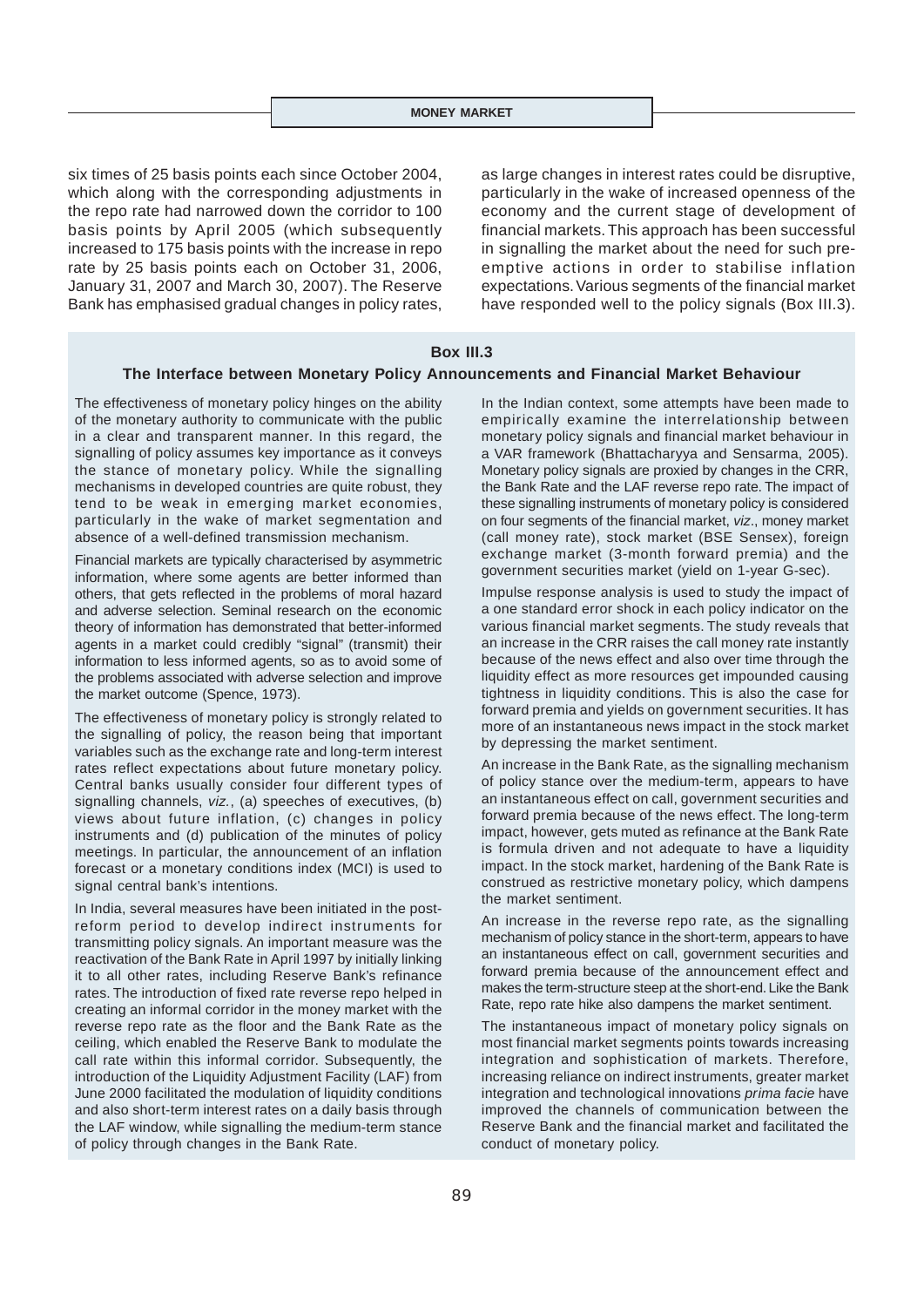3.93 Despite all these developments, the behaviour of call rates, which occasionally breached the corridor has called for a re-look at the market microstructure (Box III.4). Accordingly, as part of the

# **Box III.4 Market Microstructure: Issues in Money Market Liquidity**

A liquid money market is an important pre-requisite for the effective transmission of monetary policy. In particular, a deep and liquid money market contributes towards a more effective propagation of the impulses of central bank policy intervention in financial markets. Besides, price determination is more efficient in a liquid money market and conveys important information to monetary authorities on market expectations. In this context, central banks modulate and fine-tune money market liquidity not only for monetary management but also in their quest for preserving financial stability.

Measures of money market liquidity are based on three dimensions, *viz.*, tightness, depth and resiliency. Tightness refers to how far transaction prices diverge from the average market price, *i.e.,* the general costs incurred irrespective of the level of market prices. Depth denotes either the volume of trades possible without affecting prevailing market prices, or the amount of orders in the order books of market makers at any time period. Finally, resiliency refers either to the speed with which price fluctuations resulting from the trade are dissipated, or the speed with which imbalances in order flows are adjusted. Other measures such as the number and volume of trades, trading frequency, turnover ratio, price volatility and the number of market participants are often regarded as readily available proxies for market liquidity.

As the buying and selling rates in any market transaction are commonly referred as bid and offer (ask) rates in financial market parlance, one of the most frequently used measures of tightness is the bid-ask spread. The bid-ask spread, *i.e.,* the differential between the lowest bid quote (the price at which a market participant is willing to borrow in the interbank market) and the highest ask quote (at which the agent is willing to lend) represents an operational measure of the price of the agents' services in the absence of other transaction costs. Depth is reflected by the maximum size of a trade for any given bid-ask spread. The turnover ratio, *i.e.,* the turnover in the money market as a percentage of total outstanding money market transactions, also provides an additional measure of the depth of the market. However, a more accurate measure of market depth would take into account advances of both actual and potential transactions arising out of portfolio adjustments. Finally, while there is no appropriate measure of resiliency, one approach is to examine the speed of the restoration of normal market conditions (such as the bid-ask spread and order volume) after transactions are completed. Thus, a relatively more liquid money market, *ceteris paribus*, requires less time to execute a transaction, operates on a narrower bid-ask spread, supports higher volumes for a given spread and requires relatively less time for the restoration of the "normal" bid-ask spread following a high value transaction.

On the basis of these criteria, the Indian money market appears to be a reasonably deep, vibrant and liquid market (based on overnight data on bid-ask spread from April 1, 2004 to February 28, 2007). During this period, the bidask spread has varied within a range of (-)0.37 to (+)1.32 basis points with an average of 16 basis points and standard deviation (SD) of 11 basis points (coefficient of variation is 0.69). Despite a higher degree of variation, the bid-ask spread remained within the 2-SD band around the average during most of the period (Chart). Considerable volatility above the average was witnessed up to December 2004. It eased up significantly during the major part of 2005 but increased subsequently during the early part of 2006. During 2006-07, while bid-ask spreads ruled below the average till August 2006, increase in spreads beyond the 2-SD band were noticed during end-December 2006 on account of tightness in liquidity due to the impact of the staggered hike of 0.5 percentage point in the CRR and the advance tax flows from the banking system. The bid-ask spread hardened significantly in March 2007, reflecting tight



liquidity conditions on account of advance tax outflows, year-end considerations and sustained credit demand. However, events such as the blast of July 11, 2006 in Mumbai did not have any significant impact on the bid-ask spread in the call money market.

Differences in market microstructure can affect market liquidity considerably. In this regard, evolution of market structure is mostly driven by the rapid structural, technological and regulatory changes affecting global financial markets. In the Indian context, the gradual shift towards a collateralised market, phasing out of non-bank participants from call money market, reductions in statutory reserve requirements, introduction of new instruments such as CBLO, implementation of RTGS and facilitating the trading through NDS-CALL are some of the factors that have contributed to the development of a relatively vibrant and liquid money market.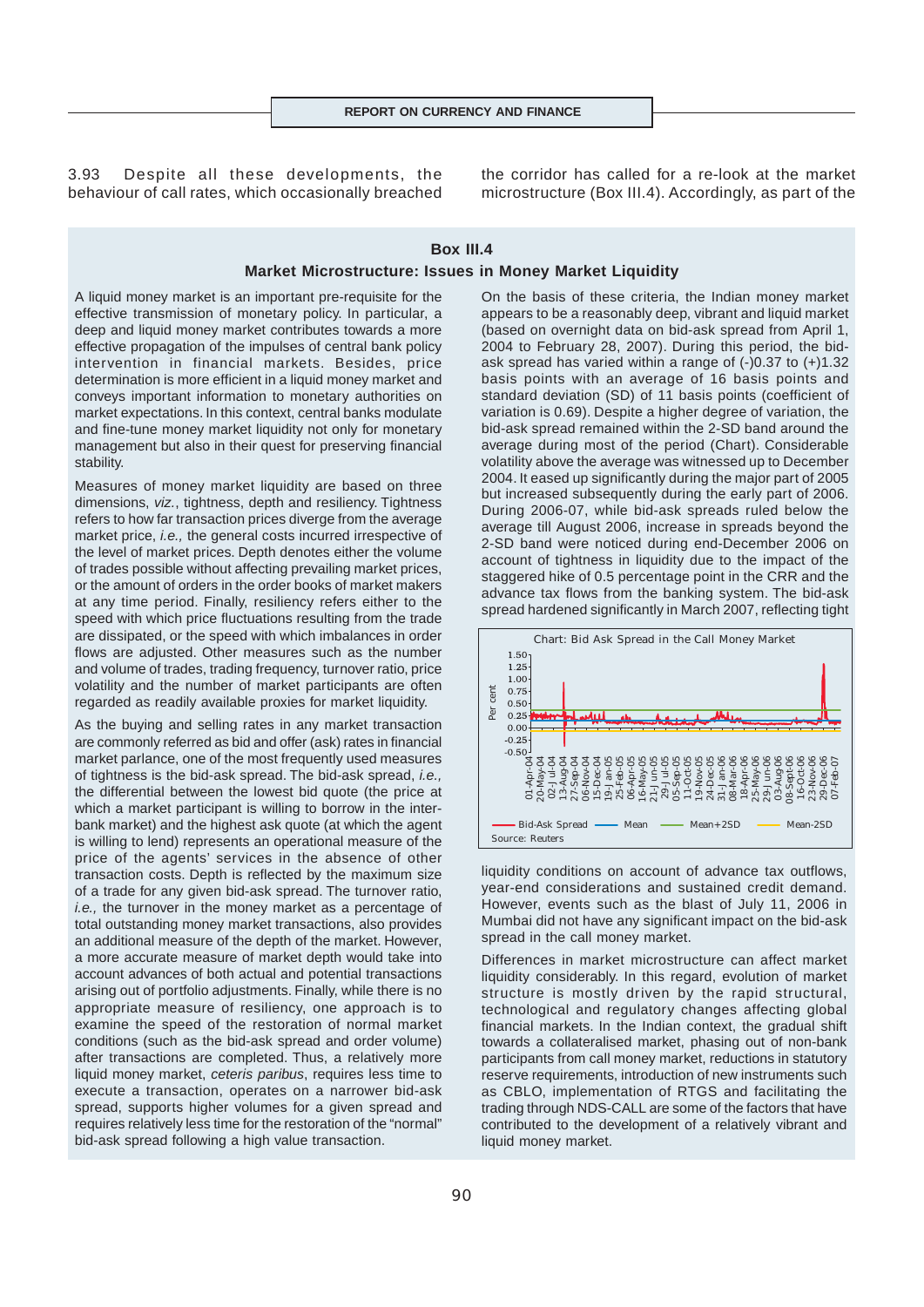policy strategy of focusing on market microstructure, the Reserve Bank took several initiatives for further deepening the money market along with other market segments in order to enhance the effectiveness of the rate channel of monetary transmission. A number of measures were taken by the Reserve Bank to enable the exit of non-bank participants from the call money market in a gradual manner. Instruments such as market repo (repo outside the Reserve Bank's LAF) and collateralised borrowing and lending obligation (CBLO) introduced in 2003, through the Clearing Corporation of India Limited (CCIL), enabled smooth migration of non-bank participants from the uncollateralised call money segment to the collateralised segments. The collateralised market is now the predominant segment of the money market with a share of around 70 per cent in total volume during 2006-07. This also provided an alternative avenue for banks to park their surplus funds beyond one day. Furthermore, this was facilitated by the standardisation of accounting practices, broad-basing of eligibility criteria in the collateralised markets, exemption of CBLO from the CRR requirements and anonymity provided by the order matching systems in the CBLO market. Moreover, minimum maturity period for CPs (October 2004) and CDs (April 2005) were shortened from 15 days to 7 days. These developments helped in the smooth transformation of the call money market into a pure inter-bank market in August 2005.

3.94 Availability of alternative avenues (such as the market repo and CBLO) for deploying short-term funds by market participants has also enabled the alignment of other money market rates with the informal interest rate corridor of reverse repo and repo rates under the LAF. Accordingly, although the call rate has at times breached the corridor, the weighted average overnight rate moved largely within the informal corridor set by LAF rates (Chart III.4).

3.95 To sum up, various policy initiatives by the Reserve Bank in terms of widening of market-based instruments and shortening of maturities of various instruments have not only helped in promoting market integration but also enabled better liquidity management and transmission of policy signals by the Reserve Bank. Following the recommendations of the Technical Group on Money Market (2005), the Reserve Bank's focus on the money market has been on encouraging the growth of the collateralised market, developing a rupee yield curve and providing avenues for better risk management by market participants.



#### **V. MONEY MARKET DEVELOPMENTS – MID-1980s ONWARDS**

3.96 As discussed earlier, the Vaghul Working Group (1987) recommended several measures for widening and deepening the money market. Some of the major recommendations, *inter alia*, included (i) activating existing instruments and introducing new instruments to suit the changing requirements of borrowers and lenders; (ii) freeing interest rates on money market instruments; and (iii) creating an active secondary market through establishing, wherever necessary, a new set of institutions to impart sufficient liquidity to the system. The Committee on the Financial System, 1991 (Chairman: Shri M. Narasimham) further recommended phased rationalisation of the CRR for the development of the money market. Second generation reforms in the money market commenced when the Committee on Banking Sector Reforms, 1998 (Chairman: Shri M. Narasimham) recommended measures to facilitate the emergence of a proper interest rate structure reflecting the differences in liquidity, maturity and risk. **Example 12** and 13 and 13 and 13 and 13 and 13 and 13 and 13 and 13 and 14 More restrictions and the internal More restriction ABR-04 More restriction and deepening the money market. Some of the major recommended several

3.97 In pursuance of the recommendations of the two committees, a comprehensive set of measures was undertaken by the Reserve Bank to develop the money market. These included (i) withdrawal of interest rate ceilings in the money market; (ii) introduction of auctions in Treasury Bills; (iii) abolition of *ad hoc* Treasury Bills; (iv) gradual move away from the cash credit system to a loan-based system; (v)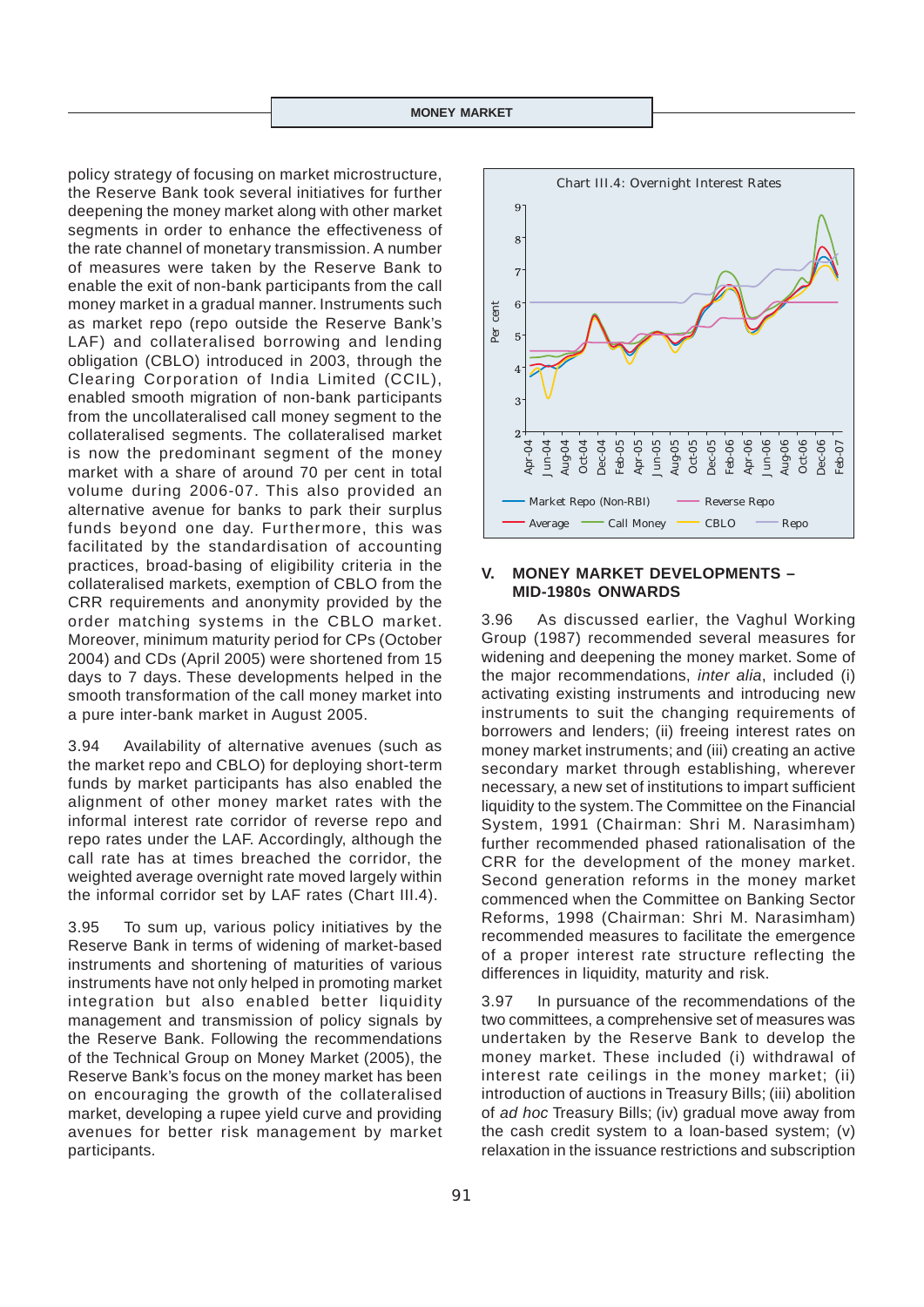#### **Table 3.3: Activity in Money Market Segments**

(Rupees crore)

|              |                      | Average Daily Turnover #            |                                                                    |                             |                     | <b>Outstanding Amount</b>  |
|--------------|----------------------|-------------------------------------|--------------------------------------------------------------------|-----------------------------|---------------------|----------------------------|
| Year         | Call Money<br>Market | Market Repo<br>(Outside the<br>LAF) | Collateralised<br>Borrowing and<br>Lending<br>Obligation<br>(CBLO) | <b>Term Money</b><br>Market | Commercial<br>Paper | Certificates of<br>Deposit |
| $\mathbf{1}$ | $\overline{2}$       | 3                                   | 4                                                                  | 5                           | 6                   | $\overline{7}$             |
| 1997-98      | 22,709               |                                     |                                                                    |                             | 2,806               | 9,349                      |
| 1998-99      | 26,500               |                                     |                                                                    |                             | 4,514               | 6,876                      |
| 1999-00      | 23,161               | 6,895                               |                                                                    |                             | 7,014               | 1,908                      |
| 2000-01      | 32,157               | 10,500                              |                                                                    |                             | 6,751               | 1,199                      |
| 2001-02      | 35,144               | 30,161                              |                                                                    | 195                         | 7,927               | 949                        |
| 2002-03      | 29,421               | 46,960                              | 30                                                                 | 341                         | 8,268               | 1,224                      |
| 2003-04      | 17,191               | 10,435                              | 515                                                                | 519                         | 7,835               | 3,212                      |
| 2004-05      | 14,170               | 17,135                              | 6,697                                                              | 526                         | 11,723              | 6,052                      |
| 2005-06      | 17,979               | 21,183                              | 20,039                                                             | 833                         | 17,285              | 27,298                     |
| 2006-07      | 21,725               | 33,676                              | 32,390                                                             | 1,012                       | 21,314              | 64,814                     |

#: Turnover is twice the single leg volumes in case of call money and CBLO to capture borrowing and lending both, and four times in case of market repo (outside LAF) to capture the borrowing and lending in the two legs of a repo.

norms in the case of many money market instruments; (vi) introduction of new financial instruments; (vii) widening of participation in the money market; and (viii) development of a secondary market. All these policy measures have helped in developing the money market significantly over the years as reflected in the volumes and turnover in various market segments (Table 3.3).

#### *Call/Notice Money Market*

3.98 Prior to the mid-1980s, as discussed earlier, the market participants heavily depended on the call money market for meeting their funding requirements. However, inherent volatility in the market impeded efficient price discovery, thereby hampering the conduct of monetary policy. Against this backdrop, the Chakravarty Committee (1985) recommended activation of the Treasury Bills market (with the discount rate being market related) to reduce dependence on the call money market and abolish ceilings on the call rate along with permitting more institutional participation to widen the market base. The Vaghul Committee, in view of the continued existence of an unaligned overall interest rate structure, recommended abolition of the ceiling interest rate on the call money market. However, it held the view that the call money market should continue to remain a strictly inter-bank market (barring LIC and the erstwhile UTI which could continue as lenders only) and recommended the setting up of a Finance House of India to impart liquidity to shortterm money market instruments.

3.99 The reforms commenced with the setting up of an institution, *viz.*, the Discount and Finance House of India (DFHI) in 1988 as a money market institution to impart liquidity to money market instruments. Interest rate in the call money market was deregulated with the withdrawal of the ceiling rate with respect to DFHI from October 1988 and with respect to the call money market in May 1989. Although the Vaghul Committee had recommended that call/notice money should be restricted to banks only, the Reserve Bank favoured the widening of the call/notice money market. In the absence of adequate avenues for deployment of short-term surpluses by non-bank institutions, a large number of non-bank participants such as FIs, mutual funds, insurance companies and corporates were allowed to lend in the call/notice money market, although their operations were required to be routed through the PDs from March 1995<sup>10</sup>. In this context, PDs and banks were permitted to both lend and borrow in the market. The Reserve Bank exempted

<sup>10</sup> Satellite Dealers (SDs) were also allowed to operate in the call/notice money market until they were phased out from May 2002.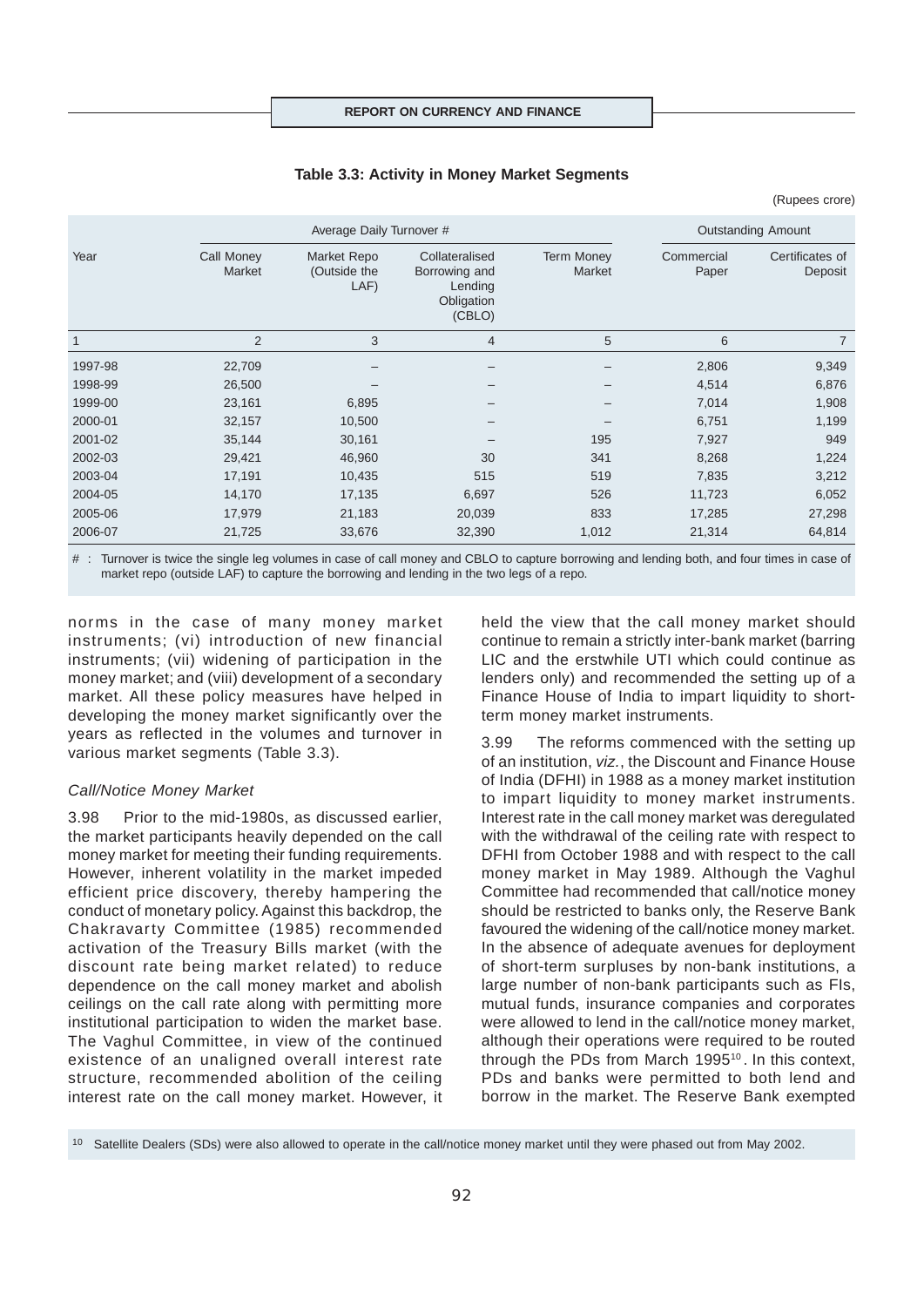inter-bank liabilities from the maintenance of CRR/ SLR (except for the statutory minimum) effective April 1997 with a view to imparting stability to the call money market.

3.100 The Narsimham Committee (1998), however, noted that the money market continued to remain lopsided, thin and extremely volatile. While the nonbank participation was a source of comfort, it had not led to the development of a stable market with depth and liquidity. The non-bank participants, unlike banks, were not subjected to reserve requirements and the call/notice money market was characterised by predominant lenders and chronic borrowers causing heavy gyrations in the market. There was also over-reliance of banks in the call/notice money segment, thereby impeding the development of other segments of the money market. The Reserve Bank also did not have any effective presence in the market and operated with pre-determined lines of refinance. As interest rates in other money market segments move in tandem with the inter-bank call money rate, the volatility in the call segment inhibited proper risk management and pricing of instruments. Thus, freeing of interest rates did not result in a welldefined yield curve (Box III.5). Furthermore, banks' role in the money market was further impaired by the health of their own balance sheets, lack of integrated treasury management and sound assetliability management.

3.101 The Narasimham Committee (1998) made several recommendations to further develop the money market. First, it reiterated the need to make the call/notice money market a strictly inter-bank market, with PDs being the sole exception, as they perform the key function of equilibrating the call money market and are formally treated as banks for the purpose of inter-bank transactions. Second, it recommended prudential limits beyond which banks should not be allowed to rely on the call money market. The access to the call money market should only be for meeting unforeseen fund mismatches rather than for regular financing needs. Third, the Reserve Bank's operations in the money market need to be market-based through LAF repos and reverse repo auctions, which would determine the corridor for the market. Fourth, non-bank participants could be provided free access to rediscounting of bills, CP, CDs, Treasury Bills and money market mutual funds.

3.102 Following the recommendations of the Reserve Bank's Internal Working Group (1997) and

the Narasimham Committee (1998), steps were taken to reform the call money market by transforming it into a pure inter-bank market in a phased manner. The corporates, which were allowed to route their transactions through PDs, were phased out by end-June 2001. The non-banks' exit was implemented in four stages beginning May 2001 whereby limits on lending by non-banks were progressively reduced along with the operationalisation of negotiated dealing system (NDS) and CCIL until their complete withdrawal in August 2005. In order to create avenues for deployment of funds by non-banks following their phased exit from the call money market, several new instruments were created such as market repos and CBLO. Maturities of other existing instruments such as CPs and CDs were also gradually shortened in order to align the maturity structure to facilitate the emergence of a rupee yield curve. The Reserve Bank has been modulating liquidity conditions through OMOs (including LAF), MSS and refinance operations which, along with stipulations of minimum average daily reserve maintenance requirements, have imparted stability to the call money market.

3.103 Despite these reforms, however, the behaviour of banks in the call market has not been uniform. There are still some banks, such as foreign and new private sector banks, which are chronic borrowers and public sector banks, which are the lenders. Notwithstanding excessive dependence of some banks on the call money market, the shortterm money markets are characterised by high degree of stability. The Reserve Bank has instituted a series of prudential measures and placed limits on borrowings and lendings of banks and PDs in the call/notice market to minimise the default risk and bring about a balanced development of various market segments. In order to improve transparency and strengthen efficiency in the money market, it was made mandatory for all NDS members to report all their call/notice money market transactions through NDS within 15 minutes of conclusion of the transaction. The Reserve Bank and the market participants have access to this information on a faster frequency and in a more classified manner, which has improved the transparency and the price discovery process. Furthermore, a screen-based negotiated quote-driven system for all dealings in the call/notice and the term money markets (NDS-CALL), developed by CCIL, was operationalised on September 18, 2006 to bring about increased transparency and better price discovery in these segments. Although the dealing on this platform is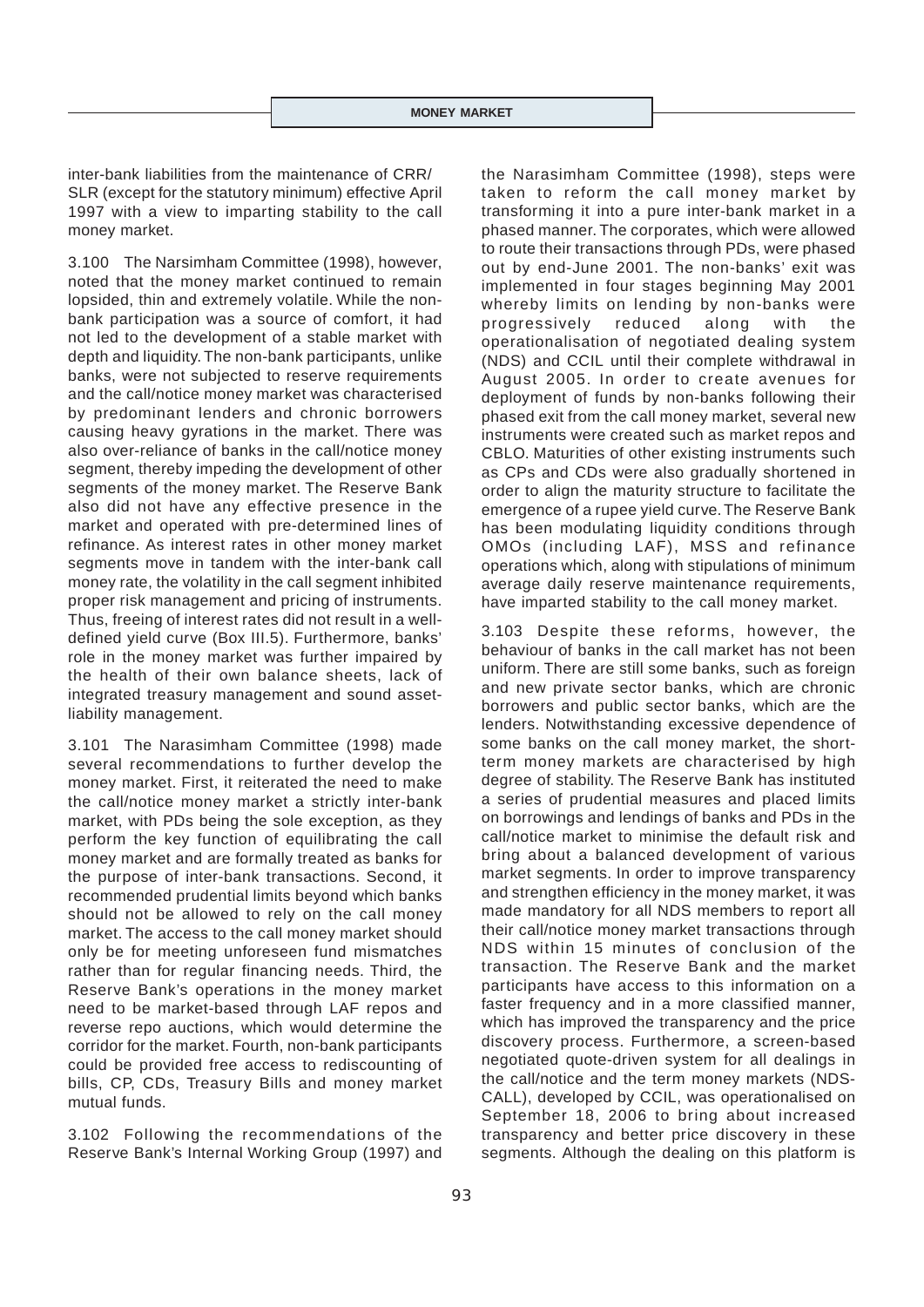# **Box III.5**

#### **Development of a Short-Term Yield Curve – Some Issues**

The existence of a wide, deep and liquid money market is critical for the development of a smooth yield curve, which facilitates the conduct of monetary policy. As money market determines the cost of liquidity and anchors the short-end of the yield curve, the development of a deep and liquid money market is imperative for the emergence of a yield curve which would credibly transmit monetary policy signals. In this regard, the Reserve Bank has taken several measures since the mid-1990s to develop a shortterm yield curve with deep liquidity. These are: (i) exempting inter-bank liabilities from the maintenance of CRR; (ii) operationalising the LAF whereby the reverse repo and repo rates are used as policy instruments to modulate liquidity conditions and stabilise call rates within the LAF corridor; (iii) transforming the call money market into a pure inter-bank market by phasing out the nonbank lenders; (iv) developing other market segments with adequate access for non-banks; (v) developing a relatively vibrant non-RBI repo market; and (vi) developing the CBLO market as yet another instrument of overnight borrowing/lending facility.

Notwithstanding these initiatives, a short-term yield curve which is readily amenable for policy purposes is yet to emerge. In this regard, the single largest impediment for the emergence of a short-term yield curve has been the non-existence of a vibrant and liquid term-money market, mainly due to the inability of market participants to build long-term interest rate expectations, skewed distribution of market liquidity, reduction in the minimum maturity period of term deposits of banks, and tendency on the part of banks to deploy their surplus funds in LAF auctions rather than in the term money market.

As a result, the yield curve has been flattening in recent years; it even remained inverted for a very brief period. For instance, the absorption of liquidity through sterilisation operations had led the call rates and the cutoff yield on 91-day Treasury Bills to edge above the yield of 364-day Treasury Bills, leading to an inversion of a segment of the yield curve for a few days in October 2003.

The prolonged flattening of the yield curve has, however, been influenced by structural factors such as considerable softening of yields due to dismantling of administered interest rate regime, favourable inflationary expectations and excess liquidity in the wake of capital flows. The

optional, 85 banks and 7 PDs have taken membership of NDS-CALL.

3.104 Various reform measures over the years have imparted stability to the call money market. It has witnessed orderly conditions (barring a few episodes moderation in yields has also been supported by rationalisation of small savings interest rates administered by the Government. The stickiness of the reverse repo/repo rate could also have contributed to the flattened yield curve. Maintaining the reverse repo/repo rate at the unchanged level for an extended period of time could have also led to distortions in the term structure of interest rates. This can be understood by the fact that while the 10-year gilt yield declined by 257 basis points during May 2002 to April 2004, the reverse repo rate declined by only 150 basis points while call money rates declined by 180 basis points during the same period. These structural factors appeared to have contributed to the flattening of the yield curve. Owing to these distortions, the Indian yield curve does not fully reflect the market expectations on inflation and growth prospects.

An important objective of money market reforms by the Reserve Bank in recent years has been to facilitate transparency in transactions in order to reduce transactions cost and improve price discovery. The Clearing Corporation of India Limited (CCIL), by providing for guaranteed settlement of all trades, ensures prevention of grid-lock in financial transactions. Furthermore, the introduction of CBLO by the CCIL in January 2003 and operationalisation of an order matching (OM) anonymous trading screen has made trading transparent and on a real time basis, thereby making the money market more efficient. In order to further enhance transparency in the money market, screen-based trading through the NDS-CALL was operationalised in September 2006. The full implementation of the real time gross settlement (RTGS) would further aid this process by contributing to systemic stability.

Notwithstanding considerable progress, a proper shortterm yield curve, which facilitates the transmission of monetary policy signals and provides a benchmark for the pricing of other short-term debt instruments, is yet to emerge fully. In this regard, the constant interaction between the Reserve Bank and market participants through frequent meetings, speeches, interviews, press releases and publications is progressively expected to mute the surprise element of monetary policy and facilitate the process of formation of market expectations, which would increasingly get captured in the yield curve.

of volatility) and provided the necessary platform for the Reserve Bank to conduct its monetary policy. The behaviour of call rates has, historically, been influenced by liquidity conditions in the market. Call rates touched a peak of about 35 per cent in May 1992, reflecting tight liquidity on account of high levels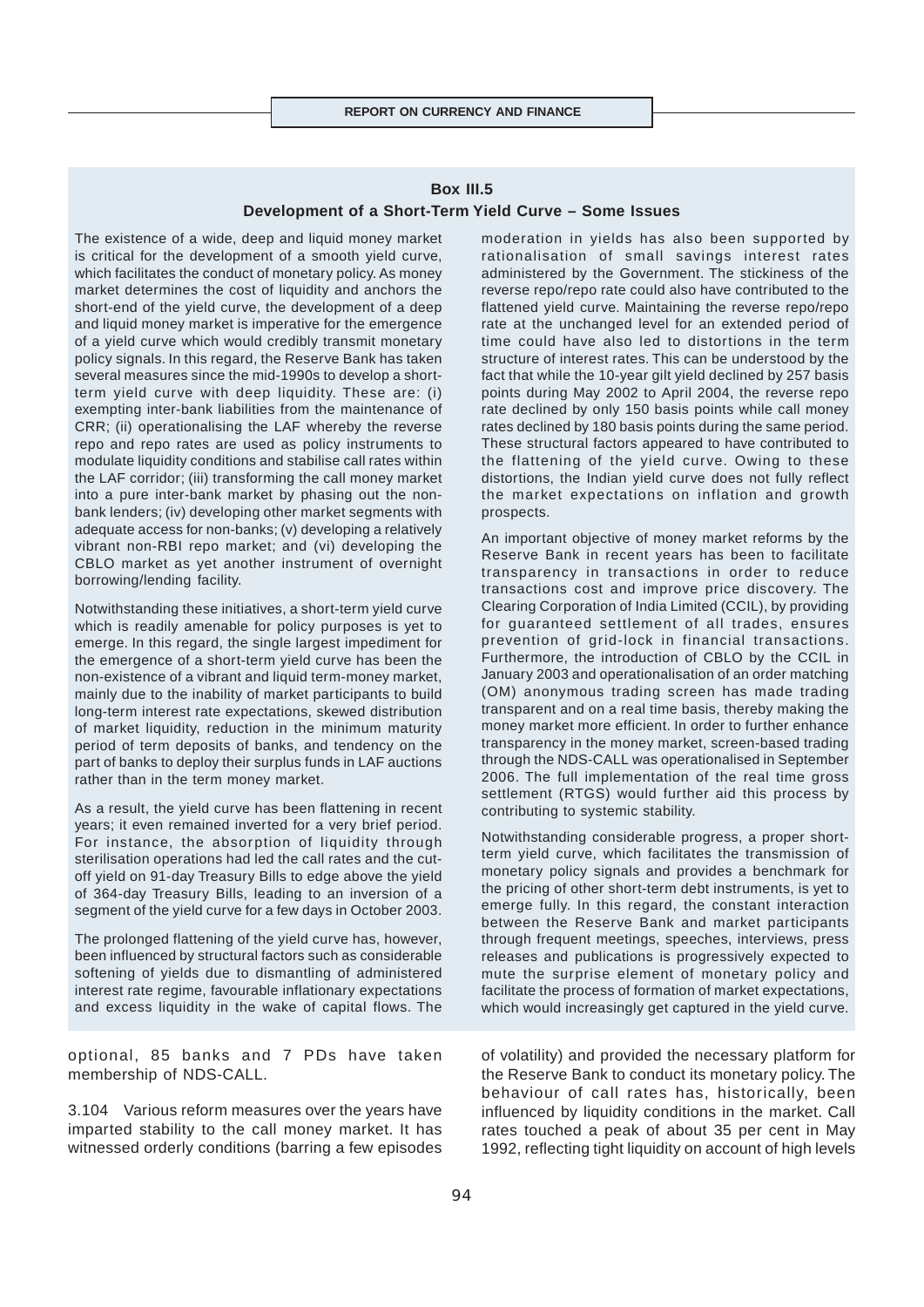of statutory pre-emptions and withdrawal of all refinance facilities, barring export credit refinance. After some softness, call rates again came under pressure to touch 35 per cent in November 1995, partly reflecting turbulence in the foreign exchange market. The Reserve Bank supplied liquidity through repos and enhanced refinance facilities while reducing the CRR to stabilise the market. After softening to a single digit level, the rate hardened again to touch 29 per cent in January 1998, reflecting mopping up of liquidity by the Reserve Bank to ease foreign exchange market pressure. Barring these episodes of volatility, call rates remained generally stable in the 1990s. After the adoption of the LAF in June 2000, the call rate eased significantly to a low of 4.5 per cent in September 2004, reflecting improved liquidity in the system following increased capital inflows. However, it came under some pressure in December 2005 on account of IMD redemptions and increased to about 7 per cent in February 2007, partly due to monetary tightening (Chart III.5)<sup>11</sup>. With the institution of LAF and consequent improvement in liquidity management by the Reserve Bank, the volatility in call rates has come down significantly compared to the earlier periods. The mean rate has almost halved from around 11 per cent during April 1993-March 1996 to about 6 per cent during April 2000-March 2007.



Volatility, measured by coefficient of variation (CV) of call rates, also halved from 0.6 to 0.3 over the same period. Thus, while statutory pre-emptions like CRR and SLR, and reserve maintenance period were the main factors that influenced call rates in the pre-reform period, it is the developments in other market segments, mainly the foreign exchange and the government securities market along with the Reserve Bank's liquidity management operations that have been the main driver of call rates in the post-reform period. This signifies increased market integration and improved liquidity management by the Reserve Bank.

3.105 With the transformation of the call money market into a pure inter-bank market, the turnover in the call/notice money market has declined significantly. The activity has migrated to other overnight collateralised market segments such as market repo and CBLO. The daily average turnover in the call money market, which was Rs.35,144 crore in 2001-02, declined to Rs.14,170 crore in 2004-05 before increasing again to Rs.21,725 crore during 2006-07. The recent rise in call money market turnover reflects the general tendency of heightened market activity following the imbalance between growth in bank credit and bank deposits in recent years against the backdrop of sustained pick-up in non-food credit.

#### *Term Money Market*

3.106 The term money market is another segment of the uncollateralised money market. The maturity period in this segment ranges from 15 days to one year. The term money market has been somewhat dormant in India. It was also a strictly regulated market up to the late 1980s with the ceiling rates of interest (10.5-11.5 per cent) across the various maturity buckets. Historically, statutory pre-emptions on interbank liabilities, regulated interest rate structure, cash credit system of financing, high degree of volatility in the call money rates, availability of sector-specific refinance, inadequate asset liability management (ALM) discipline among banks and scarcity of money market instruments of varying maturities were cited as the main factors that inhibited the development of the term money market.

3.107 In order to activate the term money market, several policy measures were taken by the Reserve

<sup>11</sup> Call money rate hardened during the second half of March 2007 (averaging about 20 per cent), reflecting tight liquidity conditions on account of advance tax outflows, year-end considerations, sustained credit demand and asymmetric distribution of government securities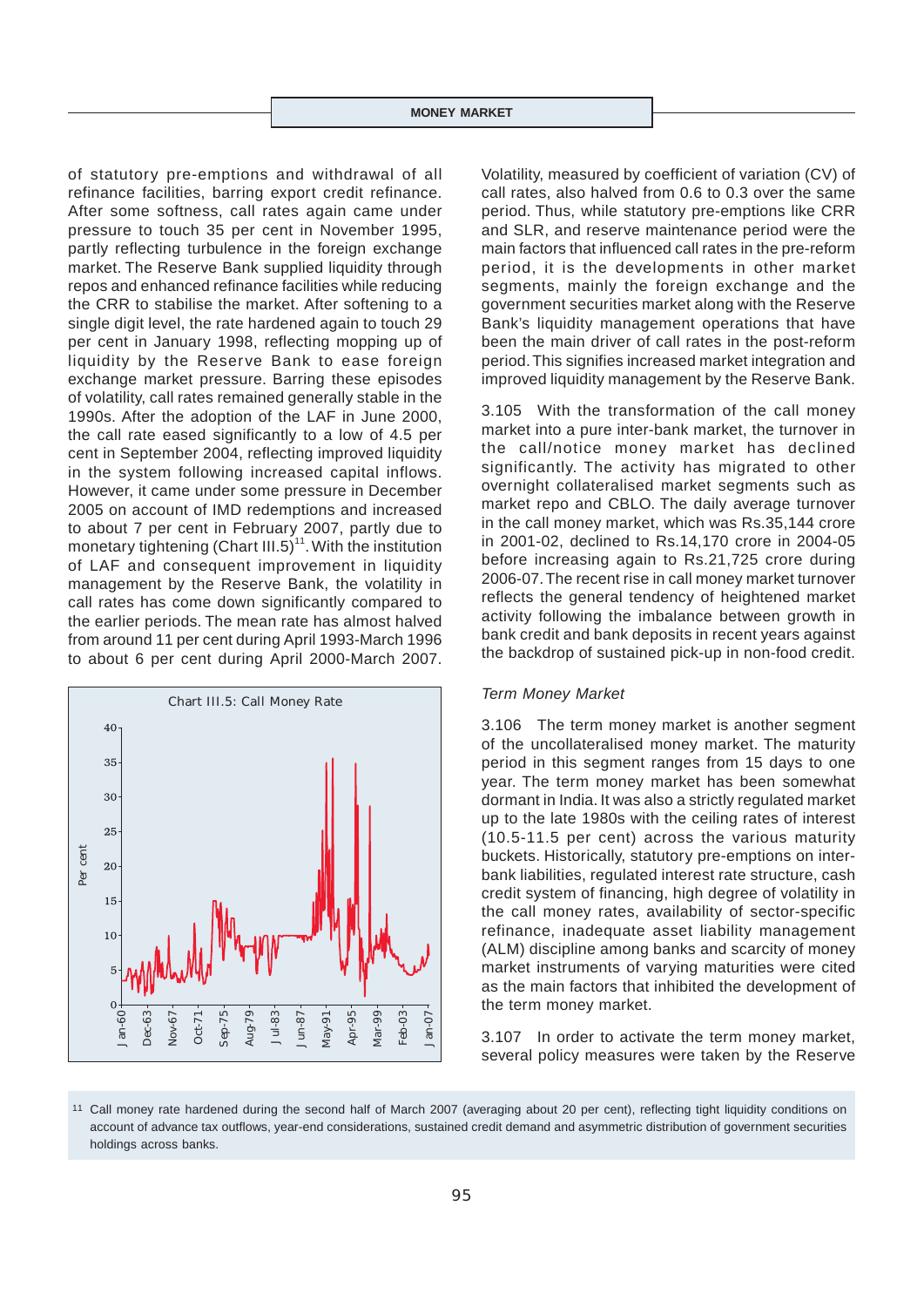Bank. In pursuance of the Vaghul Working Group's recommendations, the administered interest rate system in this market was dismantled in 1989. In order to promote this segment, the participation was widened by allowing select financial institutions in 1993 to borrow from the term money market for a maturity period of 3-6 months. Term money of original maturity between 15 days and 1 year was exempted from the CRR in August 2001. Furthermore, no limits were stipulated for transactions in the term money market, unlike under the call/notice money market.

3.108 Despite various reforms, the average daily turnover in this segment continues to be quite low. It increased moderately from Rs.195 crore in 2001-02 to Rs.1,012 crore during 2006-07. The factors still hindering the development of this segment of the money market include: (i) the inability of participants to build interest rate expectations over the mediumterm due to which there is a tendency on their part to lock themselves in the short-term; (ii) the distribution of liquidity is also skewed with public sector banks often having surplus funds and foreign banks being in deficit in respect of short-term resources. Since the deficit banks depend heavily on call/notice money, more often, surplus banks exhaust their exposure limits to them; (iii) corporates' overwhelming preference for 'cash credit' system rather than 'loan' generally forces banks to deploy a large amount in the call/notice money market rather than in the term money market to meet sudden demand from corporates; (iv) the steady reduction in the minimum maturity period of term deposits offered by banks; and (v) the tendency on the part of banks to deploy their surplus funds in LAF auctions rather than in the term money market, reflecting risk-averse behaviour.

3.109 It is widely accepted that the banking sector needs a deep and liquid term money market for managing its liquidity as also a smoother rupee yield curve. The recent reform measures such as the phasing out of non-banks from the call/notice money market and institution of prudential call/notice money exposure limits for banks and PDs are expected to switch market participants to other market segments. The development of an efficient repo market could provide benchmarks to all fixed income segments, including the term money market. In order to improve transparency, strengthen efficiency and facilitate a better price discovery process in the term money market, the Technical Group on Money Market recommended that term money transactions should also be conducted on a screen-based negotiated quote driven platform.

#### *Market Repos*

3.110 Repo (Repurchase Agreement) instruments enable collateralised short-term borrowing through the selling of debt instruments. Under a repo transaction, the security is sold with an agreement to repurchase it at a pre-determined date and rate. Reverse repo is a mirror image of repo and represents the acquisition of a security with a simultaneous commitment to resell.

3.111 In developed financial markets, repurchase agreements (repos) are recognised as a very useful money market instrument enabling smooth adjustment of short-term liquidity among varied categories of market participants such as banks, financial institutions, securities and investment firms. Compared with pure call/notice/term money transaction, which is non-collateralised, repo is fully collateralised by securities, thereby offering greater flexibility and minimising default risk. Furthermore, repo has several advantages over other collateralised instruments also. One, while obtaining titles to securities in other collateralised lending instruments is a time-consuming and uncertain process, repo entails instantaneous legal transfer of ownership of the eligible securities. Two, it helps to promote greater integration between the money and the government securities markets, thereby creating a more continuous yield curve. Additionally, repo can also be used to facilitate Government's cash management (Gray, 1998). Central banks all over the world also use repo as a very powerful and flexible money market instrument for modulating market liquidity. Since it is a market-based instrument, it serves the purpose of an indirect instrument of monetary policy at the short-end of the yield curve.

3.112 Since forward trading in securities was generally prohibited in India, repos were permitted under regulated conditions in terms of participants and instruments. Reforms in this market have encompassed both institutions and instruments. Both banks and non-banks were allowed in the market. All government securities and PSU bonds were eligible for repos till April 1988. Between April 1988 and mid-June 1992, only inter-bank repos were allowed in all government securities. Double ready forward transactions were part of the repos market throughout this period. Subsequent to the irregularities in securities transactions that surfaced in April 1992, repos were banned in all securities, except Treasury Bills, while double ready forward transactions were prohibited altogether. Repos were permitted only among banks and PDs. In order to reactivate the repos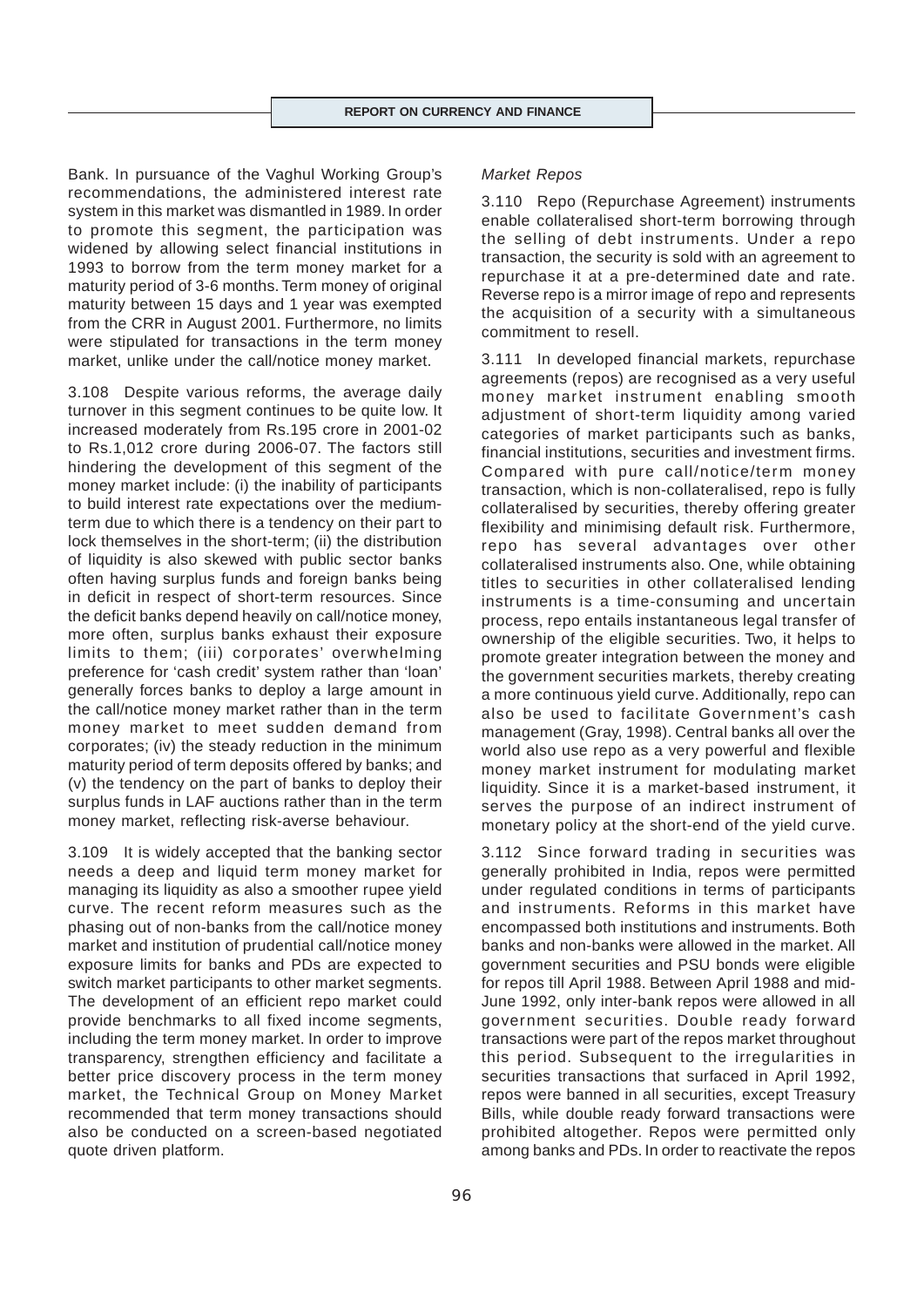market, the Reserve Bank gradually extended repos facility to all Central Government dated securities, Treasury Bills and State Government securities. It is mandatory to actually hold the securities in the portfolio before undertaking repo operations. In order to activate the repo market and promote transparency, the Reserve Bank introduced regulatory safeguards such as delivery *versus* payments (D*v*P) system during 1995-96. The Reserve Bank allowed all nonbank entities maintaining subsidiary general ledger (SGL) account to participate in this money market segment. Furthermore, non-bank financial companies, mutual funds, housing finance companies and insurance companies not holding SGL accounts were also allowed by the Reserve Bank to undertake repo transactions from March 2003, through their "gilt accounts" maintained with custodians. With the increasing use of repos in the wake of phased exit of non-banks from the call money market, the Reserve Bank issued comprehensive uniform accounting guidelines as well as documentation policy in March 2003. Moreover, the D*v*P III mode of settlement in government securities (which involves settlement of securities and funds on a net basis) in April 2004 facilitated the introduction of rollover of repo transactions in government securities and provided flexibility to market participants in managing their collaterals.

3.113 The operationalisation of the Negotiated Dealing System (NDS) and the Clearing Corporation of India Ltd. (CCIL) combined with prudential limits on borrowing and lending in the call/notice market for banks also helped in the development of market repos. Reflecting this, the average daily turnover of repo transactions (other than the Reserve Bank) increased sharply from Rs.11,311 crore during April 2001 to Rs. 42,252 crore in June 2006 in line with the phasing out of non-banks from the call/notice money market a process which was completed by August 2005. Subsequently, the turnover in this segment became subdued. In this segment, mutual funds and some foreign banks are the major providers of funds, while some foreign banks, private sector banks and primary dealers are the major borrowers.

# *Collateralised Borrowing and Lending Obligations (CBLO)*

3.114 The CBLOs were operationalised as a money market instrument by the CCIL on January 20, 2003. The product was introduced with the objective of providing an alternative avenue for managing shortterm liquidity to the market participants who were restricted and/or phased out of the call money market. The market was quick to reap the benefits of anonymous trading system. Mutual funds and cooperative banks were the main beneficiaries of this scheme. The anonymous, order-driven and online matching system was a milestone in the Indian debt market.

3.115 With the transformation of the call money market into a pure inter-bank market (with PDs) since August 2005 and imposition of prudential limits on borrowing/lending by banks and PDs in the call money market, the activity has migrated to the CBLO segment as it enables market participants to manage their shortterm liquidity. Accordingly, the average daily turnover in the CBLO segment increased from Rs.515 crore in 2003-04 to Rs.32,390 crore during 2006-07. The increase in turnover could be attributed partly to the increase in the number of participants from 30 in July 2003 to 153 by March 2007. The composition of market participants has undergone changes with mutual funds and insurance companies emerging as the major lenders in the CBLO market, while nationalised banks, PDs and non-financial companies as the major borrowers during 2006-07. Thus, the CBLO and the market repo (the collateralised segment) have now emerged as the predominant money market segments with a combined share of nearly 70 per cent of the total turnover in 2006-07.

3.116 As borrowings in the CBLO segment are fully collateralised, the rates in this segment are expected to be comparable with the repo rates. The movements in the daily average rates in the overnight call, the repo and the CBLO markets for the period from January 2003 to March 2007 show that CBLO rates moved between the call and the repo rates up to November 2003 due to a limited number of participants. From November 2003, the CBLO rates have aligned with the repo rates on account of increase in the number of participants. The transparent nature and real time basis of deals in the CBLO segment have helped in enhancing efficiency of the money market.

#### *Treasury Bills*

3.117 In India, prior to the institution of reforms, the 91-day Treasury Bills were sold on tap at an administered rate of discount, which was fixed at 4.6 per cent from July 1974. They, however, could not emerge as a useful money market instrument due to the administered nature of interest rates, which reflected the perspective of the issuer rather than the buyer. A reform process in this segment started with the introduction of 182-day Treasury Bills from November 1986. This was followed by the phasing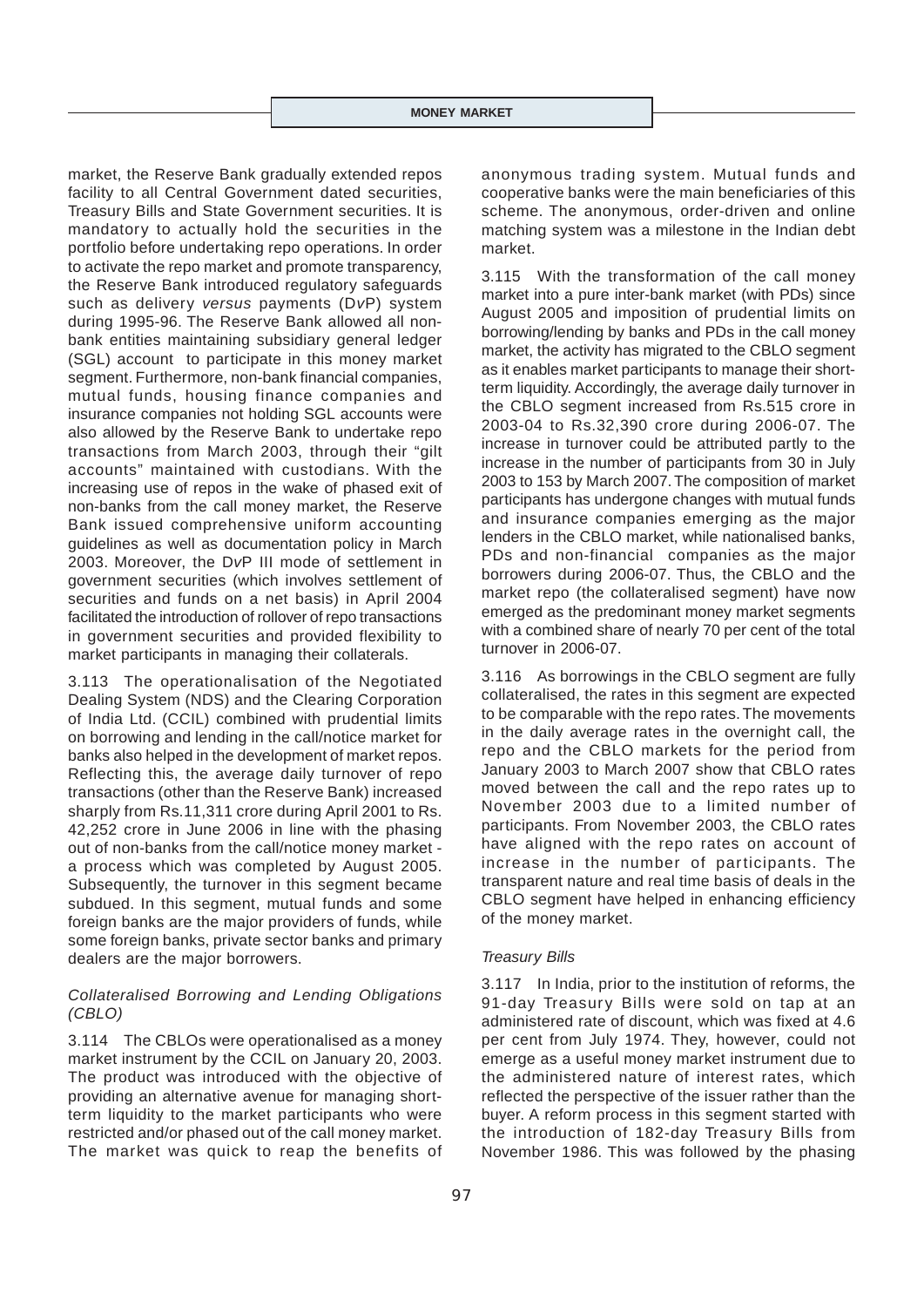out of tap Treasury Bills and an introduction of auctioning system in 91-day Treasury Bills. The institution of DFHI as a money market institution along with other steps taken to develop the market created the ground for the emergence of 91-day Treasury Bills as an important market segment. Treasury Bills with 364-day maturity were introduced in April 1992 and tendered through auction-determined rates of discount. Subsequently, 91-day Treasury Bills were introduced on an auction basis in January 1993. There was also a system of 91-day *ad hoc* Treasury Bills, which were issued by the Central Government to the Reserve Bank with a *de jure* objective of bridging temporary mismatches. *De facto*, however, they turned out to be a permanent source of meeting Central Government's resource requirement through monetisation of fiscal deficit. A major reform occurred in April 1997, when the system of *ad hoc* Treasury Bills was abolished and 14-day intermediate Treasury Bills and auction bills were introduced to enable better cash management by the Government and to provide alternative avenues of investments to the State Governments and some foreign central banks. Thus, Treasury Bills of different tenors were introduced to consolidate the market for imparting liquidity, while yields were made market determined through auctions for their use as a benchmark for other short-term market instruments.

3.118 The Reserve Bank now auctions 91-day Treasury Bills on a weekly basis and 182-day Treasury Bills (re-introduced in April 2005) and 364-day Treasury Bills on a fortnightly basis on behalf of the Central Government. Treasury Bills market being at the heart of money market development, the Reserve Bank has been paying special attention to this market segment. The amounts earmarked for auctions are pre-announced and bids received from noncompetitive bidders have been kept outside the notified amount since April 1998. The dates of payment are synchronised on the following Friday after the auctions with a view to providing fungible stock of varying maturities and to activate the secondary market in Treasury Bills. To impart liquidity to Treasury Bills and also to enable investors to acquire these bills in between the auctions, primary dealers (PDs) quote their bid daily and offer discount rates.

3.119 In view of the limited stock of government securities with the Reserve Bank, which constrained outright OMOs for sterilisation purposes, Treasury Bills were made eligible for issuance under the MSS. The notified amount of Treasury Bills issued under the MSS has varied during the year keeping in view

the prevailing liquidity conditions. The primary market yields of Treasury Bills edged higher during 2005-06 mirroring the liquidity conditions as well as movements in LAF rates. The hardening of primary yields since September 2005 mainly reflects liquidity tightening due to festival demand for cash, quarterly advance tax outflows and IMD redemption on December 29, 2005 and strong credit demand (Chart III.6). Thus, Treasury Bills have not only served the Government in their cash management, but have also been effectively used for sterilisation purposes under the MSS. The persistent use of these instruments for sterilisation, however, could undermine their role as benchmarks for other money market instruments.

3.120 The Reserve Bank has been modifying the notified amounts for auctioning of Treasury Bills in tune with the evolving liquidity conditions. Reflecting the relatively tight liquidity conditions during 2006- 07, the bid-cover ratios have generally declined, especially in respect of 91-day and 182-day Treasury Bills (Table 3.4).

#### *Commercial Paper*

3.121 Commercial Paper (CP) is issued in the form of a promissory note sold directly by the issuers to investors, or else placed by the borrowers through agents such as merchant banks and security houses. When it is issued by corporate borrowers directly to investors in the money market and by the process of securitisation, the intermediation function of the bank is obviated. CP was introduced in India in January

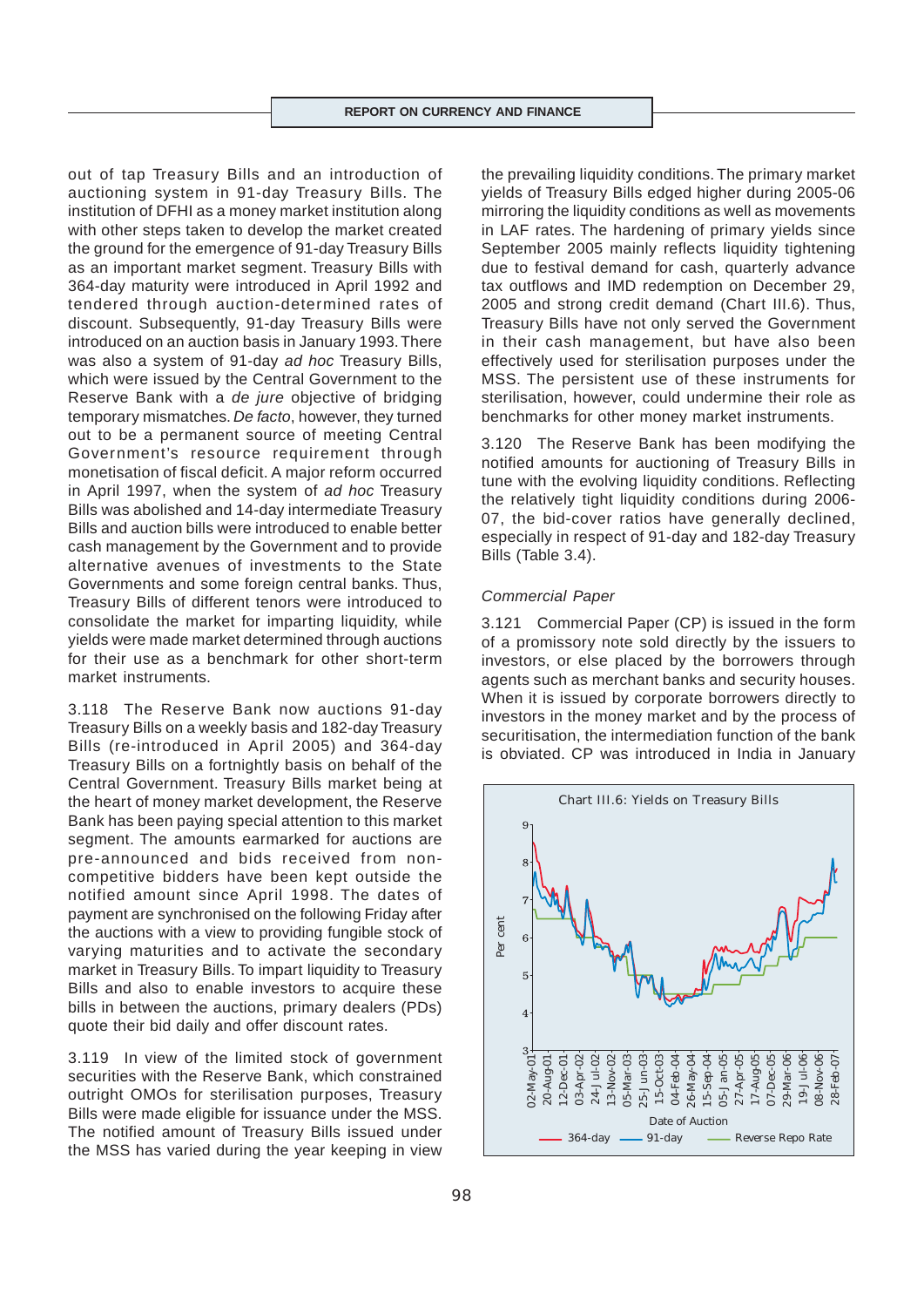#### **MONEY MARKET**

| Month        | Notified Amount<br>(Rupees crore) |        | Average Implicit Yield at Minimum Cut-off Price<br>(Per cent) |            |        | Average Bid-Cover Ratio* |            |
|--------------|-----------------------------------|--------|---------------------------------------------------------------|------------|--------|--------------------------|------------|
|              |                                   | 91-day | $182$ -day                                                    | $364$ -day | 91-day | 182-day                  | $364$ -day |
| $\mathbf{1}$ | $\overline{2}$                    | 3      | $\overline{4}$                                                | 5          | 6      | $\overline{7}$           | 8          |
| 2005-06      |                                   |        |                                                               |            |        |                          |            |
| April        | 19,000                            | 5.17   | 5.36                                                          | 5.62       | 4.03   | 4.48                     | 2.54       |
| May          | 15,000                            | 5.19   | 5.35                                                          | 5.58       | 3.30   | 3.37                     | 2.29       |
| June         | 18,500                            | 5.29   | 5.37                                                          | 5.61       | 1.54   | 2.42                     | 1.81       |
| July         | 11,500                            | 5.46   | 5.67                                                          | 5.81       | 1.21   | 1.79                     | 1.68       |
| August       | 21,000                            | 5.23   | 5.42                                                          | 5.63       | 3.07   | 2.68                     | 2.54       |
| September    | 23,000                            | 5.24   | 5.37                                                          | 5.70       | 1.52   | 1.45                     | 1.61       |
| October      | 15,000                            | 5.50   | 5.71                                                          | 5.84       | 1.69   | 1.53                     | 3.44       |
| November     | 11,000                            | 5.76   | 5.85                                                          | 5.96       | 2.12   | 1.92                     | 2.30       |
| December     | 5,000                             | 5.89   | 6.00                                                          | 6.09       | 3.07   | 2.97                     | 2.36       |
| January      | 5,000                             | 6.25   | 6.22                                                          | 6.21       | 2.86   | 2.83                     | 2.72       |
| February     | 5,000                             | 6.63   | 6.74                                                          | 6.78       | 3.04   | 2.07                     | 2.71       |
| March        | 6,500                             | 6.51   | 6.66                                                          | 6.66       | 4.17   | 3.43                     | 3.36       |
| 2006-07      |                                   |        |                                                               |            |        |                          |            |
| April        | 5,000                             | 5.52   | 5.87                                                          | 5.98       | 5.57   | 4.96                     | 2.02       |
| May          | 18,500                            | 5.70   | 6.07                                                          | 6.34       | 1.88   | 1.84                     | 1.69       |
| June         | 15,000                            | 6.14   | 6.64                                                          | 6.77       | 1.63   | 1.35                     | 2.11       |
| July         | 16,500                            | 6.42   | 6.75                                                          | 7.03       | 1.82   | 1.55                     | 3.12       |
| August       | 19,000                            | 6.41   | 6.70                                                          | 6.96       | 2.03   | 2.71                     | 3.48       |
| September    | 15,000                            | 6.51   | 6.76                                                          | 6.91       | 1.35   | 1.80                     | 2.92       |
| October      | 15,000                            | 6.63   | 6.84                                                          | 6.95       | 1.31   | 1.20                     | 2.02       |
| November     | 18,500                            | 6.65   | 6.92                                                          | 6.99       | 1.33   | 1.22                     | 2.49       |
| December     | 15,000                            | 7.01   | 7.27                                                          | 7.09       | 1.19   | 1.29                     | 3.34       |
| January      | 19,000                            | 7.28   | 7.45                                                          | 7.39       | 1.02   | 1.35                     | 1.74       |
| February     | 15,000                            | 7.72   | 7.67                                                          | 7.79       | 2.48   | 2.56                     | 3.16       |
| March        | 15,000                            | 7.68   | 7.98                                                          | 7.90       | 2.08   | 2.15                     | 3.87       |

#### **Table 3.4: Treasury Bills – Primary Market**

\* : Ratio of competitive bids amount received (BR) to notified amount (NA).

**Note :** 1. 182-day Treasury Bills were re-introduced with effect from April 6, 2005.

2. Notified amount is inclusive of issuances under the MSS.

1990, in pursuance of the Vaghul Committee's recommendations, in order to enable highly rated nonbank corporate borrowers to diversify their sources of short-term borrowings and also provide an additional instrument to investors. CP could carry an interest rate coupon but is generally sold at a discount. Since CP is freely transferable, banks, financial institutions, insurance companies and others are able to invest their short-term surplus funds in a highly liquid instrument at attractive rates of return.

3.122 The terms and conditions relating to issuing CPs such as eligibility, maturity periods and modes of issue have been gradually relaxed over the years by the Reserve Bank. The minimum tenor has been brought down to seven days (by October 2004) in stages and the minimum size of individual issue as well as individual investment has also been reduced to Rs. 5 lakh with a view to aligning it with other money market instruments. The limit of CP issuance was first carved out of the maximum permissible bank finance (MPBF) limit and subsequently only to its cash credit portion. A major reform to impart a measure of independence to the CP market took place when the "stand-by" facility of the restoration of the cash credit limit and guaranteeing funds to the issuer on maturity of the paper was withdrawn in October 1994. As the reduction in the cash credit portion of the MPBF impeded the development of the CP market, the issuance of CP was delinked from the cash credit limit in October 1997. It was converted into a "stand alone" product from October 2000 so as to enable the issuers of the services sector to meet short-term working capital requirements. Banks were allowed to fix working capital limits after taking into account the resource pattern of the companies' finances, including CPs. Corporates, PDs and all-India financial institutions (FIs) under specified stipulations have been permitted to raise short-term resources by the Reserve Bank through the issue of CPs. There is no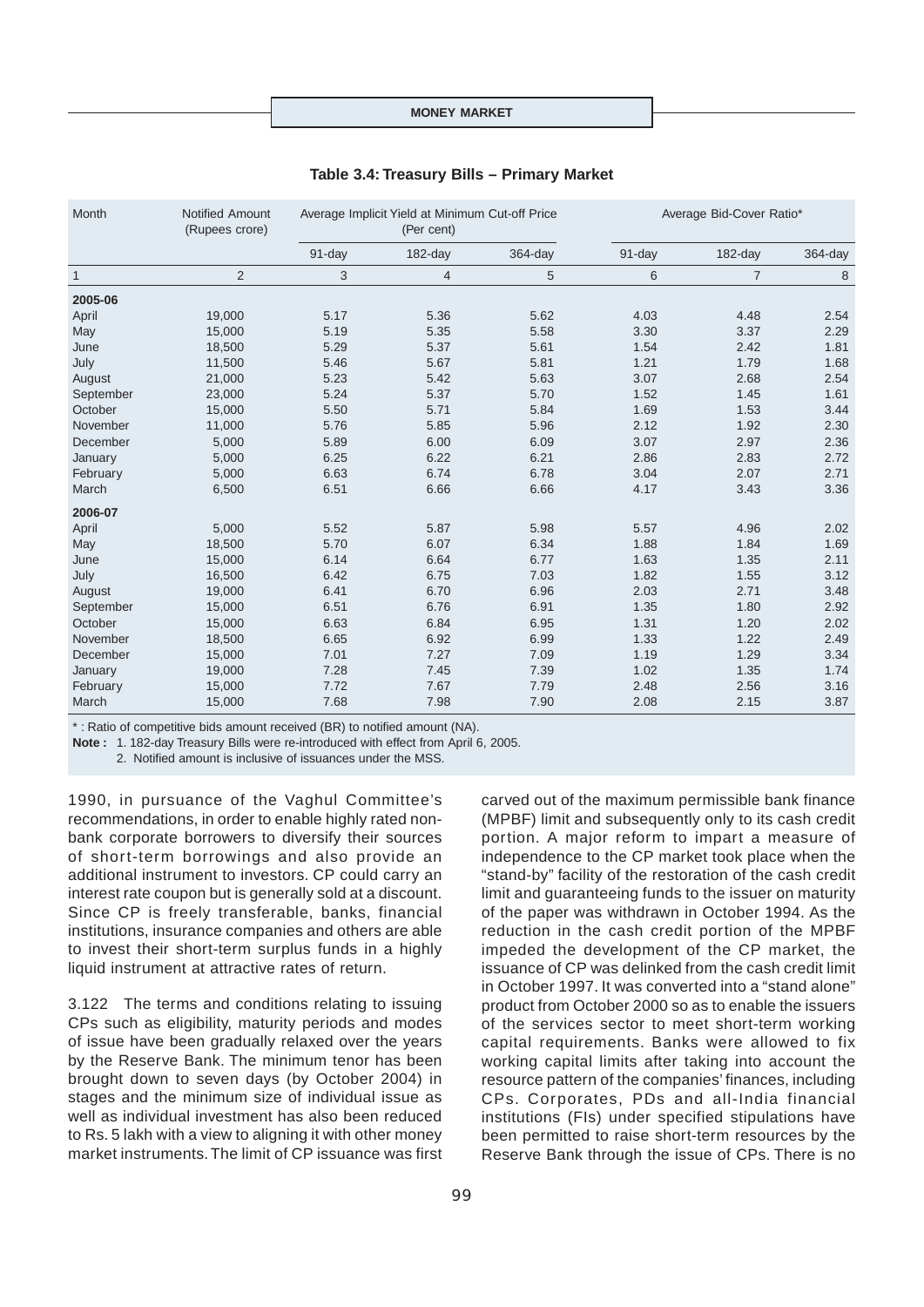lock-in period for CPs. Furthermore, guidelines were issued permitting investments in CPs only in dematerialised form effective June 30, 2001 which has enabled a reduction in the transaction cost. In order to rationalise and standardise, wherever possible, various aspects of processing, settlement and documentation of CP issuance, several measures were undertaken with a view to achieving the settlement on a T+1 basis. For further deepening the market, the Reserve Bank issued draft guidelines on securitisation of standard assets on April 4, 2005. Accordingly, the reporting of CP issuance by issuing and paying agents (IPAs) on NDS platform commenced effective April 16, 2005. The FCAC observed that CPs being short-term instruments, any unlimited opening up of issuance could have implications for short-term debt flows. It, therefore, recommended for prudential limits even under full convertibility.

3.123 The issuance of CP has generally been observed to be inversely related to call money rates. Activity in the CP market reflects the state of market liquidity as its issuances tend to rise amidst ample liquidity conditions when companies can raise funds through CPs at an effective rate of discount lower than the lending rate of banks. Banks also prefer investing in CPs during credit downswing as the CP rate works out higher than the call rate. Thus, the average outstanding amount of CPs declined from Rs.2,280 crore during 1993-94 to Rs.442 crore during 1995-96 amidst tight liquidity but moved up to Rs.17,285 crore during 2005-06. It increased further to Rs.21,314 crore during 2006-07. Leasing and finance companies continue to be the predominant issuers of CPs. Discount rates on CPs have firmed up in line with the increases in policy rates during 2005-06 and 2006-07 (Chart III.7).

# *Certificates of Deposit*

3.124 In order to widen the range of money market instruments and provide greater flexibility to investors for deploying their short-term surplus funds, certificates of deposit (CDs) were introduced in June 1989. They are essentially securitised shortterm time deposits issued by banks and all-India financial institutions during periods of tight liquidity, at relatively higher discount rates as compared to term deposits. The guidelines concerning CDs have also been relaxed over time. These include (i) freeing of CDs from interest rate regulation in 1992; (ii) lowering the minimum maturity period of CDs issued by banks to 7 days (April 2005) with a view to aligning



the minimum tenor for CPs and CDs as recommended by the Narasimham Committee (1998); (iii) permitting select all-India financial institutions to issue CDs for a maturity period of 1 to 3 years; (iv) abolishing limits to CD issuances as a certain proportion of average fortnightly outstanding aggregate deposits effective October 16, 1993 with a view to enabling it as a market determined instrument; (v) reducing the minimum issuance size from Rs. 1 crore in 1989 to Rs. 1 lakh in June 2002; (vi) withdrawal of restriction on minimum period for transferability with a view to providing flexibility and depth to the secondary market activity; (vii) requiring banks and FIs to issue CDs only in dematerialised form, effective June 30, 2002, in order to impart more transparency and encourage secondary market; and (viii) permitting banks in October 2002 to issue floating rate CDs as a coupon bearing instrument so as to promote flexible pricing in this instrument. The FCAC Committee recommended for prudential limits on opening up CDs even under full convertibility. crisis led to increased market activity in this segment. 15-Apr-93 30-Nov-93 15-Jul-94 28-Feb-95 15-Oct-95 31-May-96 15-Jan-97 31-Aug-97 15-Apr-98 30-Nov-98 15-Jul-99 29-Feb-00 15-Oct-00 31-May-01 15-Jan-02 31-Aug-02 15-Apr-03 30-Nov-03 15-Jul-04 28-Feb-05 15-Oct-05 31-May-06 15-Jan-07

3.125 Activity in the CD market also mirrors liquidity conditions but unlike CPs, the CD issuances by banks and FIs pick up during periods of tight liquidity. For instance, the average outstanding amount of CDs rose from Rs.8,266 crore during 1992-93 to Rs.14,045 crore during 1995-96. It further increased to Rs.21,503 crore in June 1996 reflecting the credit pick-up. Another phase of tight liquidity during the East Asian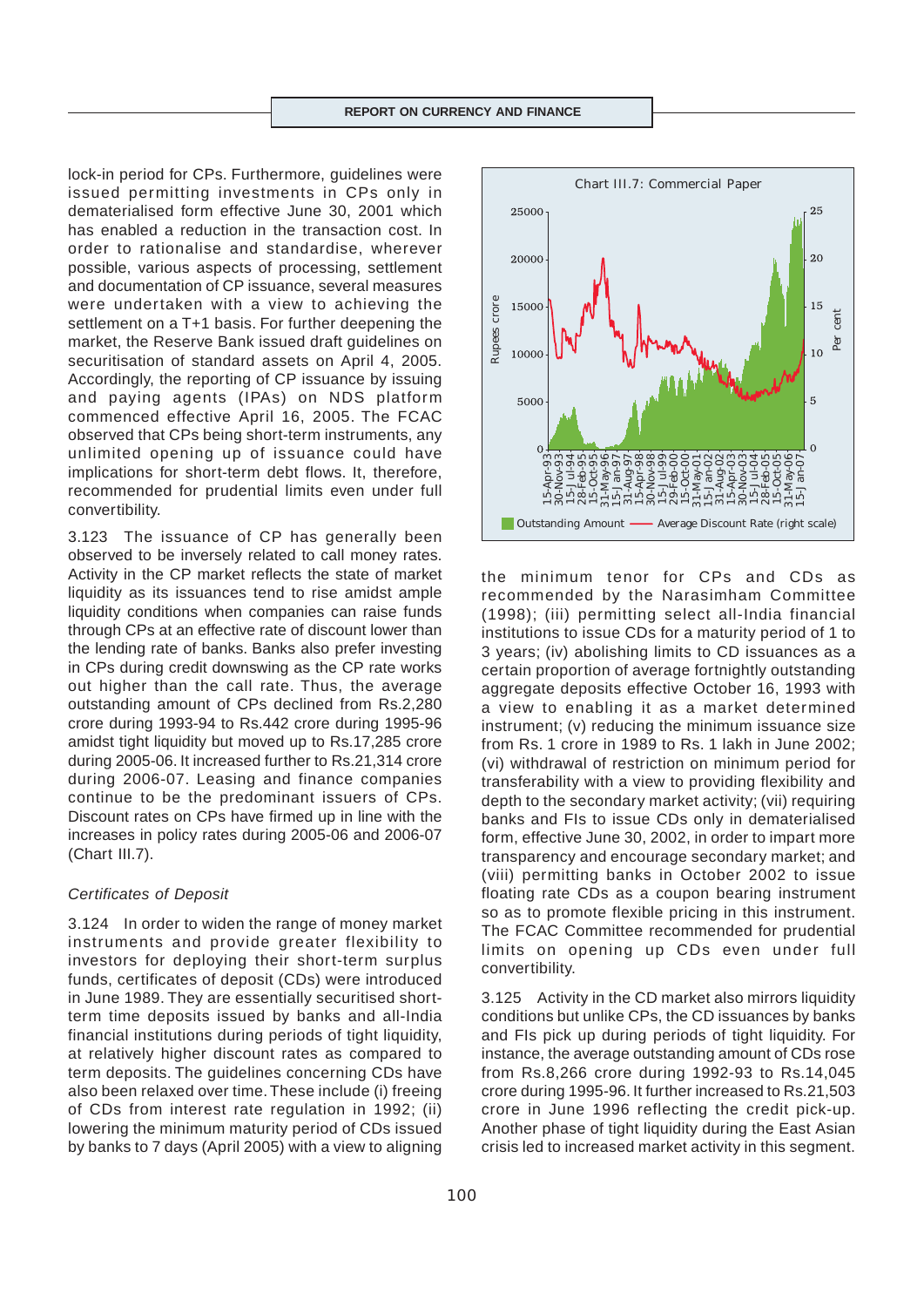

Subsequently, the outstanding amount declined to Rs.949 crore during 2001-02, reflecting the state of easy liquidity on account of large capital inflows. The average outstanding amount of CDs increased again to Rs.64,814 crore during 2006-07 as banks continued to supplement their efforts at deposit mobilisation in order to support the sustained credit demand. Interest rates on CDs softened in recent years in line with other money market instruments, although there was some hardening during 2006-07 (Chart III.8).

#### *Volatility in Money Market Segments*

3.126 An analysis of the trends in interest rates across the various instruments in the money market brings out the following salient features. First, since the introduction of reforms, all money market rates have witnessed considerable softening commensurate with the progressive reduction in inflation, reflecting lower inflation expectations. Softening of interest rates has also been on account of several other factors such as the deepening of the market through establishment of appropriate market intermediaries, increase in the number of participants, prevalence of comfortable liquidity conditions arising out of large capital inflows and a distinct policy preference for a softer interest rate regime. The volatility in call money rates has reduced after the introduction of LAF and the setting up of an informal corridor of reverse repo and repo rates (Table 3.5). The stability in the overnight money market was further facilitated by introduction of new instruments such as market repo and CBLO. Increased stability in

101

| <b>Table 3.5: Volatility in Money Market Rates</b> |  |  |  |
|----------------------------------------------------|--|--|--|
|----------------------------------------------------|--|--|--|

| Item                           | April 1993-<br>March 1996 | April 1996-<br><b>March 2000</b> | April 2000-<br>March 2007 |
|--------------------------------|---------------------------|----------------------------------|---------------------------|
| 1                              | $\overline{2}$            | 3                                | 4                         |
| <b>Call Money</b>              |                           |                                  |                           |
| Average (Per cent)             | 11.1                      | 8.0                              | 6.3                       |
| <b>SD</b>                      | 6.7                       | 3.7                              | 1.9                       |
| <b>CV</b>                      | 0.6                       | 0.5                              | 0.3                       |
| <b>Commercial Paper</b>        |                           |                                  |                           |
| Average (Per cent)             | 13.4                      | 11.7                             | 7.8                       |
| <b>SD</b>                      | 2.6                       | 2.2                              | 1.8                       |
| <b>CV</b>                      | 0.2                       | 0.2                              | 0.2                       |
| <b>Certificates of Deposit</b> |                           |                                  |                           |
| Average (Per cent)             | 12.2                      | 11.6                             | 6.9                       |
| <b>SD</b>                      | 2.2                       | 2.4                              | 1.7                       |
| CV                             | 0.2                       | 0.2                              | 0.2                       |
| Term Money @                   |                           |                                  |                           |
| Average (Per cent)             |                           |                                  | 6.5                       |
| SD                             |                           |                                  | 1.4                       |
| <b>CV</b>                      |                           |                                  | 0.2                       |
| Market Repo*                   |                           |                                  |                           |
| Average (Per cent)             |                           |                                  | 5.4                       |
| <b>SD</b>                      |                           |                                  | 1.1                       |
| <b>CV</b>                      |                           |                                  | 0.2                       |
| CBLO*                          |                           |                                  |                           |
| Average (Per cent)             |                           |                                  | 5.3                       |
| <b>SD</b>                      |                           |                                  | 1.1                       |
| <b>CV</b>                      |                           |                                  | 0.2                       |
|                                |                           |                                  |                           |

@ : For the period May 2001 to March 2007.

: For the period April 2004-March 2007.

SD : Standard Deviation. CV : Coefficient of Variation.

**Note:** Calculated on monthly average data.

call rates and various other reforms have also imparted a degree of stability to other market instruments such as CPs and CDs. The lower volatility is in consonance with the Reserve Bank's emphasis on financial stability as a key consideration of monetary policy.

## *Interest Rate Derivatives*

3.127 Interest rate deregulation has made financial market operations relatively efficient and cost effective but has also exposed market participants to various risks. This necessitated introduction of derivative instruments to manage these risks through unbundling of risks. The derivative contracts can be traded either over-the-counter (OTC) or in stock exchanges (exchange-traded). OTC contracts are traded directly between two eligible parties, with or without the use of an intermediary and without going through the stock exchanges. On the other hand, exchange-traded (ET) derivatives are transacted in stock exchanges as standardised products through screen-based trading.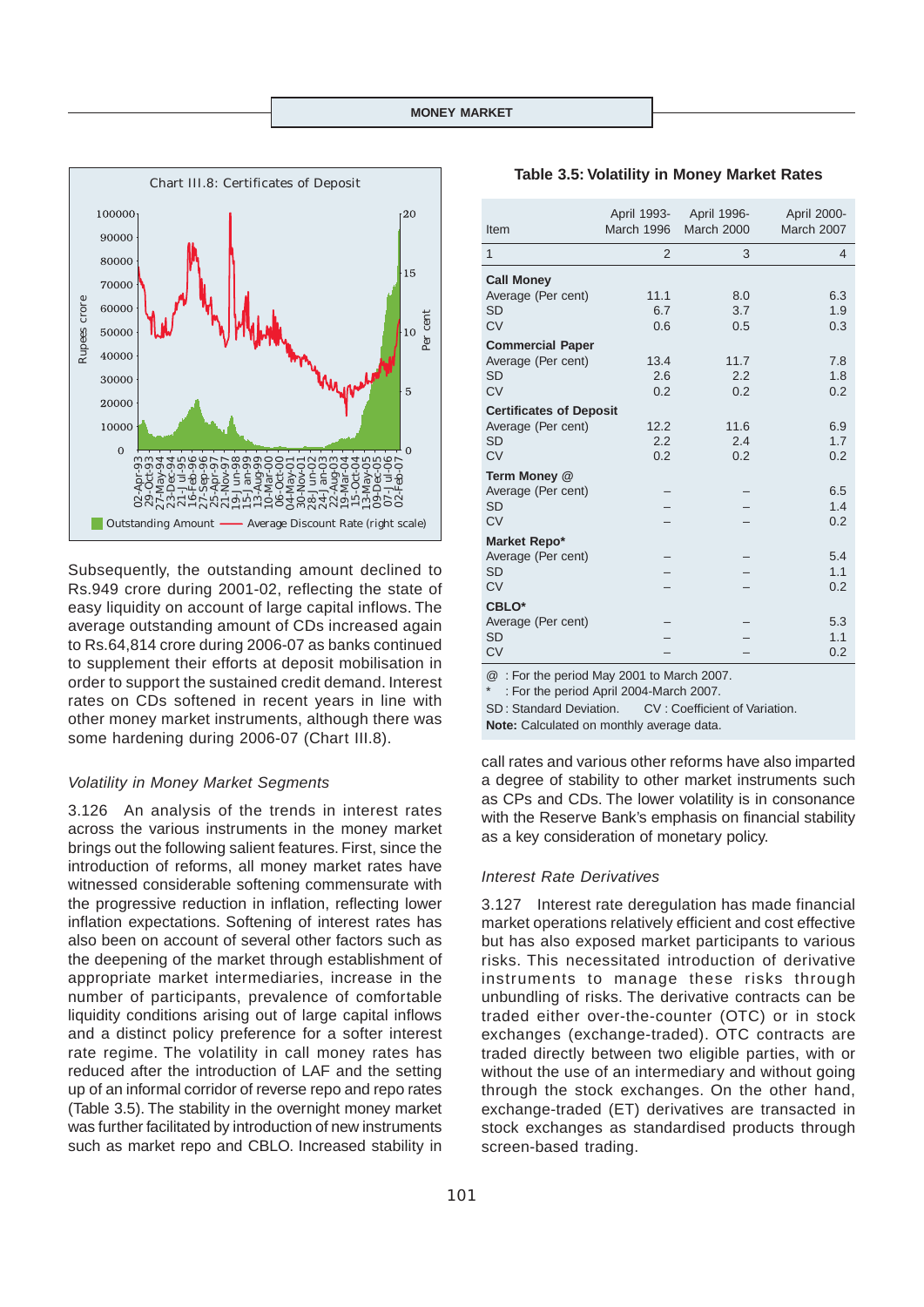3.128 Derivative trading in India witnessed some activity from July 1999 when the Reserve Bank allowed scheduled commercial banks (excluding Regional Rural Banks), PDs and all-India financial institutions to undertake Forward Rate Agreements (FRA)/Interest Rate Swaps (IRS) for managing interest rate risks in their balance sheets. In order to widen the market, mutual funds were allowed to participate for the purpose of hedging their own balance sheet risks from November 1999. The use of 'interest rate implied in the foreign exchange forward market' as a benchmark, in addition to the domestic money and debt market rates, was permitted from April 2000. The activity gathered momentum after exchange-traded derivatives by way of futures were introduced in Mumbai Stock Exchange (BSE) and National Stock Exchange (NSE) from June 2000.

3.129 Initially, banks/PDs/FIs were permitted to undertake different kinds of plain vanilla products such as FRAs/IRS with tenors ranging from one month to one year. The Foreign Exchange Management Act (FEMA), 2000 permitted banks to provide risk management tools such as swaps, options, caps, collars and FRAs to clients to hedge interest rate risk arising out of foreign currency liabilities. Even though the derivative transactions have grown significantly in recent years, the market is essentially one of vanilla products. Active participants in the market are also limited, mainly some foreign and private sector banks, PDs and all-India financial institutions. The Reserve Bank allowed banks and PDs to transact in exchange traded interest rate futures (IRFs) from June 2003 to hedge their interest rate risk effectively. While PDs were allowed to hold trading as well as hedging positions in IRFs, banks were allowed only to hedge their underlying government securities [in available for sale (AFS) /held for trading (HFT) category portfolios] through IRFs. The National Stock Exchange (NSE) introduced futures on a notional 10 year government security, a 3-month Treasury Bill rate and a 10-year government zero coupon in June 2003. Activity in the IRF market has, however, not picked up because of valuation problems as also because banks have been allowed only to hedge but not to trade.

3.130 Innovations in OTC derivatives have been limited due to several structural shortcomings, including lack of clear accounting and disclosure standards, lack of adequate knowledge of uses and risks inherent in derivative transactions, particularly those involving complex structures, legal uncertainties surrounding the use of OTC derivatives

and uncertainties about regulations with regard to certain complex products. To address these issues, the Reserve Bank constituted a number of working groups.

3.131 The Working Group on Rupee Derivatives (Chairman: Shri Jaspal Bindra), which submitted its Report in January 2003, was set up to suggest the modalities for introducing derivatives having explicit option features such as caps/collars/floors in the rupee derivative segment and also the norms for capital adequacy, exposure limits, swap position, asset liability management, internal control and other risk management methods for these derivatives. Recognising the ambiguity regarding the legality of the OTC derivative contracts as the main factor inhibiting their growth, the Group proposed appropriate amendments in the Reserve Bank of India Act, 1934 to provide legality to OTC derivatives. Accordingly, the Union Budget, 2005-06 proposed to take measures to provide clear legal validity to such contracts. The Reserve Bank of India Act, 1934 has since been amended, which now provides legal sanctity to OTC derivatives if at least one of the parties to the transaction is the Reserve Bank or any agency falling under its regulatory purview.

3.132 The Internal Working Group on Rupee Interest Rate Derivatives (Chairman: Shri G. Padmanabhan) recommended the harmonisation of regulations between OTC interest rate derivatives and ET interest rate derivatives. It also recommended that banks that have adequate internal risk management and control systems and a robust operational framework be permitted to hold trading positions in the interest rate futures (IRF) market. The Securities and Exchange Board of India (SEBI) revisited the issue pertaining to introduction of new futures contracts in consultation with the Fixed Income Money Market and Derivatives Association of India (FIMMDA) and permitted trading of interest rate futures contract on an underlying 10 year coupon-bearing notional bond from January 5, 2004. The Reserve Bank released comprehensive draft guidelines in December 2006 on derivatives covering broad generic principles for undertaking derivative transactions, management of risk and sound corporate governance requirements.

3.133 Reflecting these measures, the rupee derivative market has grown significantly. FRAs/IRS transactions, in terms of outstanding notional principal amount, rose from Rs.4,249 crore in March 2000 to Rs.21,94,637 crore at end-March 2006.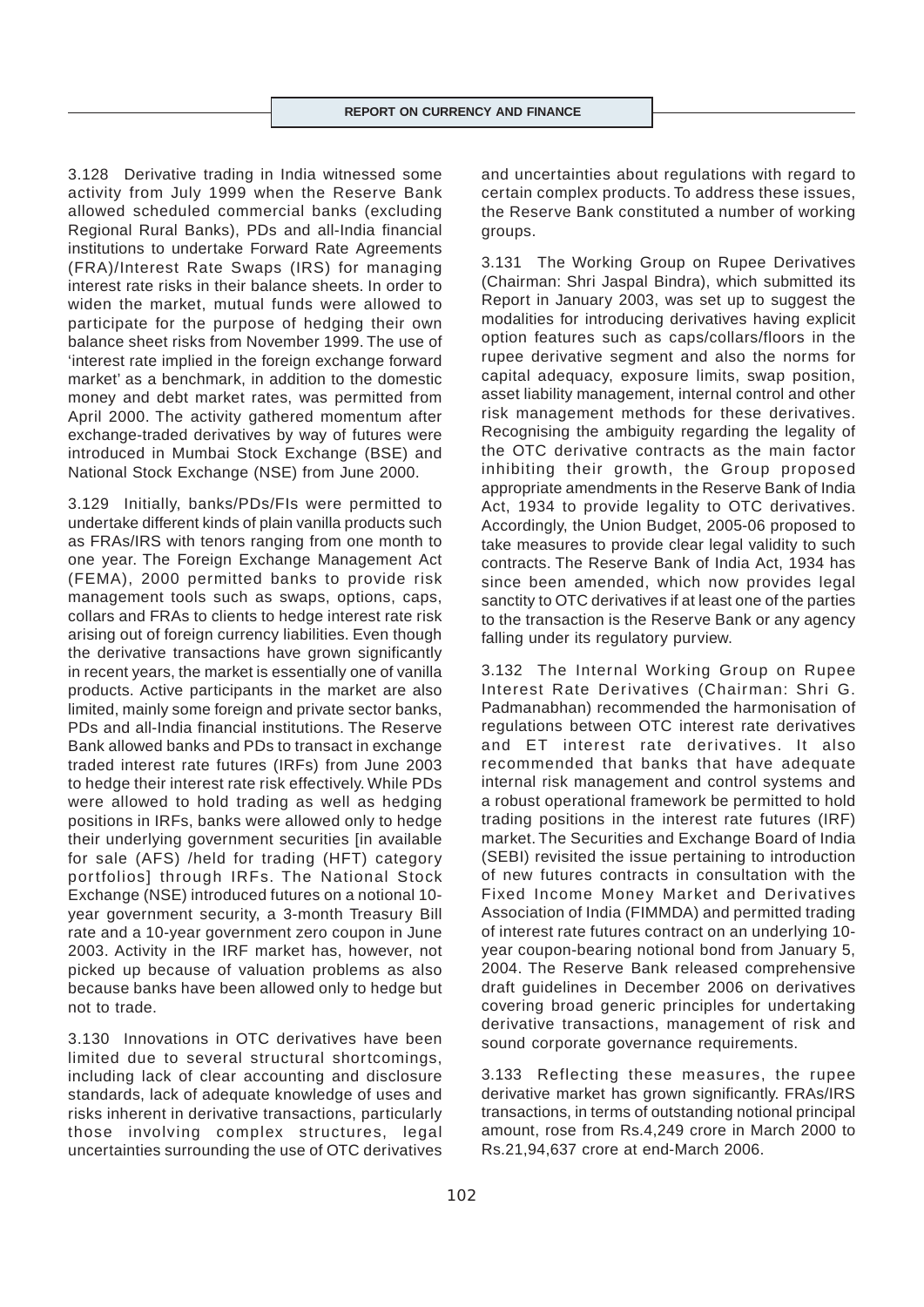#### *(ii) Interest Rate Swaps*

3.134 In the interest rate swap market, apart from increase in volumes, the market also witnessed emergence of interest rate benchmarks such as Mumbai Inter-Bank Offered Rate (MIBOR), the Mumbai Inter-Bank Forward Offered Rate (MIFOR) (which is a combination of the MIBOR and forward premium) and other multiple benchmarks, which essentially have linkages to the movement in overseas interest rates. MIBOR linked short-term paper up to 365 days, with/without daily call/put options, has emerged as an important instrument which enables top rated corporates to raise funds from non-bank entities, particularly from mutual funds.

3.135 Overnight Index Swaps (OIS) help in managing interest rate risk by converting fixed rate receivables to floating and *vice versa* without taking credit risk as this tool is built on a notional principal. Banks can use this instrument to effectively manage their liquidity by converting their fixed term deposits into floating rate. This instrument is also used for asset liability management and as a positioning tool for putting on carry trades. MIFOR swaps, on the other hand, are used to hedge interest rate risk as well as currency risk by an entity which has exposure to foreign currency borrowing by taking an opposite position in MIFOR swap.

3.136 The 5-year OIS yields rose considerably from around 4.70 per cent in the beginning of January 2004 to about 7.90 per cent on March 28, 2007. The OIS curve steepened during the period from January 2004 to October 2004 with spreads between 1 year and 5 year tenors increasing from 26 basis points (bps) to 140 bps, but later flattened to reach 22 bps by December 8, 2006. Inversion of the curve was observed with the spread turning negative intermittently between the last week of December 2006 to third week of March 2007. OIS yields are positively correlated to the government securities (G-Sec) yields. For most part of 2004, OIS curve was above the G-sec curve as it priced in expectations of a turnaround in interest rate cycle. In the absence of short selling, G-Sec markets were unable to price these expectations effectively. Subsequently, as G-Sec markets reacted to the rising interest rate scenario, the G-Sec yields edged above the OIS curve (Chart III.9). The OIS curve remaining below the G-Sec curve for a sustained period of time was probably a reflection of the liquidity conditions as swap curves normally stay above the Treasury curve. Thus, during situations of tight liquidity, the OIS - G-Sec spread tends to be narrow.

# *MIFOR (Mumbai Inter-Bank Forward Offered Rate) Swaps*

3.137 The yields on MIFOR swaps have risen during the last three years in line with the general increase in interest rates. The 5-year MIFOR swap rate increased from 3.85 per cent at the beginning of January 2004 to 8.16 per cent on March 28, 2007. The MIFOR curve flattened with the 1-year to 5-year spreads steadily declining from a high of 200 bps in the beginning of January 2004 before turning negative from December 2006 to March 2007, it touched (-) 119 bps on March 28, 2007. The MIFOR curve has remained consistently below the G-Sec curve during last three years except from June to August 2004. This was mainly for the reason that MIFOR curve is influenced largely by the implied rupee interest rates in the forward premia, which, in the absence of covered interest parity, tend to diverge from interest rate differential. Between mid-November 2006 and the third week of March 2007, the MIFOR curve was above the G-Sec curve. Five-year MIFOR was above

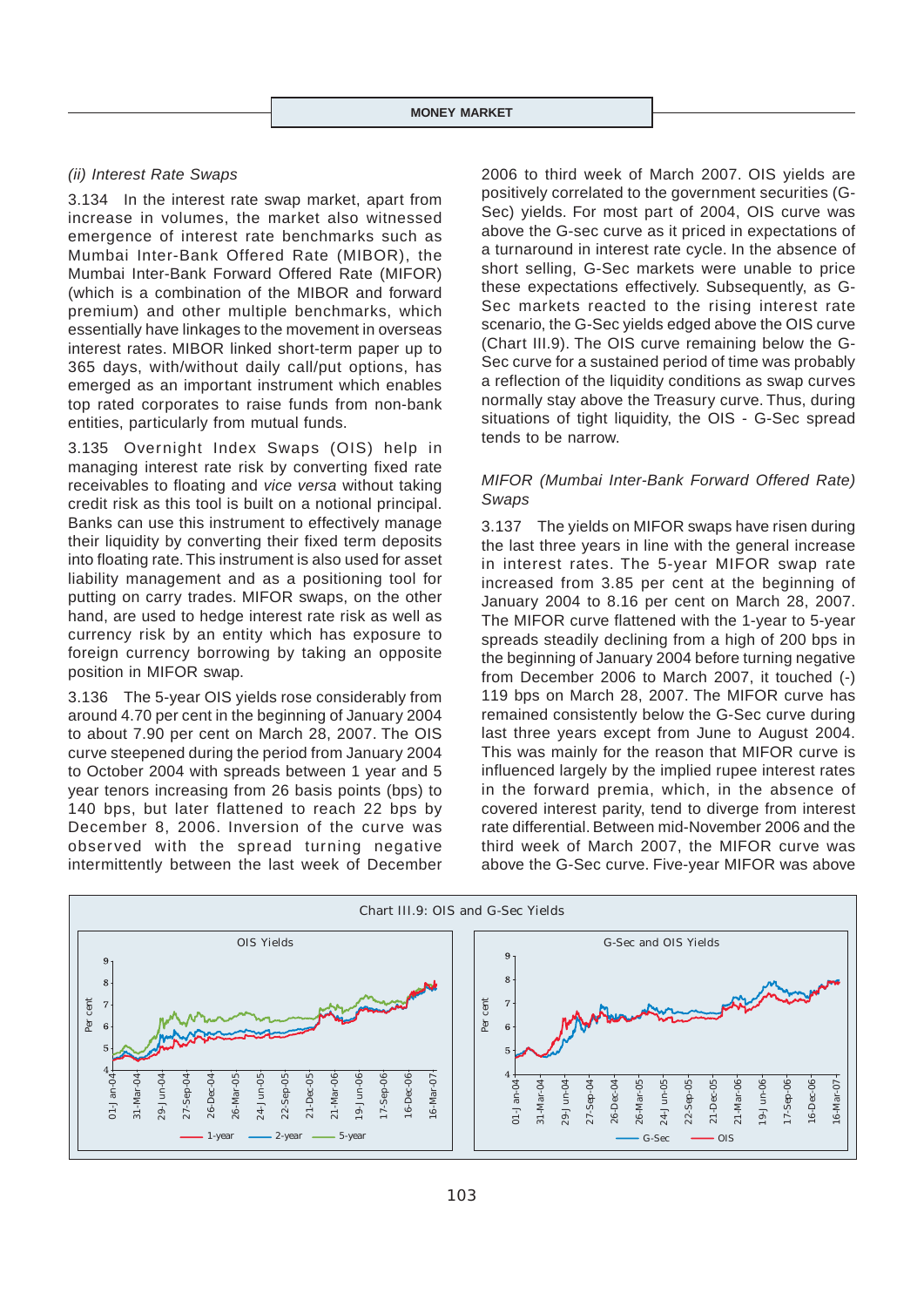

G-Sec of corresponding tenor by 53 bps as on January 29, 2007 and 28 bps as on February 12, 2007, as forward premia moved up sharply during this period (Chart III.10).

#### *Monetary Policy and Swap Rates*

3.138 Swap rates generally move in tandem with G-sec yields. Accordingly, whenever there was a hike in the policy rate, all swap rates, *viz.,* OIS and MIFOR generally reacted similarly (Chart III.11). The only exception was on October 25, 2005, when swap rates did not react to the hike in reverse repo rate by 25 bps to 5.25 per cent. This was mainly due to market participants refraining from taking firm positions since the Bank Rate was left unchanged. Furthermore, the market did not perceive the hike in the repo rate by



25 bps on October 31, 2006 as tightening of monetary policy stance as the reverse repo rate was left unchanged.

3.139 While the introduction of new instruments, including derivatives, has deepened the money market, the market is still not mature enough for complex products. With fuller capital account convertibility the market participants would be exposed to certain risks. Therefore, the further development of hedging instruments such as interest rate futures assumes critical importance. Effective risk management by market participants also calls for access initially to a liquid IRF market and eventually to an interest rate options market, which, in turn, would increase liquidity in the government securities market. As demand for complex derivate products grows over time, there would be a need for banks to lay down appropriate policies for marketing such products to their clients and put in place a mechanism for close monitoring and stricter regulations.

#### *Other Money Market Segments*

#### (a) Inter-Bank Participation Certificates (IBPCs)

3.140 As an additional instrument for modulating short-term liquidity within the banking system, it was decided, in principle, to introduce two types of participation certificates (PCs) in October 1988 - one on risk sharing basis and the other without risk sharing. These were made strictly inter-bank instruments confined to scheduled commercial banks, excluding regional rural banks. PCs, however, have not been used widely so far. These instruments are used only to obviate short-term liquidity problems by some banks by parting with standard assets. At times, these assets are also used to equilibrate priority sector norms by banks.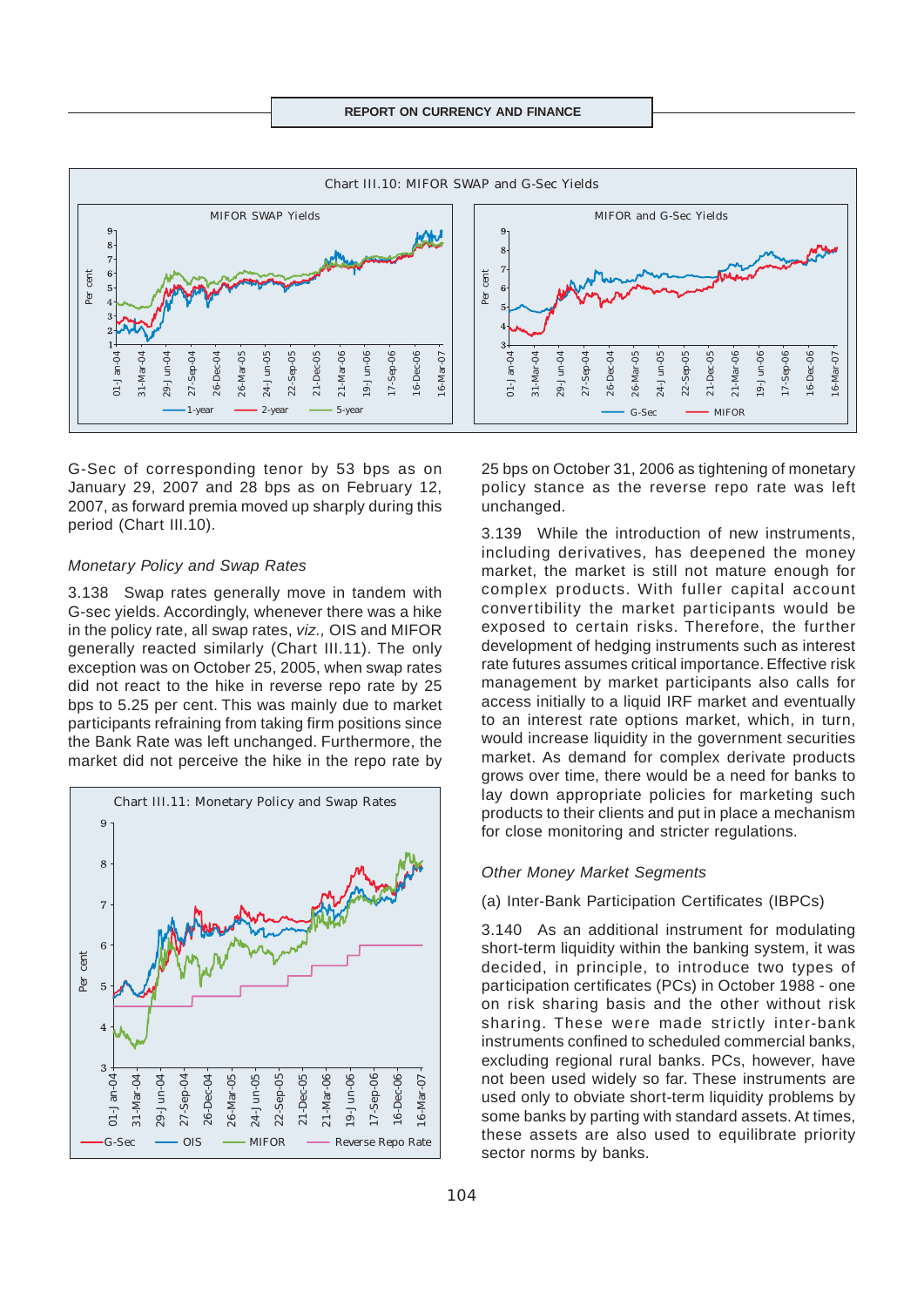#### (b) Money Market Mutual Funds (MMMFs)

3.141 Money market mutual funds were introduced in India in April 1991 to provide an additional shortterm avenue to investors and to bring money market instruments within the reach of individuals. A detailed scheme of MMMFs was announced by the Reserve Bank in April 1992. The portfolio of MMMFs consists of short-term money market instruments. Investments in such funds provide an opportunity to investors to obtain a yield close to short-term money market rates coupled with adequate liquidity. The Reserve Bank has made several modifications in the scheme to make it more flexible and attractive to banks and financial institutions. In October 1997, MMMFs were permitted to invest in rated corporate bonds and debentures with a residual maturity of up to one year, within the ceiling existing for CPs. The minimum lockin period was also reduced gradually to 15 days, making the scheme more attractive to investors.

#### **Market Integration**

3.142 The success of monetary policy depends on the speed of adjustment in money market rates in response to changes in the policy rates for effective transmission of monetary policy impulses to the economy. This, in turn, depends on the development and integration of various market segments. In line with the progress of financial sector reforms in India, various segments of the money market are getting increasingly integrated as reflected in the close comovement of rates in various segments. The structure of returns across markets has shown greater convergence after the introduction of LAF, differentiated by maturity, liquidity and risk of instruments (Chart III.12).

3.143 Strengthening of linkages amongst market segments suggests greater operational efficiency of markets as well as the conduct of monetary policy. On the flip side, however, increased integration has resulted in increased contagion as turbulence originating in one market segment is swiftly transmitted across all segments. Recent experience of financial market operations in various countries suggests that market integration tends to strengthen during episodes of volatility, pointing to a swifter transmission of market pressures from one segment to another. This imposes additional constraints on the management of market conditions necessitating simultaneous policy actions in various market segments to limit contagion in the presence of asymmetric integration of markets. The monetary



policy reaction has been in terms of a combination of instruments, including regulatory action, to ensure the rapid restoration of stability in financial markets. In this regard, the Reserve Bank has been able to maintain orderly market conditions in recent years amidst heightened volatility in international financial markets (see also Chapter VIII).

#### **Risk Management**

3.144 The money market is characterised by various risks, *viz.*, default risk, interest rate risk, exchange rate risk and settlement risk. Given the increasing market orientation of monetary policy in India, greater flexibility provided to banks and the focus on interest rates as the main policy instrument, sound risk management is critical for orderly market behaviour and overall financial stability. Accordingly, the Reserve Bank has been laying greater emphasis on developing efficient risk management practices by market participants. **Example 19**  $\frac{8}{5}$  a  $\frac{8}{5}$   $\frac{8}{5}$   $\frac{8}{5}$   $\frac{8}{5}$   $\frac{8}{5}$   $\frac{8}{5}$   $\frac{8}{5}$   $\frac{8}{5}$   $\frac{8}{5}$   $\frac{8}{5}$   $\frac{8}{5}$   $\frac{8}{5}$   $\frac{8}{5}$   $\frac{8}{5}$   $\frac{8}{5}$   $\frac{8}{5}$   $\frac{8}{5}$   $\frac{8}{5}$   $\frac{8}{5}$   $\frac{8}{$ 

3.145 A potential source of default risk in the money market emanates from the uncollateralised nature of the call money market. In this market, transactions are traditionally undertaken over the counter through telephonic deals, which lack standardisation and guarantee of settlement against default. This problem has been addressed by mandatory reporting of the deals by the participants in an electronic platform. Moreover, a screen based quote driven system (NDS-CALL) has been developed by the CCIL on behalf of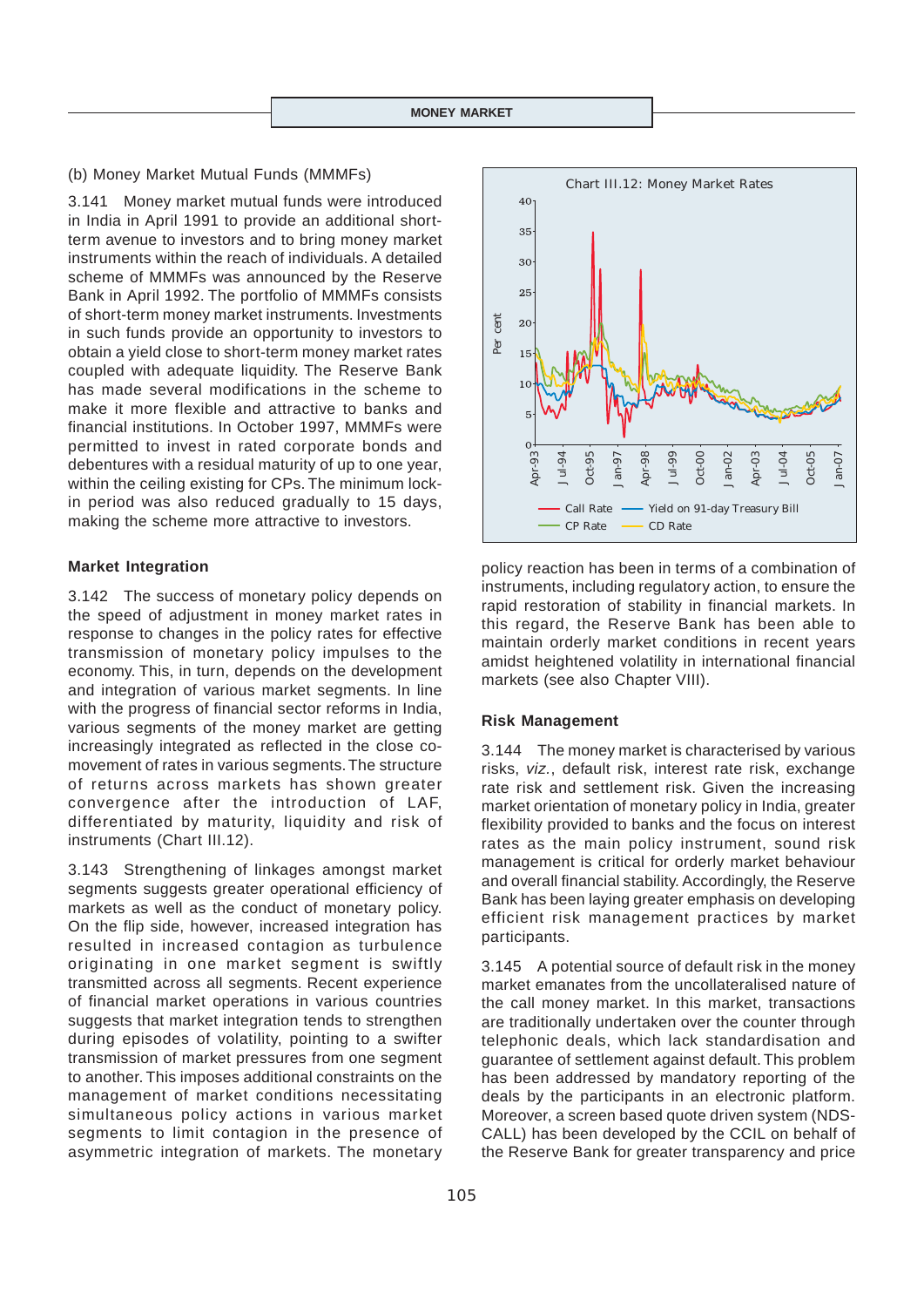discovery in the call/notice and the term money markets. Furthermore, as large recourse to the uncollateralised money market segment carries a potential risk of systemic instability arising out of defaults, prudential limits have been placed on call money exposures of banks and PDs. Moreover, nonbank participants with a distinctly different maturity profile of sources and uses of funds have been allowed to migrate from the call money segment to the collateralised segments (market repos and CBLOs). The shifting of non-banks to the collateralised segment has enhanced financial stability by reducing systemic risks. Besides, it has also promoted better asset-liability management on the part of banks. Cumulatively, these measures have resulted in the dominance of the collateralised segment in the overnight money market.

3.146 In view of the growing inter-linkages between the money and the foreign exchange markets on the one hand, and greater integration of the domestic market with global markets on the other, it is necessary that the market participants appropriately hedge the risks in their balance sheets emanating from movements in both international interest rates and exchange rates. In this regard, the Reserve Bank has introduced derivative instruments such as FRAs/ IRS/IRFs for hedging exposures. Although derivatives facilitate risk management, they, being highly leveraged, are more volatile than the underlying assets. This calls for monitoring and regulation of speculative derivative positions. The Reserve Bank, therefore, has been emphasising monitoring and regulation of derivative transactions.

3.147 The institutionalisation of a central counterparty in the form of Clearing Corporation of India (CCIL) from 2002, which guarantees settlement of transactions, has facilitated the mitigation of settlement risks and prevention of gridlock in the financial system arising out of bunching of transactions. The introduction of RTGS has further mitigated the settlement risk and the occurrence of gridlock.

# **VI. THE WAY FORWARD**

3.148 Wide-ranging reforms have been undertaken to develop the money market and strengthen its role in the transmission mechanism of monetary policy. Three major considerations that have guided rationalisation of the structure in the money market are: (i) ensuring balanced development of various constituents of the money market, especially the growth of the collateralised market *vis-a-vis* the uncollateralised market; (ii) preserving integrity and

transparency of the money market by ensuring better disclosure of information; and (iii) rationalising various classes of participants across different market segments in order to strengthen the efficacy of the LAF of the Reserve Bank. As a result of various reform measures, the money market in India has undergone significant transformation in terms of volume, number of instruments and participants, and adoption of risk management practices. There are, however, still a number of concerns as well as issues that need to be addressed to enable it to play a more effective role, especially in the wake of move towards fuller capital account convertibility. These issues broadly relate to market development and liquidity management.

#### **Market Development**

# *Greater Flexibility for Participants in the Call Money Market*

3.149 In view of the transformation of the call money market into a pure inter-bank market, there is a need to consider greater flexibility to banks and PDs to borrow or lend in this market, provided they have put in place appropriate risk management systems which would address the asset-liability mismatches in their balance sheets. In this context, banks have already started operating in an environment that requires greater harmonisation between sources and deployment of funds for asset-liability management (ALM) purposes. Direct regulation in the form of prudential limits on borrowing and lending eventually would need to graduate to a system, where such limits are taken care of by banks' own internal systems of ALM framework. This would correct large mismatches between sources and uses of funds by banks and thereby help the Reserve Bank in the proper assessment of market conditions for the conduct of its liquidity management operations. There is also, at the same time, a greater need for closely monitoring the movements of call money rates.

#### *Extension of the Repo Market*

3.150 It has been the endeavour of the Reserve Bank to develop the repo market not only for easing pressure from the uncollateralised call money market but also to facilitate the emergence of a short-term rupee yield curve for pricing fixed income securities. At present, only Central and State Governments securities are eligible for market repo. However, State Government securities do not have wider acceptability as there are hardly any repo operations based on them. As the fixed income money market has been overwhelmingly dependent upon Central Government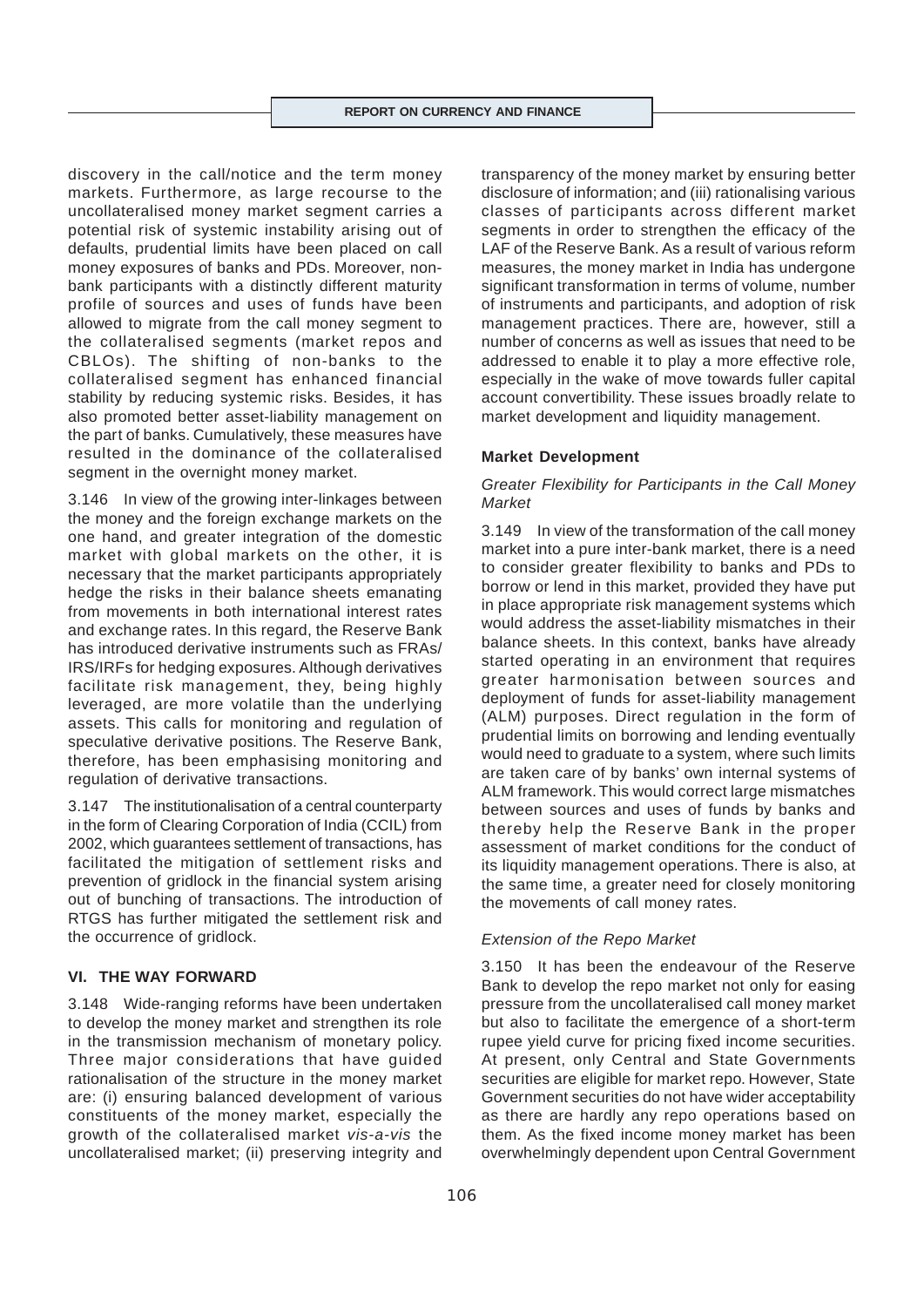#### **MONEY MARKET**

securities, there is a need to consider broad-basing the pool of eligible securities. In this context, fully dematerialised corporate bonds with internationally accepted accounting practices could eventually be considered as eligible collaterals. The development of a proper settlement system for such instruments would be a prior necessity for progress in this process. There is also a need to exercise caution to ensure that only highly rated instruments qualify for such a facility. This is critical from the point of view of preserving market integrity. In future, the growth of market repo will be driven by the "short selling" activity in the government securities market as a repoed security can now be delivered up to five days in view of the recent changes in the regulations governing short sales.

#### *Development of a Vibrant Term Money Market*

3.151 The term money market has not developed for several reasons, as discussed in detail earlier. One of the major reasons for this is that market participants have been unable to take a long-term view of interest rates despite availability of Treasury Bills of varying maturities and a reasonably developed swap market. In order to enable market participants to take a longterm view on interest rates, it is imperative that the ALM framework is strengthened and greater flexibility is allowed to the personnel managing treasury operations in banks. The skewness in liquidity in the money market in terms of chronic lenders and borrowers would get corrected as banks develop better ALM systems. The development of the term money market is vital for strengthening proper linkages between the foreign exchange market and the domestic currency market, which, in turn, would provide an impetus to the derivative segment.

#### *Relook at Inter-Bank Participation Certificates*

3.152 Inter-Bank Participation Certificates, which can be used for evening out short-term liquidity mismatches by banks, were introduced in October 1988 in order to infuse greater degree of flexibility in their credit portfolios. In view of rapid credit growth in recent years, interest in IBPCs has again arisen. In this context, since considerable time has elapsed since the guidelines on the scheme of IBPCs were issued, the IBPC scheme with respect to duration, quantum in terms of the proportion to the loan amount, eligible participants and transferability of IBPCs needs a thorough review. Depending on the results of such a review, extending the use of this instrument could also facilitate the asset liability management by banks,

improve day-to-day liquidity management and help develop a market for credit risk transfer instruments between banks.

#### *Issues Pertaining to CP*

3.153 Despite the de-linking of issuance from fundbased working capital limits and complete dematerialisation of CP issuances, the CP market continues to lack the desired level of activity. In terms of extant guidelines, only companies rated P-1 or P-2 by CRISIL or such equivalent rating by other agencies, can issue CP. As the market attains a reasonable level of maturity while the rating criterion may continue, the requirement of rating for issuing CP could be made more flexible so that a more structured market is available to investors depending on their risk appetite.

#### *Futures on Policy Linked Interest Rates*

3.154 Going forward, an Indian variant of the Federal Funds Futures on interest rates linked to the Reserve Bank's key policy rates may emerge. Trading in the futures market would reveal important information about market expectation on the future course of monetary policy. For instance, the trading of the Federal Funds Futures provides key information to the Federal Open Market Committee (FOMC) in the US in formulating its monetary policy.

# *Promoting Financial Stability*

3.155 Default risk in the money market has the potential to create a contagion in the financial markets and, therefore, needs to be mitigated. In this regard, experiences of developed economies show that generally the self-regulatory organisations (SROs) regulate activities of participants in the money market in terms of their capital adequacy and conduct of business. Also, default resolution in most of these markets is undertaken through the Contract Law and the Bankruptcy Law. In view of international experience, there may be a case for empowering a suitable self-regulatory organisation appropriately to act as a catalyst for the development of market microstructure.

3.156 One of the fundamental forces that could contribute to more organic integration across various segments of the financial market is the technological upgradation of the payment and settlement system. The accomplishment of virtual Public Debt Office (PDO) and Deposit Accounts Department (DAD) at the Reserve Bank, coupled with the operationalisation of the centralised funds management system (CFMS)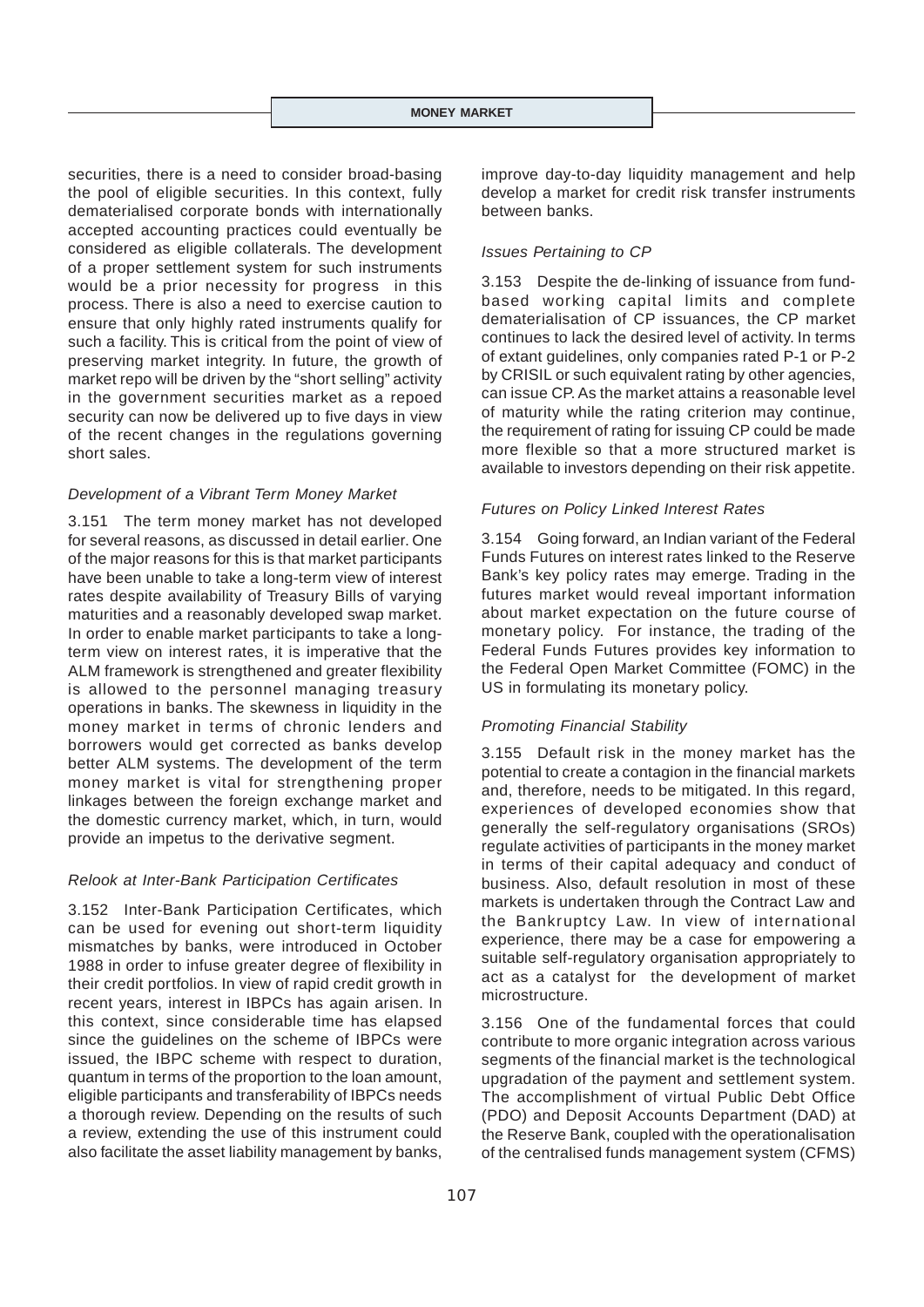in a relatively low CRR regime should foster greater integration of various segments of the domestic market. While these developments could enhance the efficiency of the financial market, there is also the risk of faster transmission of contagion. Therefore, risk containment in the new environment would be a major challenge for the Reserve Bank and it would have to remain flexible in the deployment of its instruments while simultaneously intervening in various market segments in order to strengthen financial stability.

# **Liquidity Management**

3.157 Although significant progress has been made in refining the liquidity management practices in India, several new challenges have emerged. First, during periods of abundant liquidity, the LAF window becomes a first resort for parking surplus funds by banks. Second, the Reserve Bank has developed the MSS as a sterilisation mechanism for arresting the liquidity impact of foreign exchange inflows of a more enduring nature, while the LAF continues to be used for managing liquidity at the margin. There is, however, no way of knowing *ex-ante* whether the liquidity situation is temporary or permanent. Furthermore, the MSS remains immobilised for the entire period of its maturity. There is, therefore, a need to explore further instruments/options to undertake liquidity management, particularly in the context of a move to fuller capital account convertibility. Third, the Reserve Bank may not be in a position to conduct sterilisation operations indefinitely as its inventory of Government paper is limited. There is also a limit on MSS issuances. Furthermore, the Reserve Bank has withdrawn from primary market auctions of Government paper from April 1, 2006 in terms of provisions of the Fiscal Responsibility and Budget Management (FRBM) Act, 2003. Fourth, the absence of a vibrant corporate debt market continues to impede further refinements in liquidity management in terms of eligible instruments as collaterals. In this context, it may be noted that State Development Loans, which are treated as eligible securities for collaterals under LAF operations effective April 3, 2007, have widened the collateral base for LAF. Fifth, as many banks are now operating close to the prescribed levels of SLR securities, in case of liquidity tightness, banks may find it difficult to approach the LAF window in the absence of sufficient collateral

securities. Sixth, while the Reserve Bank now holds LAF auctions twice on each working day to facilitate intra-day liquidity, a moral hazard issue arises as some market participants may not be actively managing their own liquidity in the wake of the Reserve Bank's market operations.

3.158 The above issues need to be addressed, especially in the wake of a progressive move to fuller capital account convertibility. First, there is a need to further refine the system of assessing liquidity conditions, which calls for an improved framework of liquidity forecasting. The short span within which liquidity conditions have been changing by a large amount has posed a major challenge for targeting short-term interest rates. The understanding of the fiscal position and the Government's cash balances as also the timing and extent of capital inflows assumes added significance. In this context, there may be a need to consider the regular release of information on Government cash balances held with the Reserve Bank. Second, progressively more weightage needs to be given to movements in international interest rates in view of increased capital mobility. Third, destabilising large and sudden capital flows call for more flexible and swift monetary policy responses through small and gradual changes in policy rates, as has been practised in recent years, as large changes can be disruptive. Fourth, open market operations (OMOs), apart from being used for modulating liquidity conditions, could also be used to correct any serious distortions in the yield curve. Finally, while the Reserve Bank has progressively deemphasised the use of reserve requirements as an instrument of monetary policy, given the present state of market development, it is necessary to retain the flexibility of using reserve requirements, as and when necessary $12$ .

# **VII. SUMMING UP**

3.159 Since the early 1990s, the money market has undergone a significant transformation in terms of instruments, participants and technological infrastructure. Various reform measures have resulted in a relatively deep, liquid and vibrant money market. The transformation has been facilitated by the Reserve Bank's policy initiatives as also by a shift in the monetary policy operating procedures from administered and direct to indirect market-based

<sup>12</sup> The provisions of Section 3 of the Reserve Bank of India (Amendment) Act, 2006 came into force effective April 1, 2007, which provide the necessary flexibility to the Reserve Bank in the use of the CRR.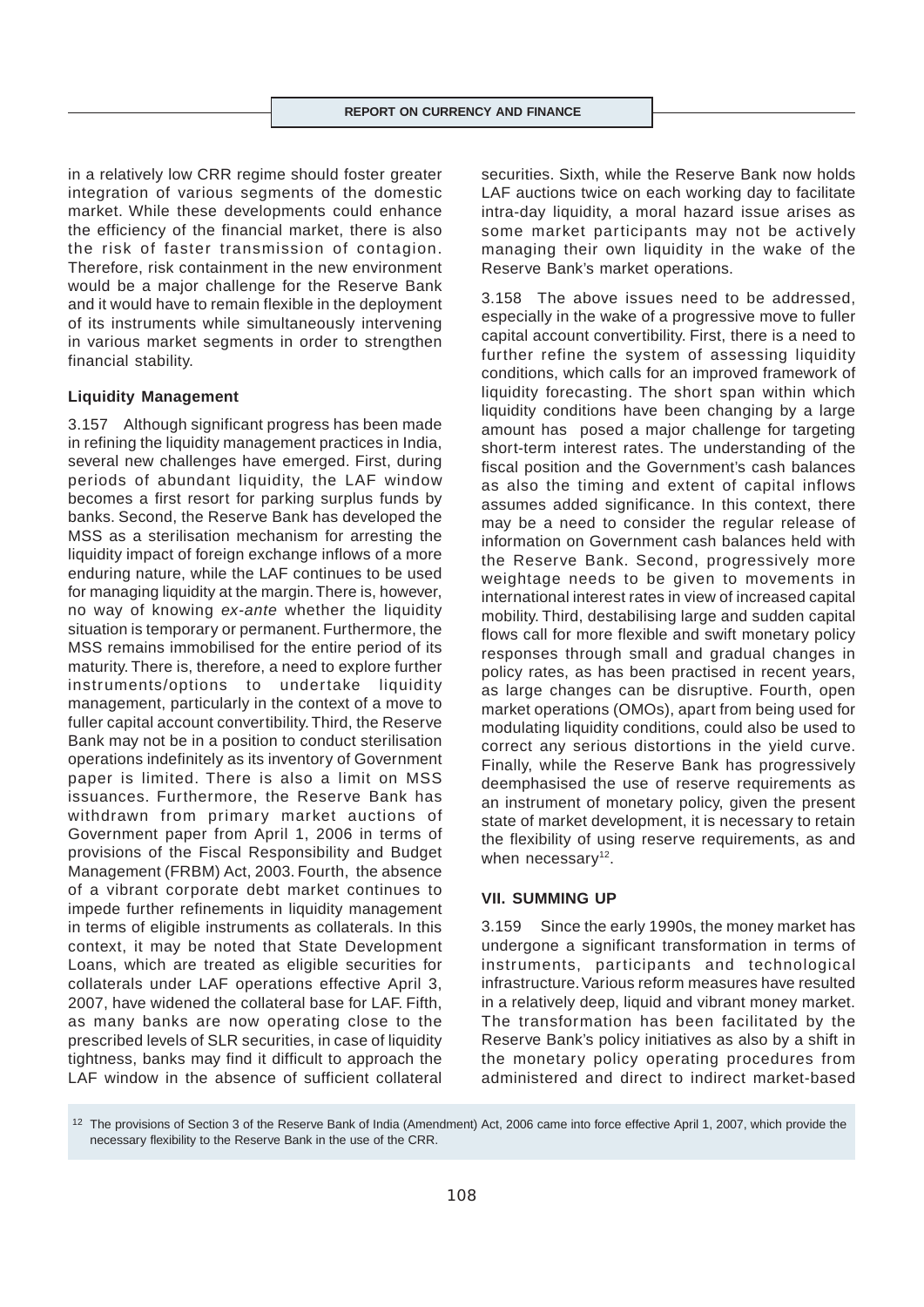instruments of monetary management. The changes in the money market structure and monetary policy operating procedures in India have been broadly in step with the international experience and best practices.

3.160 Along with the shifts in the operating procedures of monetary policy, the liquidity management operations of the Reserve Bank have also been fine-tuned to enhance the effectiveness of monetary policy signalling. The increasing financial innovations in the wake of greater openness of the economy necessitated the transition from monetary targeting to a multiple indicator approach with greater emphasis on rate channels for monetary policy formulation. Accordingly, short-term interest rates have emerged as a key instrument of monetary policy since the introduction of LAF, which has become the principal mechanism of modulating liquidity conditions on a daily basis.

3.161 In line with the shifts in policy emphasis, various segments of the money market have been developed. The call money market was transformed into a pure inter-bank market, while other money market instruments such as market repo and CBLO were developed to provide avenues to non-banks for managing their short-term liquidity mismatches. Furthermore, issuance norms and maturity profiles of other money market instruments such as CPs and CDs were aligned for effective transmission of policy intent across various segments. The abolition of *ad hoc* Treasury Bills and introduction of Treasury Bills auction have led to the emergence of a risk free rate, which acts as a benchmark for pricing other money market instruments. The increased market orientation of monetary policy and greater integration of domestic markets with global financial markets, however, have necessitated the development of an institutional framework for appropriate risk management practices.

Accordingly, the Reserve Bank's emphasis has been on encouraging migration towards the collateralised segments and developing derivatives for hedging market risks. This has been complemented by the institutionalisation of CCIL as a central counterparty to mitigate the settlement risk. The upgradation of payment technologies has further enabled market participants to improve their asset liability management. Cumulatively, these measures have helped in containing volatility in the money market, thereby improving the signalling mechanism of monetary policy while ensuring financial stability.

3.162 Notwithstanding the considerable progress made so far, there is a need to develop the money market further, particularly in the context of a move towards fuller capital account convertibility. Further development of the money market calls for better ALM practices by banks and other market participants, which would enable banks to evolve appropriate prudential limits on their call money exposures from their internal control systems. In order to develop the term money market, participants need to take a longterm view on interest rates. Furthermore, there is a need to expand the eligible set of underlying collateral securities for repo transactions. This would not only facilitate liquidity management but also promote the development of underlying debt instruments. Finally, liquidity forecasting techniques need to be further refined for proper assessment of liquidity conditions by the Reserve Bank. This would facilitate finer changes in the operating procedures of liquidity management and enable the Reserve Bank to flexibly meet the emerging challenges. As these developments take place, it needs to be understood that monetary management in India will continue to be conducted in an intermediate regime that will have to respond creatively and carefully to the emerging and evolving monetary and macroeconomic conditions, both domestic and global.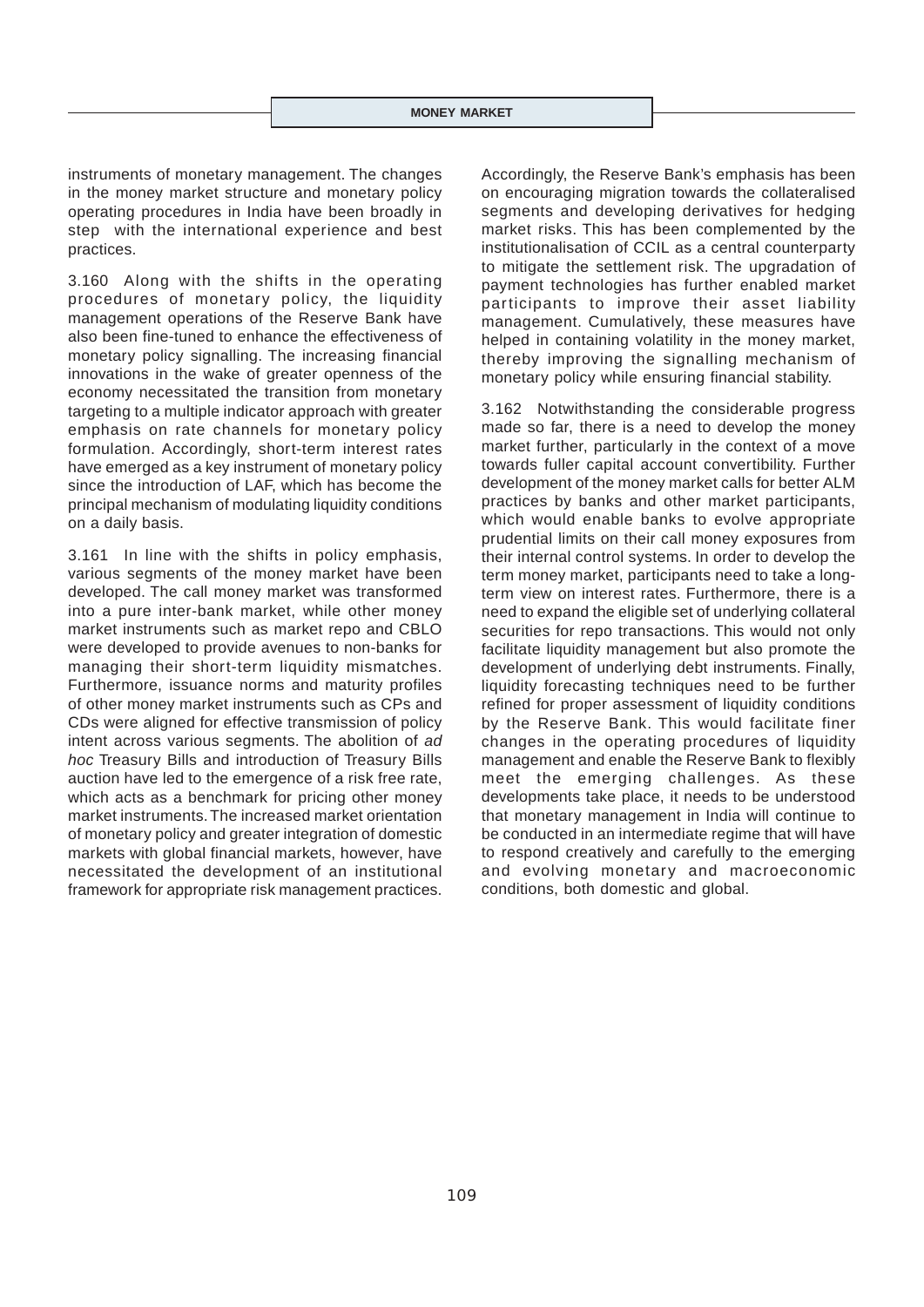| Country                      | Objective                                                                                                                                | Intermediate /                                                           | Key Policy Indicators                                                                                                                                     |                  |                           |      | Key Instruments of Discretionary Liquidity | Frequency                                                   | Eligible Counterparties                                                                                                                                                      | Eligible Collateral                                                                                                                                                                                                                                        |
|------------------------------|------------------------------------------------------------------------------------------------------------------------------------------|--------------------------------------------------------------------------|-----------------------------------------------------------------------------------------------------------------------------------------------------------|------------------|---------------------------|------|--------------------------------------------|-------------------------------------------------------------|------------------------------------------------------------------------------------------------------------------------------------------------------------------------------|------------------------------------------------------------------------------------------------------------------------------------------------------------------------------------------------------------------------------------------------------------|
|                              |                                                                                                                                          | Operating<br><b>Target</b>                                               |                                                                                                                                                           | <b>CRR</b>       | OMO                       | Repo | Others<br>Standing<br>Facilities           | Operations<br>of Market                                     |                                                                                                                                                                              |                                                                                                                                                                                                                                                            |
|                              | $\sim$                                                                                                                                   | 3                                                                        | 4                                                                                                                                                         | $\mathfrak{S}$   | $\overline{ }$<br>$\circ$ |      | ၜ<br>$\infty$                              | $\overline{0}$                                              | $\overline{\phantom{0}}$                                                                                                                                                     | $\overline{2}$                                                                                                                                                                                                                                             |
| <b>USA</b>                   | employment &<br>stable prices<br>sustainable<br>To promote<br>maximum<br>output,                                                         | Federal funds<br>rate                                                    | economic developments.<br>current & prospective<br>$\overline{\circ}$<br>Multiple indicators                                                              | Yes              | Yes                       | Yes  | Yes                                        | Daily                                                       | Primary dealers                                                                                                                                                              | Direct obligations of the Govt. or those<br>fully guranteed by Federal Govt.<br>agencies & corporate bonds.                                                                                                                                                |
| š                            | Price stability                                                                                                                          | Overnight market<br>consistent with<br>interest rate<br><b>Bank Rate</b> | developments in interest rates, etc.<br>Monetary and credit aggregates,                                                                                   | Yes <sup>*</sup> | Yes                       | Yes  | Yes                                        | One per week<br>plus one per<br>month (long-<br>term repos) | societies & securities dealers.<br>Eligible UK banks, building                                                                                                               | organisations' bonds (Sterling and Euro).<br>UK and EEA Govt. & major international                                                                                                                                                                        |
| ECB                          | Price stability,<br>development<br>employment,<br>high level of<br>sustainable<br>balanced &                                             | No official<br>operating<br>$t$ arget $@$                                | outlook for price developments &<br>the risks to price stability using<br>Money & broad assessment of<br>financial & other economic<br>indicators.        | Yes              | Yes                       | Yes  | Yes                                        | One per week<br>regular basis<br>plus one per<br>month on a | Credit institutions meeting certain<br>operational requirements, mutual<br>funds, corporations, insurance<br>companies & other institutional<br>investors.                   | Both marketable & non-marketable<br>private & public instruments.                                                                                                                                                                                          |
| Japan                        | Price stability & to<br>national economy<br>contribute to the<br>development of<br>sound                                                 | Overnight call<br>money rate                                             | corporate service prices & money<br>Overall economic & financial<br>indicators-wholesale prices,<br>stock.                                                | Yes              | Yes                       | Yes  | Yes                                        | one per day<br>More than                                    | Major players: domestically licensed<br>banks, foreign banks and securities<br>companies & money market<br>brokers.                                                          | private debts such as CPs & bank loans.<br>Both public debts such as JGBs &                                                                                                                                                                                |
| Australia                    | stability besides<br>full employment<br>maintenance of<br>Mainly price<br>prosperity &<br>economic<br>welfare                            | Cash rate                                                                | Inflation & growth prospects,<br>money & credit conditions.                                                                                               |                  | Yes                       | Yes  | Yes                                        | Daily                                                       | financial institutions & local branches<br>domestic banks, few large non- bank<br>Information & Transfer System-large<br>Any member of Reserve Bank<br>of some global banks. | Govt., bank bills & CDs issued by select<br>instruments issued by State & territorial<br>banks, securities of supranational &<br>domestic debt securities & discount<br>foreign Govt. agencies having Govt.<br>Commonwealth govt. securities,<br>gurantee. |
| New Zealand                  | Price stability                                                                                                                          | Official cash<br>rate                                                    | business cycle<br>GDP, output gap,<br>indicators.                                                                                                         |                  | Yes                       | Yes  | Yes                                        | Daily                                                       | Master Repurchase Agreement with<br>Those parties who have entered<br>the Reserve Bank.                                                                                      | Govt. securities                                                                                                                                                                                                                                           |
| Canada                       | Low and stable<br>inflation                                                                                                              | Overnight rate                                                           | vide range of<br>indicators in various markets.<br>Output gap &                                                                                           |                  |                           | Yes  | Yes                                        | Twice a day                                                 | Primary dealers                                                                                                                                                              | bankers' acceptances, promissory notes<br>Govt. of Canada & the provincial Govt.,<br>Securities issued & guaranteed by the<br>corporate & muncipal bonds with<br>CPs, short-term muncipal paper,<br>minimum issuer credit ratings.                         |
| deposit facility.<br>$\star$ | Source: Websites of respective central banks and Hawkins. J (2005)<br>@ : The ECB sets three key interest rates for the euro area, which |                                                                          | : Voluntary reserves averaging scheme with reserves remunerated at the Bank Rate provided on average they fall within + or - 1% of targets set by scheme. |                  |                           |      |                                            |                                                             |                                                                                                                                                                              | determine the stance of the ECB's monetary policy. These include interest rates on the main refinancing operations, the marginal lending facility and the                                                                                                  |

# **REPORT ON CURRENCY AND FINANCE**

110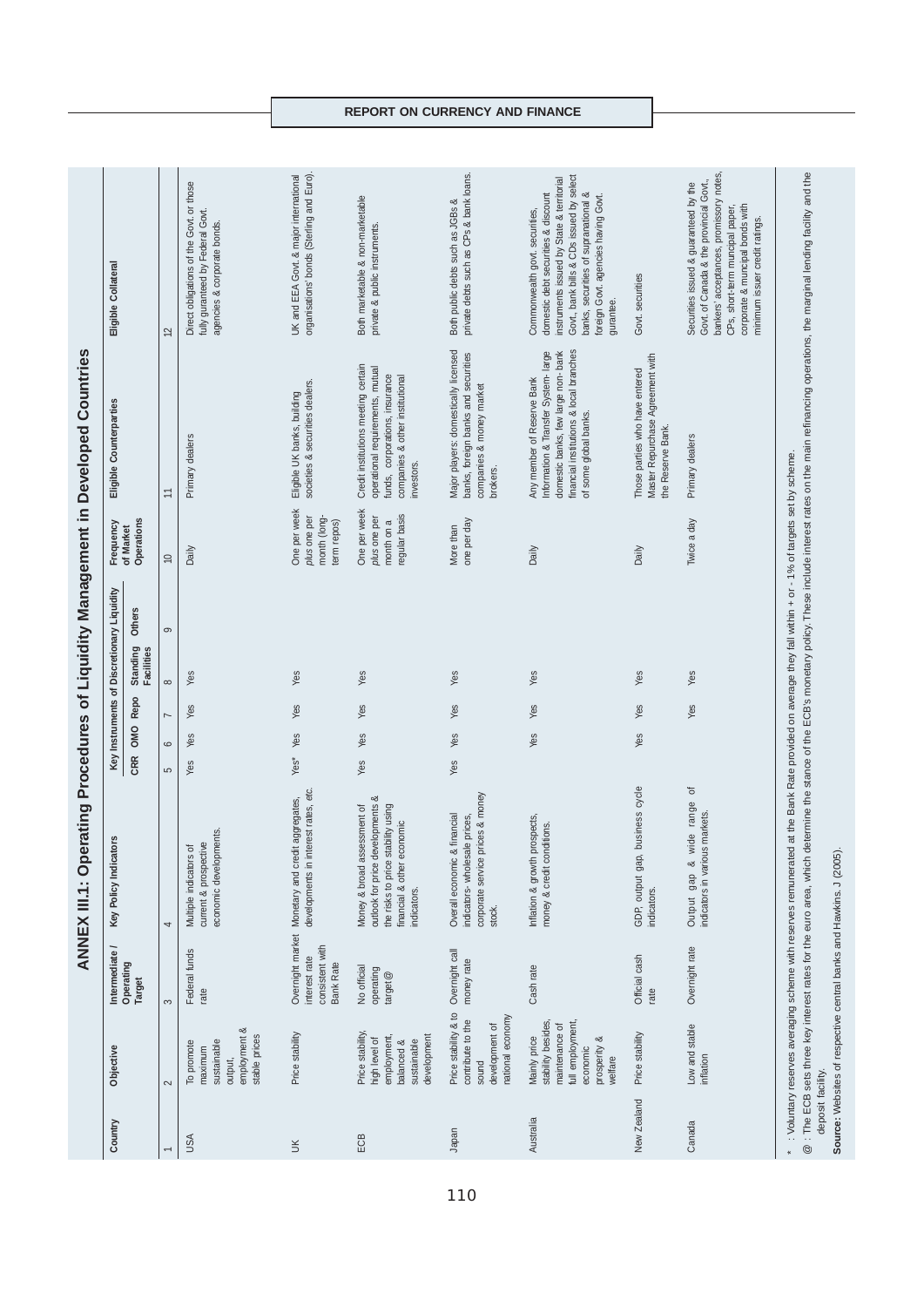|                    |                                                                                                         |                                 | $\overline{Q}$<br><b>ANNEX III.2: Operatin</b>                                                                                                                                    |            |     |                |                               |                                                                      |                         | Procedures of Liquidity Management in Emerging Market Economies                                                                                                                                                                                                                       |                                                                                                                                                                                                                                                                                                                         |
|--------------------|---------------------------------------------------------------------------------------------------------|---------------------------------|-----------------------------------------------------------------------------------------------------------------------------------------------------------------------------------|------------|-----|----------------|-------------------------------|----------------------------------------------------------------------|-------------------------|---------------------------------------------------------------------------------------------------------------------------------------------------------------------------------------------------------------------------------------------------------------------------------------|-------------------------------------------------------------------------------------------------------------------------------------------------------------------------------------------------------------------------------------------------------------------------------------------------------------------------|
| Country            | Objective                                                                                               | Intermediate                    | Key Policy Indicators                                                                                                                                                             |            |     |                |                               | Key Instruments of Discretionary Liquidity                           | Frequency               | Eligible Counterparties                                                                                                                                                                                                                                                               | Eligible Collateral                                                                                                                                                                                                                                                                                                     |
|                    |                                                                                                         | Operating<br>Target             |                                                                                                                                                                                   | <b>CRR</b> | OMO | Repo           | Standing<br><b>Facilities</b> | Others                                                               | Operations<br>of Market |                                                                                                                                                                                                                                                                                       |                                                                                                                                                                                                                                                                                                                         |
|                    | $\sim$                                                                                                  | 3                               | 4                                                                                                                                                                                 | 5          | 6   | $\overline{ }$ | $\infty$                      | 9                                                                    | $\overline{0}$          | $\stackrel{+}{\scriptstyle\sim}$                                                                                                                                                                                                                                                      | 12                                                                                                                                                                                                                                                                                                                      |
| Russia             | Stability of<br>currency &<br>settlement<br>system                                                      | Monetary base                   |                                                                                                                                                                                   | Yes        | Yes | Yes            |                               | Russia Bonds<br>& currency<br>Bank of<br>swaps                       | Daily &<br>weekly       | institutions complying with the<br>having accounts in 22 Bank of<br>bank credit institutions conducting<br>For loans: financially sound credit<br>For deposits: banks, settlement non-<br>regulatory requirements and<br>deposit and lending operations.<br>Russia regional branches. | promissory notes and rights<br>& credit institutions' bonds, mortgage<br>& Regional Govt. bonds, Bank of Russia<br>of Russia Lombard List of<br>of claim under loan agreements, Federal<br>backed bonds, resident corporate bonds,<br>financial<br>bonds of international<br>organisations.<br>Bank of F<br>Securities, |
| South Africa       | Price stability                                                                                         | Repurchase rate                 | international interest rates, yield<br>asset prices,<br>BOP position, exchange rate, etc.<br>money, credit,<br>curve, output gap,<br>Multiple indicators-                         | Yes        | Yes | Yes            | Yes                           | currency<br>Foreign<br>swaps                                         | Daily                   | Banking institutions, which have<br>signed ISDA/ISMA agreement.                                                                                                                                                                                                                       | All Central govt. securities, Reserve Bank<br>Bills & land bank bills.                                                                                                                                                                                                                                                  |
| Mexico             | Price stability                                                                                         | Bank reserves                   | employment,<br>exchange rate & Balance of<br>Money & monetary base,<br>inflation indicators,<br>Payments.                                                                         | Yes        | Yes | Yes            | Yes                           |                                                                      | Daily                   |                                                                                                                                                                                                                                                                                       |                                                                                                                                                                                                                                                                                                                         |
| China              | economic growth<br>thereby promote<br>Stability of the<br>currency &                                    | excess reserves<br>Money supply |                                                                                                                                                                                   | Yes        | Yes | Yes            | Yes                           | Policy oriented<br>financial bonds<br>& central bank<br>bonds        | 1 or 2 per<br>week      | 21 commercial banks & bills<br>finance companies.                                                                                                                                                                                                                                     | Eligible bills, bankers' acceptances, trade<br>promisory notes<br>collateralised against T-bills.<br>$\infty$<br>acceptances                                                                                                                                                                                            |
| India              | Growth, price<br>and financial<br>stability                                                             | Overnight rate                  | broad money,<br>interest rates, data on currency,<br>exchange rate, ouput data, etc.<br>credit, fiscal position, trade,<br>capital flows, inflation rate,<br>Multiple indicators: | Yes        | Yes | Yes#           | Yes                           | <b>Stabilisation</b><br>Scheme<br><b>Market</b>                      | Twice a day-<br>Repo    | LAF: banks and primary dealers<br>all-India financial institutions &<br>MSS: banks, primary dealers,<br>others.                                                                                                                                                                       | State<br>Central Govt. Securities &<br>Development Loans.                                                                                                                                                                                                                                                               |
| Thailand           | Price stability                                                                                         | Repurchase rate<br>$(14-day)$   |                                                                                                                                                                                   | Yes        | Yes | Yes            | Yes                           | Bank of Thailand<br>Bonds & foreign<br>currency swaps<br>Issuance of | Daily                   | finance & securities companies &<br>specialised financial institutions.<br>Primary dealers, commercial<br>banks, finance companies,                                                                                                                                                   | T-bills, FIDF bonds & Govt. guaranteed<br>Public debt securities - Govt. bonds,<br>State enterprise bonds & BOT bonds.                                                                                                                                                                                                  |
| Indonesia          | Price stability                                                                                         | Bank Indonesia<br>Rate          | Forecasts for inflation, economic<br>growth, monetary aggregates &<br>developments in economic &<br>financial sector.                                                             | Yes        | Yes | Yes            | Yes                           | Certificates<br>Indonesia<br>Bank of                                 | Daily                   |                                                                                                                                                                                                                                                                                       |                                                                                                                                                                                                                                                                                                                         |
| Malaysia           | financial stability<br>Monetary &<br>for growth                                                         | Overnight<br>interest rate      | credit, money & potential output.<br>asset prices,<br>inflation &<br>Real interest rates,<br>inflation indicators,                                                                | Yes        | Yes | Yes            | Yes                           | Bank Negara<br>Bills                                                 | Twice a day             | Primary dealers                                                                                                                                                                                                                                                                       | Govt. securities for repo                                                                                                                                                                                                                                                                                               |
| Korea <sup>*</sup> | Price stability                                                                                         | Overnight call<br>rate          | inflation.<br>Indicators of future                                                                                                                                                | Yes        | Yes | Yes            | Yes                           | loans and intra-<br>day overdrafts<br>adjustment<br>Liquidity        | Weekly                  | Banks, merchant banks, investment<br>trust and securities companies.                                                                                                                                                                                                                  | guaranteed bonds, market stablisation<br>Credit securities (including bills eligible for<br>Govt.<br>bonds & land development bonds.<br>discount), Treasury bonds,                                                                                                                                                      |
| Singapore          | a sound basis for<br>economic growth<br>Price stability as<br>sustainable                               | exchange rate<br>Weighted       | forward forex<br>Interest rates &<br>rates.                                                                                                                                       | Yes        | Yes | Yes            | Yes                           | Forex swaps &<br>reverse swaps                                       | Twice a day             | Primary dealers, secondary<br>dealers - banks, merchant banks<br>& stock broking firms (in the case<br>of repo only PDs).                                                                                                                                                             | bonds and non-marketable SGS bonds.<br>Singapore govt. securities - T-bills,                                                                                                                                                                                                                                            |
|                    | Source: Websites of respective Central banks and Hawkins. J (2005).<br>*: Position reported as of 2003. |                                 | #: Repo/reverse repo under Liquidity Adjustment Facility.                                                                                                                         |            |     |                |                               |                                                                      |                         |                                                                                                                                                                                                                                                                                       |                                                                                                                                                                                                                                                                                                                         |

**MONEY MARKET**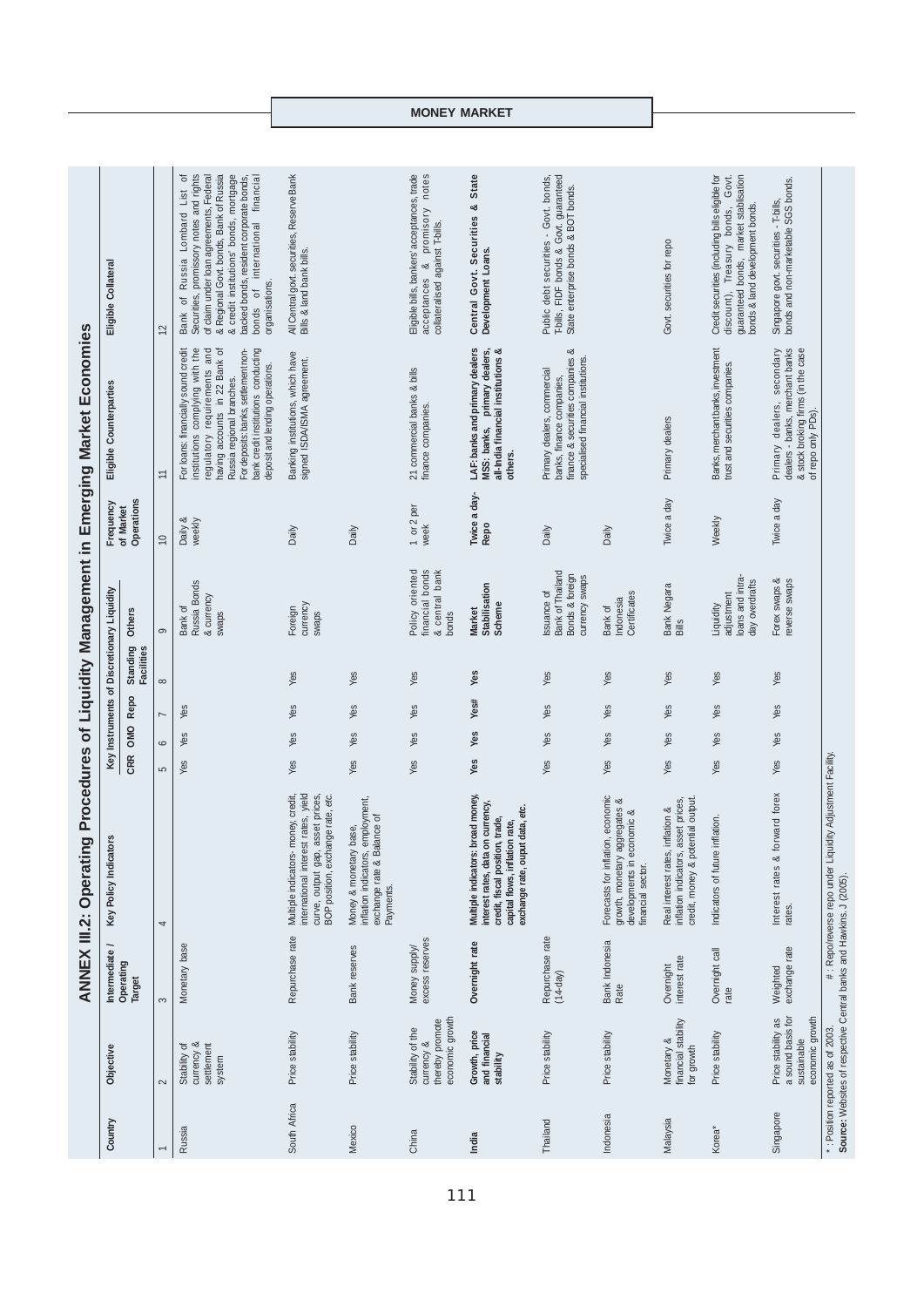| Country    | <b>Instruments</b>                                                                                            | <b>Tenor</b>                                                                              | <b>Major Participants</b>                                                                                                                                                      |
|------------|---------------------------------------------------------------------------------------------------------------|-------------------------------------------------------------------------------------------|--------------------------------------------------------------------------------------------------------------------------------------------------------------------------------|
| 1          | 2                                                                                                             | 3                                                                                         | 4                                                                                                                                                                              |
| <b>USA</b> | <b>Federal Funds</b>                                                                                          | Mostly overnight<br>(there are also long-term for<br>few weeks)                           | Banks & other depository institutions.                                                                                                                                         |
|            | Discount window                                                                                               | Usually overnight                                                                         | Banks & other depository institutions*                                                                                                                                         |
|            | <b>Certificates of Deposit</b>                                                                                | Mostly 1-12 months<br>(some have 5 years or more)                                         | Banks (money centre banks & large<br>regional banks)*                                                                                                                          |
|            | Negotiable Certificates of Deposit                                                                            | 1-12 months                                                                               | Well capitalised banks.                                                                                                                                                        |
|            | Eurodollar CDs                                                                                                | Mostly 3-6 months<br>(some have long-term)                                                | Banks (foreign branches of US banks or<br>foreign banks located abroad)*. These<br>are sold to brokers, investment banks,<br>institutional investors, & large<br>corporations. |
|            | <b>Eurodollar Time Deposits</b>                                                                               | Overnight, 1-week,<br>1-6 months & longer                                                 | Banks*                                                                                                                                                                         |
|            | Repurchase Agreements                                                                                         | Short-term: overnight or a few days<br>Longer-term: 1, 2, 3-weeks & 1, 2, 3,<br>6-months. | Banks, securities dealers, non-financial<br>corporations & Governments (principal<br>participants).                                                                            |
|            | <b>Treasury Bills</b>                                                                                         | 4, 13 & 26-weeks<br>(52-weeks bill suspended in 2001)                                     | US Government & primary dealers.                                                                                                                                               |
|            | <b>Municipal Notes</b>                                                                                        | 30-days to 1-year                                                                         | State/ Local Governments.                                                                                                                                                      |
|            | <b>Commercial Paper</b>                                                                                       | Mostly 270-days<br>Average 30-days                                                        | Non-financial & financial businesses<br>(corporations & foreign Governments)*.                                                                                                 |
|            | <b>Bankers' Acceptances</b>                                                                                   | Up to 270-days.                                                                           | Non-financial & financial businesses<br>(firms involved in imports & exports)*.                                                                                                |
|            | Government-Sponsored<br><b>Enterprise Securities</b><br>- Discount Notes<br>· Bonds                           | 30 to 360-days<br>More than 1-year                                                        | Farm Credit System, Federal Home Loan<br>Bank System & Federal National<br>Mortgage Association*.                                                                              |
|            | Shares in Money Market Instruments<br>· Money market mutual funds<br><b>Local Government Investment Pools</b> | Less than 90-days<br>Average: 318-days<br>$(1-1044 \text{ days})$                         | Money market mutual funds & Local<br>Government Investment Pools.                                                                                                              |
|            | <b>Futures Contracts</b>                                                                                      | 3-months                                                                                  | Dealers & banks*                                                                                                                                                               |
|            | Options                                                                                                       | Exercise at strike price on or before pre-<br>arranged expiration date.                   | Dealers, banks & non-banks                                                                                                                                                     |
|            | <b>Interest Rate Swaps</b>                                                                                    | Exchange of interest streames over the<br>lives of underlying debt issues.                | Dealers, banks & non-banks                                                                                                                                                     |

# **ANNEX III.3: Structure of Money Markets**

\* Principal borrower.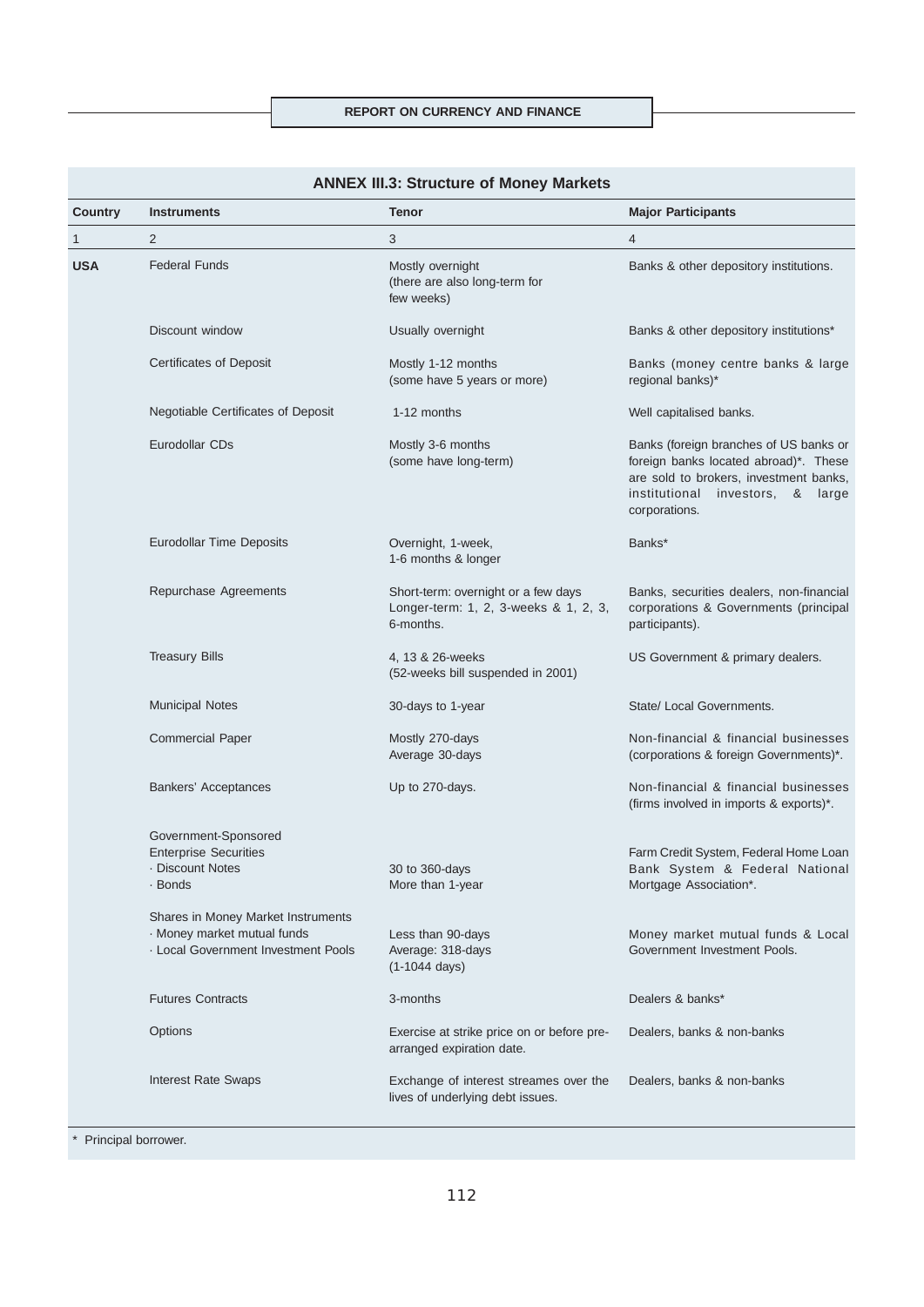## **MONEY MARKET**

| <b>ANNEX III.3: Structure of Money Markets (Contd.)</b> |  |
|---------------------------------------------------------|--|
|---------------------------------------------------------|--|

| Country | <b>Instruments</b>                                                                                                                                                                                                                                                                                                                        | <b>Tenor</b>                                               | <b>Major Participants</b>                                            |
|---------|-------------------------------------------------------------------------------------------------------------------------------------------------------------------------------------------------------------------------------------------------------------------------------------------------------------------------------------------|------------------------------------------------------------|----------------------------------------------------------------------|
| 1       | $\overline{2}$                                                                                                                                                                                                                                                                                                                            | 3                                                          | $\overline{4}$                                                       |
| UK      | Reserves Averaging                                                                                                                                                                                                                                                                                                                        | 1-month between MPC decision dates                         | 43 banks & building societies                                        |
|         | Standing Lending & Deposit Facilities                                                                                                                                                                                                                                                                                                     | Overnight                                                  | More than 60 UK banks & building<br>societies                        |
|         | <b>OMOs: Repurchase Agreements</b><br>(Gilts, HM Government non-sterling<br>marketable debt, Sterling Treasury Bills,<br>Bank of England Euro Bills & Euro notes,<br>eligible bank & local authority bills, Sterling<br>denominated securities issued by<br>European Economic Area, Central<br>Governments & International institutions). | 1-week at Bank Rate;<br>3, 6, 9, 12-months at market rates | 43 UK banks, building societies &<br>securities dealers.             |
|         | <b>Treasury Bills</b>                                                                                                                                                                                                                                                                                                                     |                                                            | Issued by the Government.                                            |
|         | Bills of Exchange.                                                                                                                                                                                                                                                                                                                        |                                                            | Issued by banks.                                                     |
|         | <b>Certificates of Deposit</b>                                                                                                                                                                                                                                                                                                            | Upto 1-year (Some have maturity over<br>$1-year$ )         | Issued by building societies & traded by<br>banks & discount houses. |
|         | <b>Commercial Paper</b><br>· Bank Acceptance                                                                                                                                                                                                                                                                                              |                                                            | Issued by Industry                                                   |
|         | · Trade Paper                                                                                                                                                                                                                                                                                                                             |                                                            | <b>Traders</b>                                                       |
| ECB@    | Main refinancing operations                                                                                                                                                                                                                                                                                                               | 1-week                                                     | Counterparties: eligible credit institutions.                        |
|         | Long-term refinancing operations (Tier-1<br>& Tier-2 assets)                                                                                                                                                                                                                                                                              | 3-months                                                   |                                                                      |
|         | Fine-tuning/structural reverse transactions<br>(Tier-1 & Tier-2 assets)                                                                                                                                                                                                                                                                   | Non-standardised                                           | Eligible credit institutions.                                        |
|         | Fine-tuning/structural outright purchase<br>(Only Tier-1 assets)                                                                                                                                                                                                                                                                          | Non-standardised                                           |                                                                      |
|         | Fine-tuning foreign exchange swap                                                                                                                                                                                                                                                                                                         | Non-standardised                                           | Eligible credit institutions.                                        |
|         | Marginal lending facility (Tier-1 & Tier-2<br>assets)                                                                                                                                                                                                                                                                                     | Overnight                                                  | Eligible credit institutions.                                        |
|         | Structural issuance of debt securities                                                                                                                                                                                                                                                                                                    | Less than 12-months                                        | Eligible credit institutions.                                        |
|         | Deposit facility                                                                                                                                                                                                                                                                                                                          | Overnight                                                  | Eligible credit institutions.                                        |
| Japan   | Call money market<br>Short-term securities:<br>Commercial Paper<br>Certificates of Deposit<br>· Treasury Bills                                                                                                                                                                                                                            |                                                            |                                                                      |

@ Source : Blenck D, *et al*. (2001).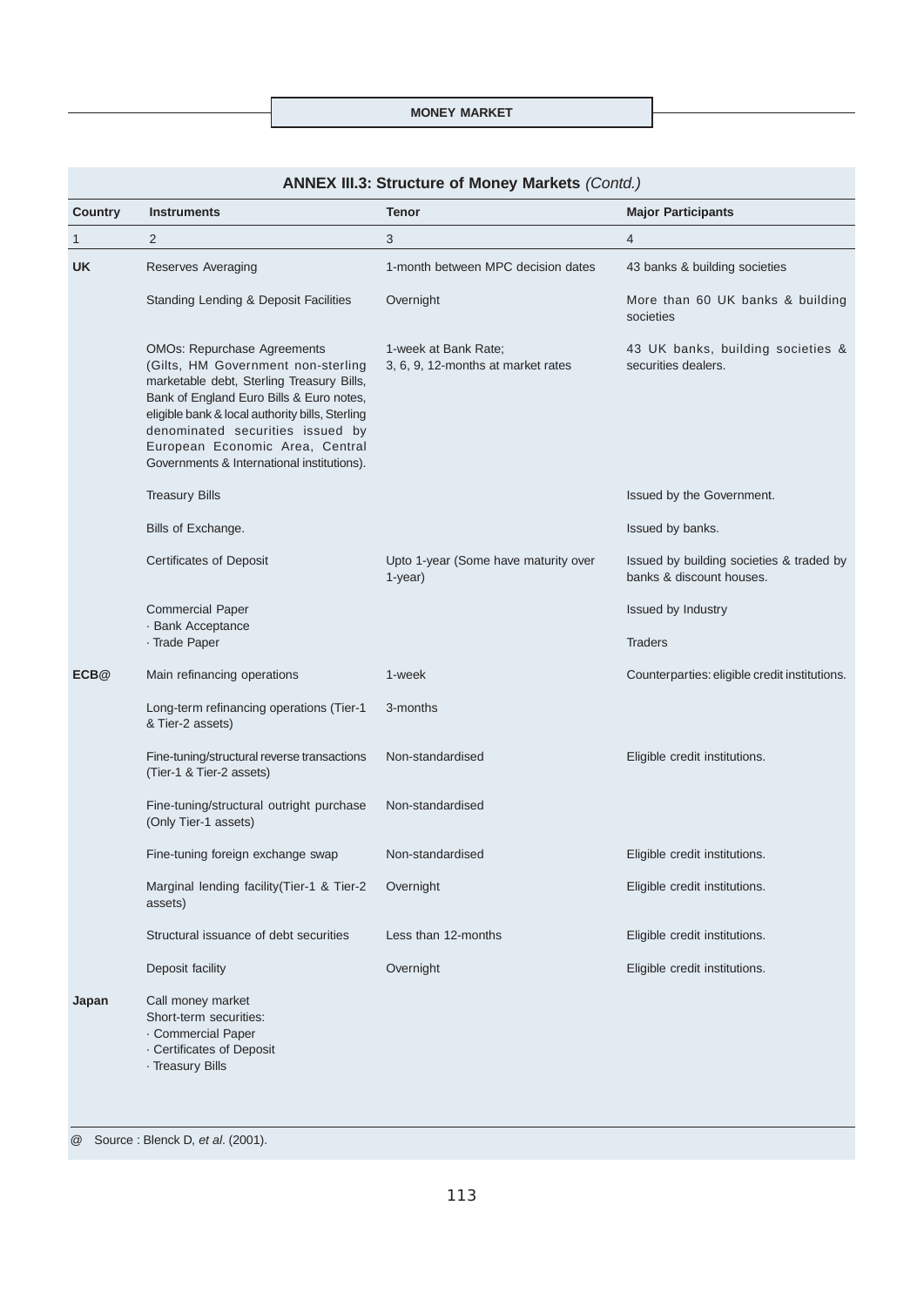# **REPORT ON CURRENCY AND FINANCE**

| <b>ANNEX III.3: Structure of Money Markets (Contd.)</b> |                                                                                                                                                                                                                           |                                                                            |                                                                                                                                                                                  |
|---------------------------------------------------------|---------------------------------------------------------------------------------------------------------------------------------------------------------------------------------------------------------------------------|----------------------------------------------------------------------------|----------------------------------------------------------------------------------------------------------------------------------------------------------------------------------|
| <b>Country</b>                                          | <b>Instruments</b>                                                                                                                                                                                                        | <b>Tenor</b>                                                               | <b>Major Participants</b>                                                                                                                                                        |
| $\mathbf{1}$                                            | 2                                                                                                                                                                                                                         | 3                                                                          | $\overline{4}$                                                                                                                                                                   |
|                                                         | Repurchase Agreements<br>(Eligible collateral: Government bonds/<br>bills, Government guranteed bonds,<br>municipal bonds, & foreign Government<br>bonds, commercial bills, corporate bonds<br>& asset backed securities) | 1-week to 6-months                                                         | Counterparties: Banks, securities<br>companies,<br>securities<br>finance<br>companies, money market brokers<br>(Tanshi companies).                                               |
|                                                         | Non-collateralised market                                                                                                                                                                                                 |                                                                            | City banks (borrowers), regional banks<br>(lenders), investment trusts, trust<br>banks, regional banks, Keito, life<br>insurance companies, specialised<br>money market brokers. |
| <b>Australia</b>                                        | Outright transactions<br><b>Government Securities:</b><br>- Treasury Notes                                                                                                                                                |                                                                            | Issued by Commonwealth Governments.                                                                                                                                              |
|                                                         | · Treasury Bonds<br>· Treasury Indexed Bonds                                                                                                                                                                              | Of less than 18-months<br>Of less than 18-months                           |                                                                                                                                                                                  |
|                                                         | Semi-Government Securities:<br>- Semi-Government Promissory Notes<br>· Semi-Government Bonds<br>· Semi-Government Indexed Bonds                                                                                           | Of less than 18-months<br>Of less than 18-months<br>Of less than 18-months | Issued by State Government & Territory<br>Central Borrowing Authorities.                                                                                                         |
|                                                         | Repurchase Agreements<br><b>Government Securities:</b><br>- Treasury Notes<br>· Treasury Bonds<br>· Treasury Indexed Bonds                                                                                                |                                                                            | Issued by Commonwealth Governments.                                                                                                                                              |
|                                                         | Semi-Government securities:<br>- Semi-Government Promissory Notes<br>· Semi-Government Bonds<br>· Semi-Government Indexed Bonds                                                                                           |                                                                            | Issued by State Government & Territory<br><b>Central Borrowing Authorities</b>                                                                                                   |
|                                                         | <b>Domestic Securities</b>                                                                                                                                                                                                |                                                                            | Issued by the foreign Sovereigns,<br>Supranationals & Government Agency<br>Securities.                                                                                           |
|                                                         | Accepted Bills of Exchange                                                                                                                                                                                                |                                                                            | Issued by eligible banks.                                                                                                                                                        |
|                                                         | Negotiable Certificates of Deposit                                                                                                                                                                                        |                                                                            | Issued by eligible banks.                                                                                                                                                        |
| Canada                                                  | <b>Treasury Bills</b>                                                                                                                                                                                                     | 1-month to 1-year                                                          | Issued by the Government of Canada.                                                                                                                                              |
|                                                         | <b>Money Market Strips</b>                                                                                                                                                                                                | Up to 18-months                                                            | Issued by the Government of Canada.                                                                                                                                              |
|                                                         | Government Guaranteed Commercial<br>Paper                                                                                                                                                                                 | 1-month to 1-year                                                          | Issued by the Crown Corporations such<br>as Canadian Wheat Board, Federal<br>Business Development Bank, etc.                                                                     |
|                                                         | Treasury Bills & Promissory Notes                                                                                                                                                                                         | 1-month to 1-year                                                          | Issued by the Provincial Governments                                                                                                                                             |
|                                                         | Bankers' Acceptances                                                                                                                                                                                                      | 1-month to 1-year                                                          | Issued by the corporations (with an<br>unconditional guarantee of a major<br>Canadian chartered bank)                                                                            |
|                                                         | <b>Commercial Paper</b>                                                                                                                                                                                                   | 1-month to 1-year                                                          | Major corporations.                                                                                                                                                              |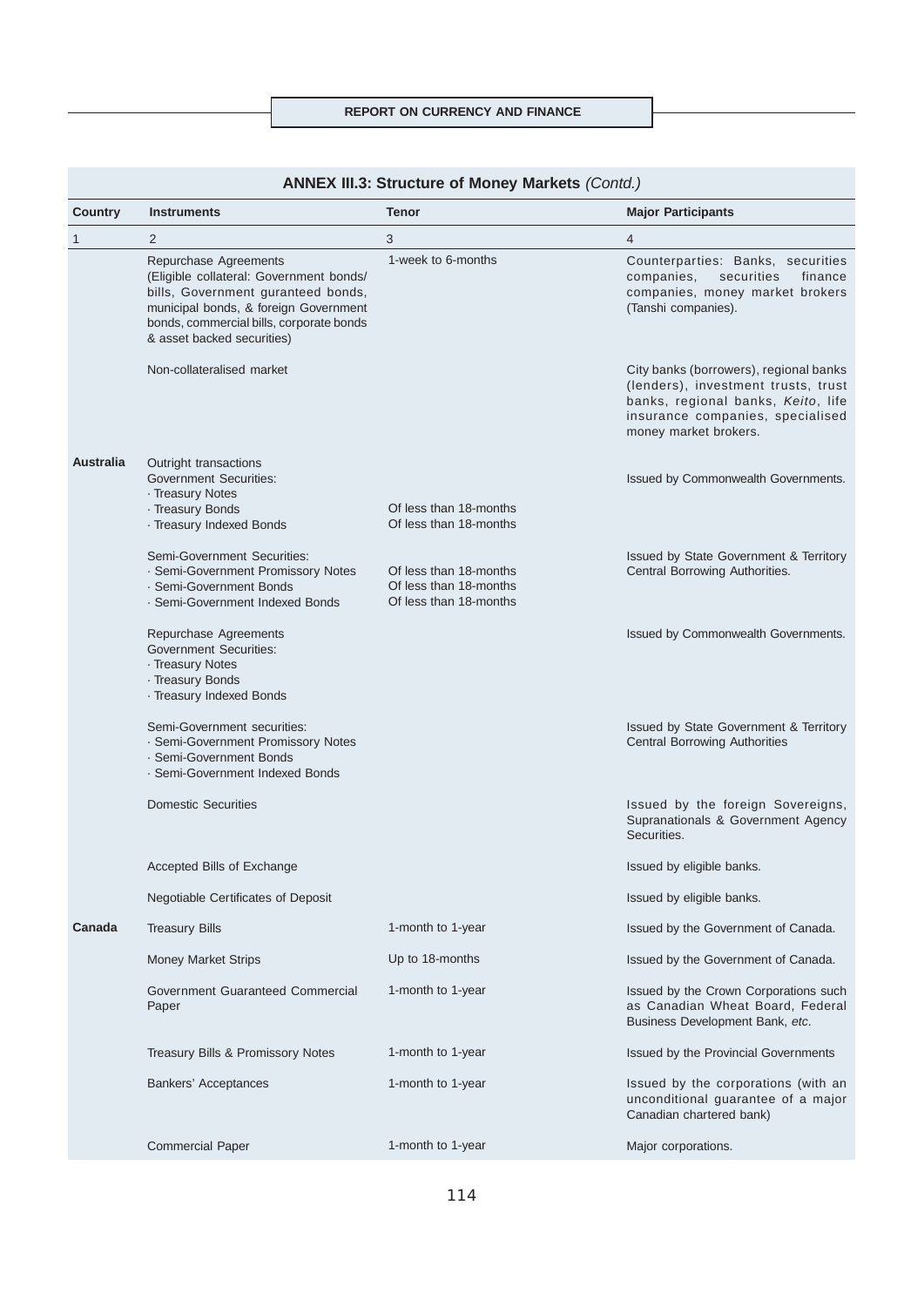### **MONEY MARKET**

| <b>ANNEX III.3: Structure of Money Markets (Conta.)</b> |                                                                                                                                                                                                                                                                                                                          |                                                                                                         |                                                                                                                                                                                                                                                                                                                                       |
|---------------------------------------------------------|--------------------------------------------------------------------------------------------------------------------------------------------------------------------------------------------------------------------------------------------------------------------------------------------------------------------------|---------------------------------------------------------------------------------------------------------|---------------------------------------------------------------------------------------------------------------------------------------------------------------------------------------------------------------------------------------------------------------------------------------------------------------------------------------|
| Country                                                 | <b>Instruments</b>                                                                                                                                                                                                                                                                                                       | <b>Tenor</b>                                                                                            | <b>Major Participants</b>                                                                                                                                                                                                                                                                                                             |
| 1                                                       | 2                                                                                                                                                                                                                                                                                                                        | 3                                                                                                       | 4                                                                                                                                                                                                                                                                                                                                     |
| <b>Russia</b>                                           | Refinancing Mechanisms:<br>Intra-day loans<br>- Overnight loans<br>Lombard loans<br>· Loans against collateral (Promissory<br>Notes) & guarantees<br>Repo operations:<br>· Government Bonds<br><b>Federal Government Bills</b><br>Bank of Russia Bonds<br>Securities accepted as Collateral for Bank<br>of Russia Ioans: | 1-working day<br>7 or 14-days<br>Up to 180-days<br>Overnight, 3 & 6-months<br>6-months<br>3 to 6-months | Financially sound credit institutions<br>complying<br>with<br>regulatory<br>the<br>requirements.<br>Credit institutions having account in 22<br>Bank of Russia regional branches                                                                                                                                                      |
|                                                         | · Regional Government Bonds<br>Credit institutions' bonds<br>· Mortgage backed bonds<br>· Resident corporate bonds<br>· Bonds of international financial<br>institutions<br>Currency swaps.                                                                                                                              |                                                                                                         |                                                                                                                                                                                                                                                                                                                                       |
|                                                         | Deposit operations:<br>- Deposit operations at fixed rates<br>- Deposit operations at auction rates                                                                                                                                                                                                                      | Daily (with overnight & 1-week)<br>Weekly (4-weeks & 3-months)                                          | Banks, settlement non-bank credit<br>institutions & non bank credit institutions<br>conducting deposit & lending operations.                                                                                                                                                                                                          |
| China                                                   | Inter-bank lending instruments:<br>Repurchase Agreements or outright basis<br>$(OMOs)$ :<br>· Government Securities<br>· Negotiable Certificates of Deposit<br>· Commercial Paper                                                                                                                                        | 1, 7, 20, 30, 60, 90 & 120-days.                                                                        | Participants in OMOs: Central Bank, large<br>domestic commercial banks & other<br>financial institutions approved by PBC.                                                                                                                                                                                                             |
|                                                         | <b>Discount Window</b><br>Eligible bills:<br>· Bankers' Acceptances<br>Trade Acceptances<br><b>Promissory Notes</b>                                                                                                                                                                                                      |                                                                                                         | Participants in inter-bank market: All<br>authorised commercial banks, trust &<br>investment corporations, financial leasing<br>companies, finance companies of<br>business conglomerates, urban credit co-<br>operatives, & rural credit co-operatives,<br>securities companies, insurance<br>companies, & financing intermediaries. |
| India #                                                 | Call Money                                                                                                                                                                                                                                                                                                               | Overnight                                                                                               | Scheduled commercial banks (excluding                                                                                                                                                                                                                                                                                                 |
|                                                         | Notice Money                                                                                                                                                                                                                                                                                                             | 2 to 14-days                                                                                            | RRBs), co-operative banks, primary deal-<br>ers (PDs), & till August 5, 2005 select all-<br>India FIs, insurance companies & mutual<br>funds.                                                                                                                                                                                         |
|                                                         | <b>Term Money</b>                                                                                                                                                                                                                                                                                                        | 15-days to 1-year                                                                                       | Banks, all-India financial institutions &<br>PDs.                                                                                                                                                                                                                                                                                     |

# **ANNEX III.3: Structure of Money Markets** *(Contd.)*

# :Year in parentheses denote the year of introduction of the instrument.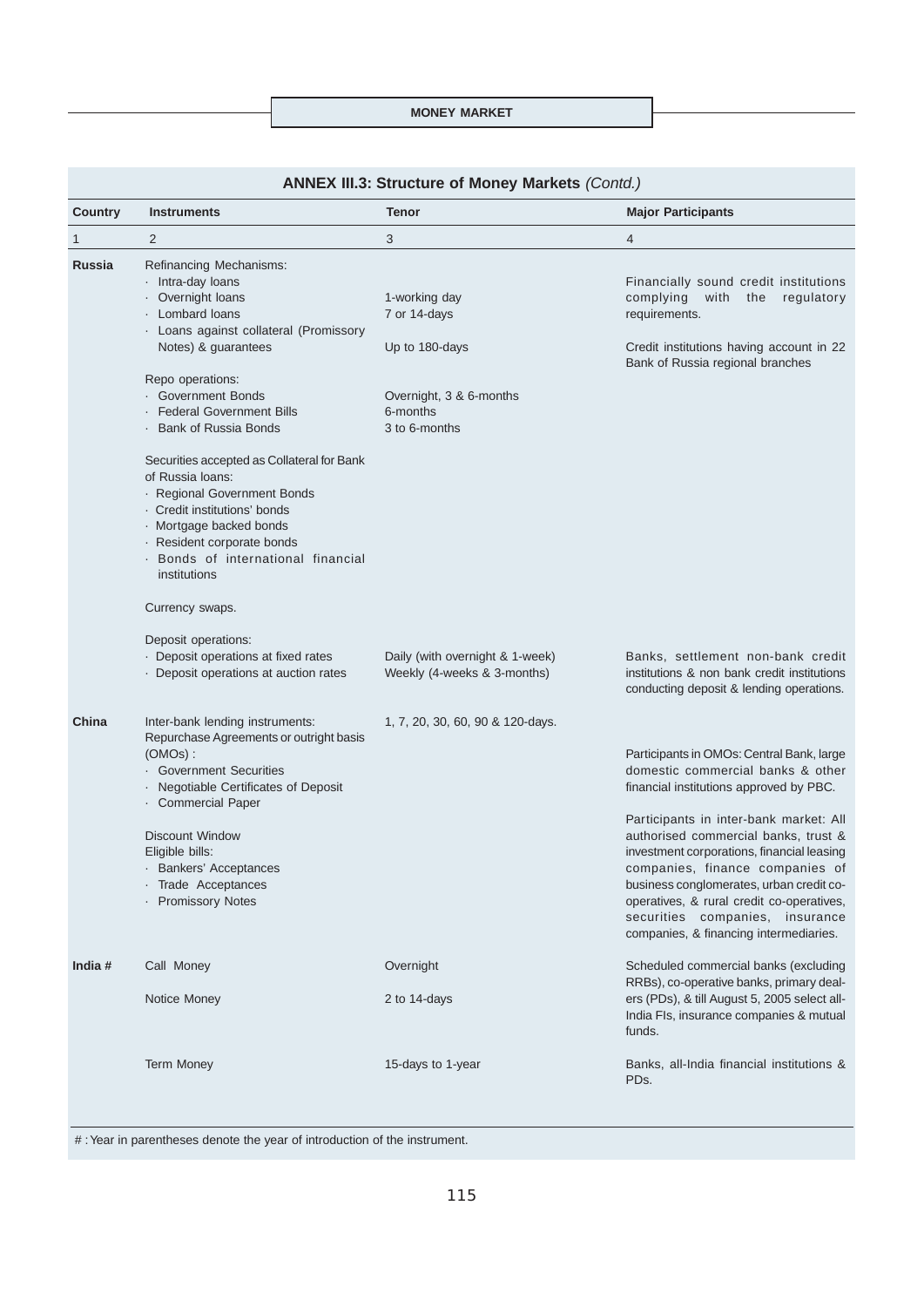| Country         | <b>Instruments</b>                                                                                                                                                                         | <b>Tenor</b>                                                                           | <b>Major Participants</b>                                                                                                                                                                                                                                                                           |
|-----------------|--------------------------------------------------------------------------------------------------------------------------------------------------------------------------------------------|----------------------------------------------------------------------------------------|-----------------------------------------------------------------------------------------------------------------------------------------------------------------------------------------------------------------------------------------------------------------------------------------------------|
| $\mathbf{1}$    | $\overline{2}$                                                                                                                                                                             | 3                                                                                      | $\overline{4}$                                                                                                                                                                                                                                                                                      |
|                 | Certificates of Deposit (1989)                                                                                                                                                             | Minimum 7-days                                                                         | Scheduled commercial banks (excluding<br>RRBs & Local Area Banks) & select all-                                                                                                                                                                                                                     |
|                 | Commercial Paper (1990)                                                                                                                                                                    | Minimum 7-days                                                                         | India financial institutions.<br>Corporates, all-India financial institutions<br>& PDs.                                                                                                                                                                                                             |
|                 | Forward Rate Agreements/<br>Interest Rate Swaps (1999)                                                                                                                                     | Contracts are available for maturities<br>upto 10-years.                               | Scheduled commercial banks, PDs & all-<br>India financial institutions.                                                                                                                                                                                                                             |
|                 | <b>Bills Rediscounting</b>                                                                                                                                                                 |                                                                                        | Banks, PDs, select all-India financial in-<br>stitutions, insurance companies & mutual<br>funds.                                                                                                                                                                                                    |
|                 | Repurchase Agreements (1992)                                                                                                                                                               |                                                                                        |                                                                                                                                                                                                                                                                                                     |
|                 | · Market Repo                                                                                                                                                                              | 1-day to 1-year                                                                        | Banks, PDs, all-India financial institutions,<br>insurance companies, mutual funds &<br>listed corporates.                                                                                                                                                                                          |
|                 | · RBI Repo (LAF)                                                                                                                                                                           | $1$ -day $*$                                                                           | Banks and PDs.                                                                                                                                                                                                                                                                                      |
|                 | <b>Treasury Bills</b>                                                                                                                                                                      | 91, 182 & 364-days                                                                     | Banks, PDs, financial institutions & other<br>non-bank entities.                                                                                                                                                                                                                                    |
|                 | Inter-bank Participation<br>Certificates (1988)                                                                                                                                            | 91 to 180-days                                                                         | Scheduled commercial banks.                                                                                                                                                                                                                                                                         |
|                 | CBLO (2003)                                                                                                                                                                                | 1-day to 1-year                                                                        | Scheduled commercial banks, Co-<br>operative banks, PDs, select all-India<br>institutions, insurance<br>financial<br>companies, mutual funds & other<br>corporates.                                                                                                                                 |
| <b>Thailand</b> | Repurchase Operations:<br>· Government Bonds<br>· Treasury Bills<br>- Financial Institution Development Fund<br>(FIDF) Bonds<br>· Government Guaranteed State<br><b>Enterprises' Bonds</b> | 1, 7, 14-days, 1, 2, 3 & 6-months                                                      | 60 members: commercial banks, finance<br>companies, finance & securities<br>companies, & specialised financial<br>institutions, FIDF.                                                                                                                                                               |
|                 | <b>Bilateral Repurchase Operations</b>                                                                                                                                                     | 14-day                                                                                 | Bilateral primary dealers.                                                                                                                                                                                                                                                                          |
|                 | Bank of Thailand (BOT) Bonds                                                                                                                                                               | 12-months or less.                                                                     | Commercial banks, specialised financial<br>institutions, finance companies, finance<br>& securities companies, Government<br>pension fund, provident funds, mutual<br>funds, social security office, life & non-<br>life insurance companies & other<br>institutions having current account at BOT. |
|                 | Foreign Exchange Swaps                                                                                                                                                                     | Overnight up to 1-year<br>(Typically concentrated on the short ends-<br>up to 3-month) | Both onshore & offshore commercial<br>banks.                                                                                                                                                                                                                                                        |

# **ANNEX III.3: Structure of Money Markets** *(Contd.)*

\* : The Reserve Bank retains the option to conduct longer term repo under the LAF depending on market conditions and other relevant factors.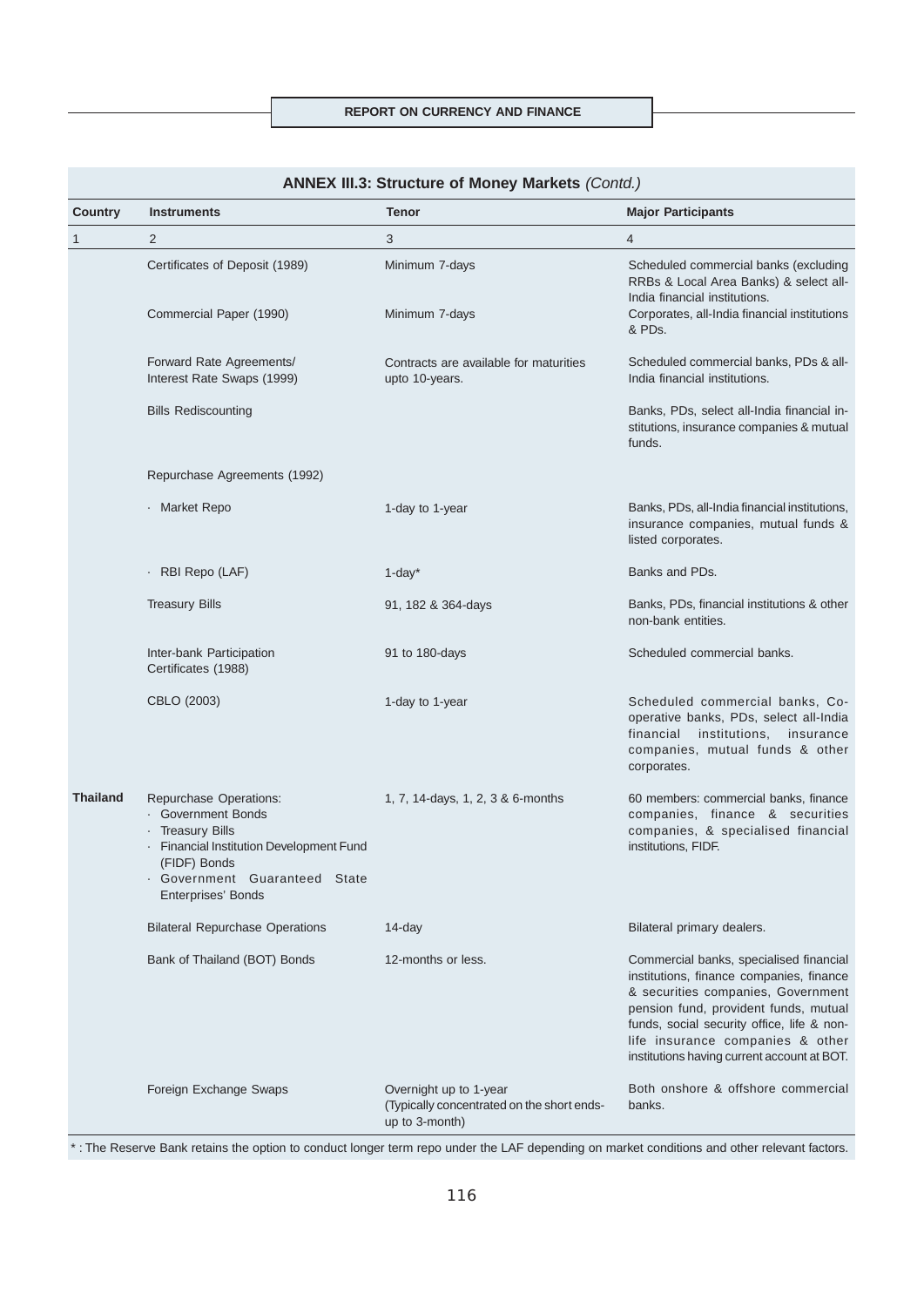**MONEY MARKET**

| Country  | <b>Instruments</b>                                                                                                                                                                                                                                                                     | $\frac{1}{1000}$ . Ou abtaile bi money managed $\frac{1}{1000}$<br><b>Tenor</b> | <b>Major Participants</b>                                                                                                                                                                                                                                                                             |
|----------|----------------------------------------------------------------------------------------------------------------------------------------------------------------------------------------------------------------------------------------------------------------------------------------|---------------------------------------------------------------------------------|-------------------------------------------------------------------------------------------------------------------------------------------------------------------------------------------------------------------------------------------------------------------------------------------------------|
| 1        | $\overline{2}$                                                                                                                                                                                                                                                                         | 3                                                                               | $\overline{4}$                                                                                                                                                                                                                                                                                        |
|          | End-of-day Liquidity Window                                                                                                                                                                                                                                                            | Overnight                                                                       | Commercial banks, finance companies,<br>finance & securities companies &<br>specialised financial institutions.                                                                                                                                                                                       |
|          | <b>Indonesia</b> Bank of Indonesia Certificates (SBI)                                                                                                                                                                                                                                  | 1- month & 3-months                                                             |                                                                                                                                                                                                                                                                                                       |
|          | Fasilitas Bank Indonesia (FASBI) deposit<br>facility.                                                                                                                                                                                                                                  | 1 to 14-days                                                                    | <b>Banks</b>                                                                                                                                                                                                                                                                                          |
|          | SBI Repurchase Agreements-phased out<br>in Aug, 2005 & replaced by Fine-Tune<br>Expansion (FTE)                                                                                                                                                                                        | 1 to 14-days                                                                    |                                                                                                                                                                                                                                                                                                       |
|          | SWBI or Wadiah Certificate (SBI using<br>Sharia principles)                                                                                                                                                                                                                            |                                                                                 |                                                                                                                                                                                                                                                                                                       |
| Malaysia | <b>Malaysian Government Securities</b>                                                                                                                                                                                                                                                 |                                                                                 | Security institutions, banking system &<br>the employees' provident fund.                                                                                                                                                                                                                             |
|          | <b>Treasury Bills</b>                                                                                                                                                                                                                                                                  | 91, 182, 364-days                                                               | Commercial banks, discount houses,<br>principal dealers & finance companies.                                                                                                                                                                                                                          |
|          | Repurchase Agreements (Repos)<br>(The securities normally used in repo<br>transactions are Malaysian Government<br>Securities, Bankers' Acceptances &<br>Negotiable Certificates of Deposits,<br>Treasury Bills, Cagamas Bonds, Central<br>Bank Certificates, other trade bills, etc.) | Overnight to a few months                                                       | Commercial banks, merchant banks,<br>finance companies & discount houses.                                                                                                                                                                                                                             |
|          | Bank Negara Bills                                                                                                                                                                                                                                                                      | 1-year                                                                          |                                                                                                                                                                                                                                                                                                       |
|          | <b>Bank Negara Monetary Notes</b>                                                                                                                                                                                                                                                      | Up to 3-years                                                                   |                                                                                                                                                                                                                                                                                                       |
|          | Direct borrowing                                                                                                                                                                                                                                                                       | Up to 6-months (average: 20-30 days)                                            |                                                                                                                                                                                                                                                                                                       |
|          | Negotiable Certificates of Deposit                                                                                                                                                                                                                                                     | In multiples of 3-months, up to 5-years                                         | Business enterprises, banks, discount<br>houses, statutory authorities, savings &<br>pension funds, the Government & indi-<br>viduals.                                                                                                                                                                |
|          | <b>Bankers' Acceptances</b>                                                                                                                                                                                                                                                            | 30 to 200-days                                                                  | Commercial banks & merchant banks                                                                                                                                                                                                                                                                     |
| Korea    | Call money                                                                                                                                                                                                                                                                             | Overnight, 3, 5, 7, 9, 11& 15-days loans.                                       | Commercial banks, specialised banks,<br>regional banks, investment & finance<br>companies,<br>merchant<br>banking<br>corporations, investment trust companies,<br>insurance companies, the Korea<br>Securities Finance Corporation, the<br>Credit Insurance Fund & foreign bank<br>branches in Korea. |
|          | Repo<br>(Securities eligible for OMOs: Government<br>Bond, Government Guaranteed Bonds &<br>land development bonds)                                                                                                                                                                    | 15 to 91-days.                                                                  | Select financial institutions.                                                                                                                                                                                                                                                                        |

# **ANNEX III.3: Structure of Money Markets** *(Contd.)*